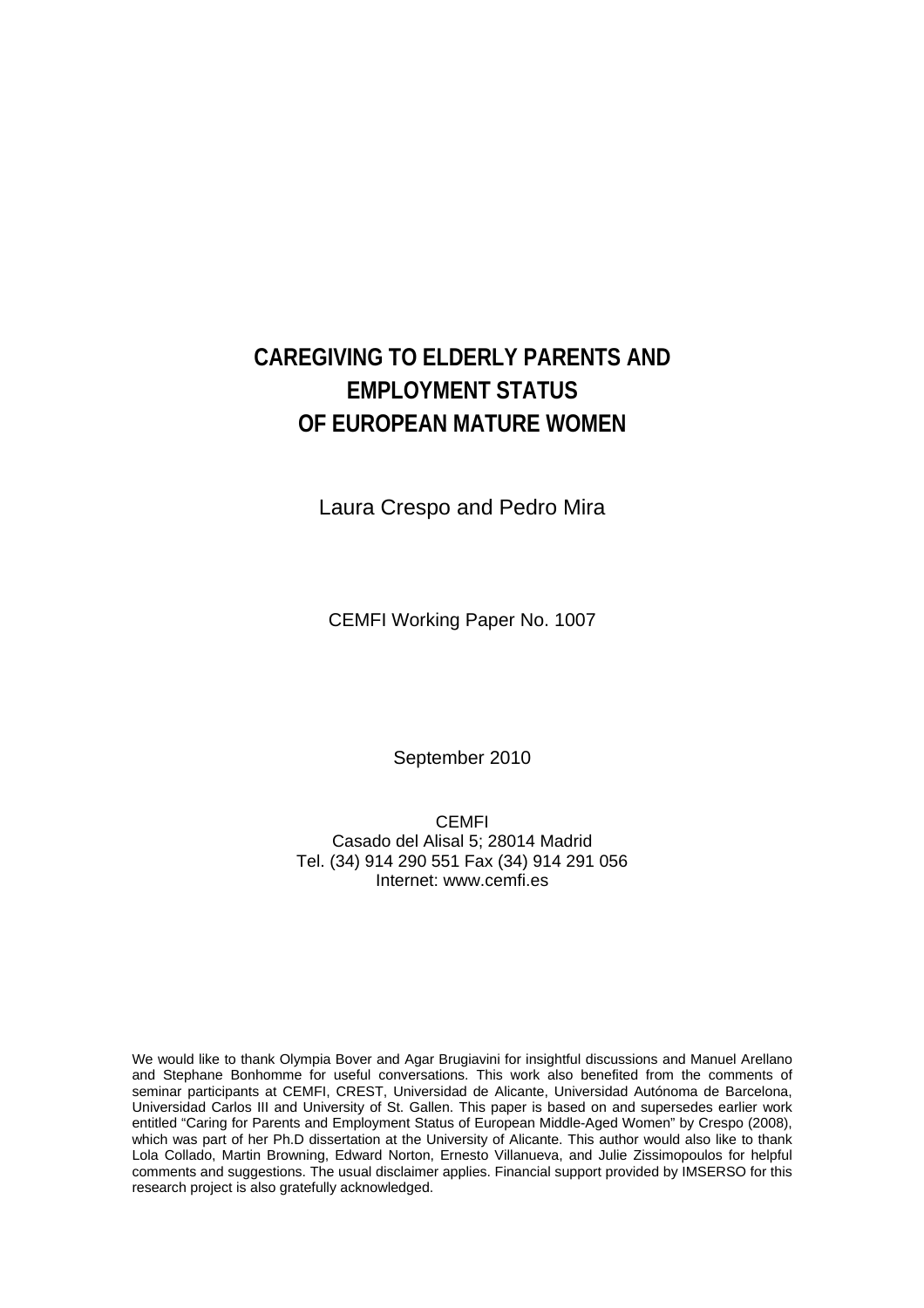CEMFI Working Paper 1007 September 2010

# **CAREGIVING TO ELDERLY PARENTS AND EMPLOYMENT STATUS OF EUROPEAN MATURE WOMEN**

#### **Abstract**

We study the prevalence of informal caregiving to elderly parents by their mature daughters in Europe and the effect of intense (daily) caregiving and parental health on the employment status of the daughters. We group the data from the first two waves of SHARE into three country pools (North, Central and South) which strongly differ in the availability of public formal care services and female labour market attachment. We use a time allocation model to provide a link to an empirical IV-treatment effects framework and to interpret parameters of interest and differences in results across country pools and subgroups of daughters. We estimate the average effect of parental disability on employment and daily care-giving choices of daughters and the ratio of these effects which is a Local Average Treatment effect of daily care on labour supply under exclusion restrictions. We find that there is a clear and robust North-South gradient in the (positive) effect of parental ill-health on the probability of daily care-giving. The aggregate loss of employment that can be attributed to daily informal caregiving seems negligible in northern and central European countries but not in southern countries. Large and significant impacts are found for particular combinations of daughter characteristics and parental disability conditions. The effects linked to longitudinal variation in the health of parents are stronger than those linked to cross-sectional variation.

*Keywords*: Informal care, employment, instrumental variables, treatment effects.

*JEL Codes*: J2, C3, D1.

Laura Crespo **CEMFI** crespo@cemfi.es Pedro Mira CEMFI mira@cemfi.es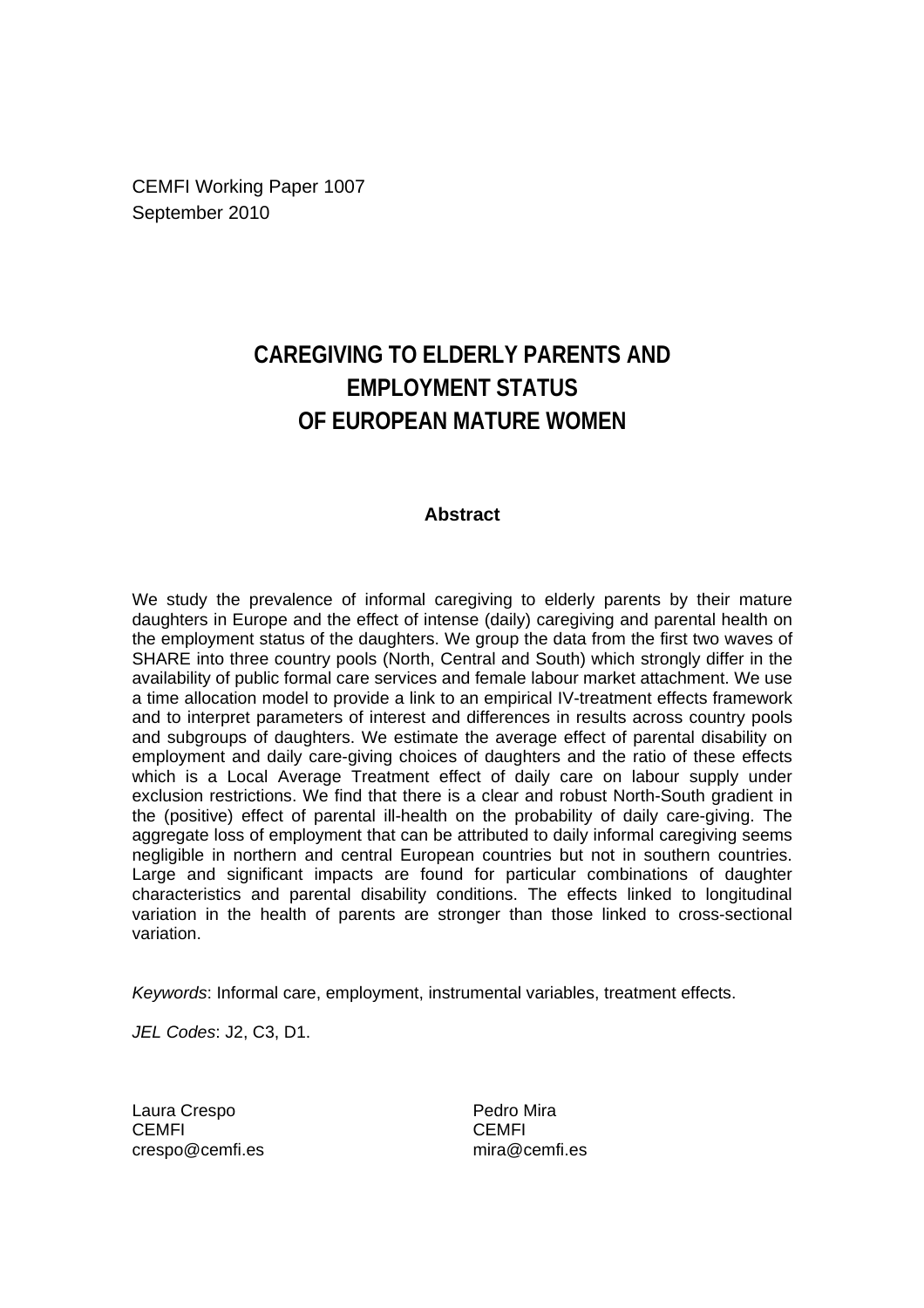# 1 Introduction

Population ageing is one of the most important demographic changes and challenges in all European countries. As a result of ageing the demand for care by the elderly is already very high and may increase in the future. Regarding how the disabled elderly get their care, it is also well known that the family represents one of the most important sources of help, specially daughters in their mature age (Attias-Donfut et al.  $(2005)$ ). In this paper we use recently released data from the first two waves of the Survey of Health, Ageing and Retirement in Europe (SHARE) to study the prevalence of informal caregiving to disabled parents by their mature daughters across European countries, as well as the effect of intense caregiving on the employment status of the daughters.

Evaluating the prevalence of women who take up the caregiving of their elderly and the opportunity costs that this may represent for them in terms of reduced employment is relevant in debate about the design of optimal public long-term care systems and in the implementation of programs to support informal caregivers. Furthermore, the analysis of this question across European countries is of particular interest. On the one hand, the results provided by the European Commission and the Council (2003) show a substantial degree of heterogeneity among European countries with respect to the availability and generosity of public formal care services and long-term care benefits, with the northern countries having extremely generous and universal long-term care systems and the southern countries covering only basic needs of the poorest elderly. On the other hand, there is an important difference in the degree of labour force attachment and the level of education that runs from northern to southern countries with northern mature-aged women having much higher employment rates. These two factors are important sources of variation for the question under study. For example, one may hypothesize that variation in the availability of alternative sources of caregiving may lead to variation in the prevalence of women willing to undertake informal care. Furthermore, a stronger labour force attachment may be reflected in a lower prevalence of informal caregivers but also in higher opportunity costs in terms of reduced employment for caregiver women. This paper exploits the cross-country variation represented in the SHARE data to learn about the relationship between parental ill health, informal caregiving and employment of mature European women. $<sup>1</sup>$ </sup>

Our paper is closely related to the literature which has sought to estimate the causal effect of informal caregiving on the labour supply of caregivers. Most papers in this literature have specified empirical reduced form relationships between labour supply outcomes and measures of informal care. In most cases the outcomes covered both the extensive and

<sup>&</sup>lt;sup>1</sup>This paper uses data from SHARE Waves 1 & 2 as of December 2008. SHARE data collection in 2004-2007 was primarily funded by the European Comission through the  $5<sup>th</sup>$  and  $6<sup>th</sup>$  framework programme (project numbers QLK6-CT-2001-00360;RII-CT-2006-062193; CIT5-CT-2005-028857). Additional funding came from the US National Institute on Aging (grant numbers U01 AG09740-13S2; P01 AG005842; P01 AG08291, P30 AG12815; Y1-AG-4553-01; OGHA 04-064; R21 AG025169) as well as by various national sources is gratefully acknowledged (see http://www.share-project.org for a full listing of funding institutions).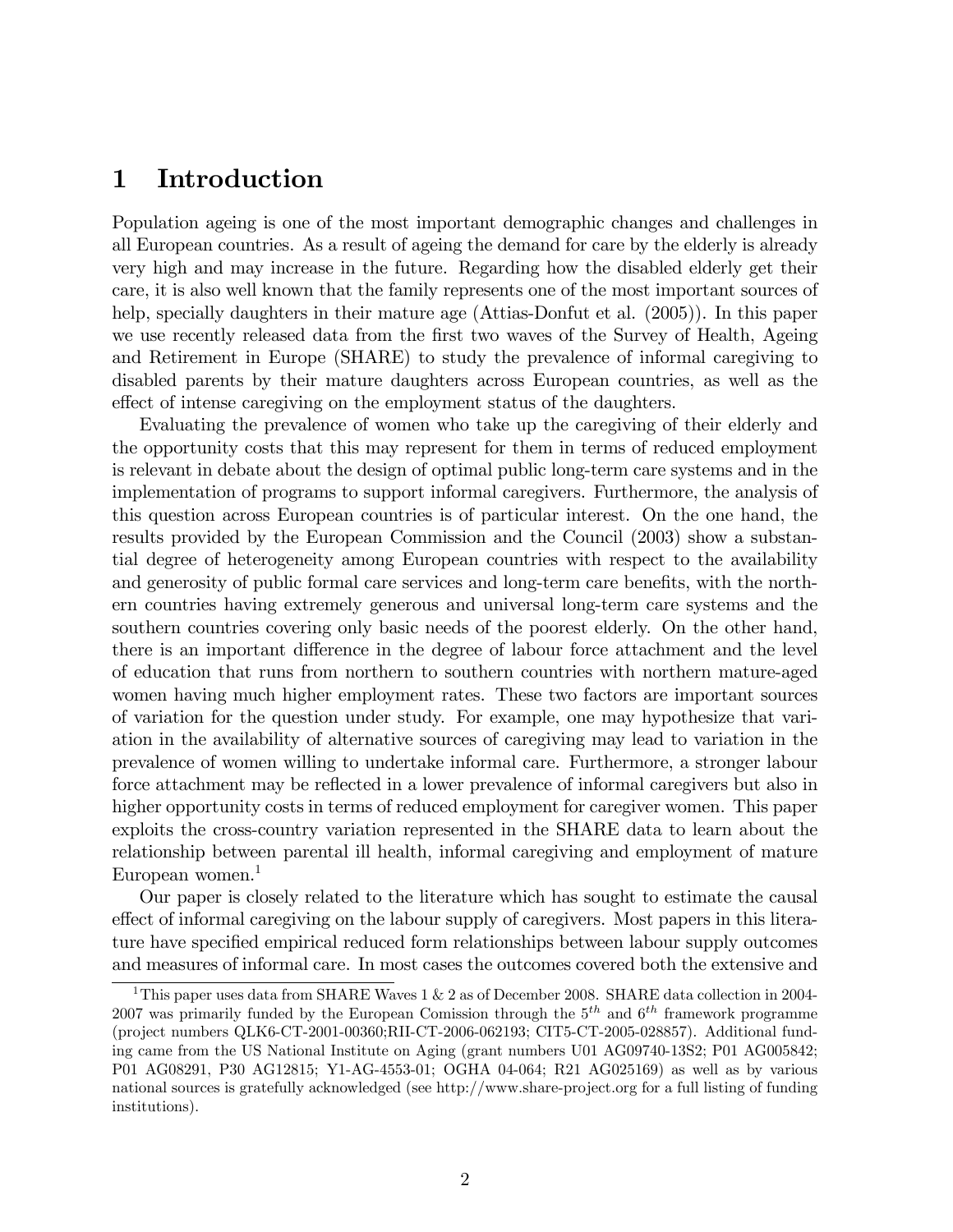intensive labour margins, whereas the measures of informal care were binary. The focus of the empirical investigation was usually the sign and significance of the coefficient(s) on informal care and the calculation of 'average effects' of care on labour supply. In order to deal with the simultaneity-endogeneity of informal care several instruments were proposed and their relevance and validity were more or less informally discussed. The largest number of studies have used data from the US, e.g., Ettner (1995, 1996), Johnson and Lo Sasso (2000), Wolf and Soldo (1994)). There has been less work on this topic using European data, e.g. Heitmueller and Michaud (2006), Spiess and Schneider (2003), Bolin et al. (2008), Casado et al. (2010) and Crespo (2008). The estimates of the impact of informal caregiving on labour supply range from significant and clearly negative, to very small or not significantly different from zero. The lack of a clear consensus may be due to differences in the samples studied, in the choice of instruments or, probably, to differences in the binary care indicators because information on the intensity of informal care has been used in different ways, or was not available.<sup>2</sup>

In this paper we revisit the estimation of the effect of the provision of informal care to elderly parents on employment of their daughters.<sup>3</sup> We make the following contributions: 1) Our empirical work is based on an instrumental variable-treatment effects framework (IV-TE), e.g. Imbens and Angrist (1994) and Heckman and Vytlacil (2002). The IV-TE framework emphasizes heterogeneity of treatment effects and shows what causal parameters can be (non-parametrically) identified by IV estimates when selection into treatment is not random. This is relevant because, given the extent of variation in labour market behavior of mature daughters within and across European countries, it is highly implausible that the effect of providing informal care on employment is homogenous. 2) We provide a simple model of time allocation decisions of the daughters between labour supply and informal care which includes the utility derived from the well being of the care recipient. We use the model to make a link to the empirical IV-TE framework and to discuss several causal parameters of interest and the different sets of assumptions needed to estimate each of them. The model predicts that the reservation wage when caring is higher than when not caring. Thus the 'treatment effect' of daily caring on employment is likely to be non-monotonic in potential wages, i.e., zero for low and high wages and -1 between the two reservation wages. We argue that two parameters of obvious interest which the literature has neglected are the direct impact of parental disability on the aggregate rates of employment and caregiving of daughters. Under exclusion restrictions the ratio of these two impacts is a Local Average Treatment effect of daily care on employment. We also decompose the population of daughters into 'always-taker', 'complier' and 'never taker' subpopulations based on the relationship between informal care and parental health. We note that these decompositions and LATE's two components can be consistently estimated even if the parental health instruments do not satisfy exclusion restrictions. 3) The comparison across country groups deÖned by variation in the availability and generosity of public long-term care benefits has center stage in our paper. In particular, we perform all

 $2 \text{In some cases co-residence and parental disability status were used to construct the care indicator.}$ 

<sup>&</sup>lt;sup>3</sup>A short progress report of the first stages of this research can be found in Crespo and Mira (2008) which was prepared for the First Results Book that was released with the second wave of SHARE.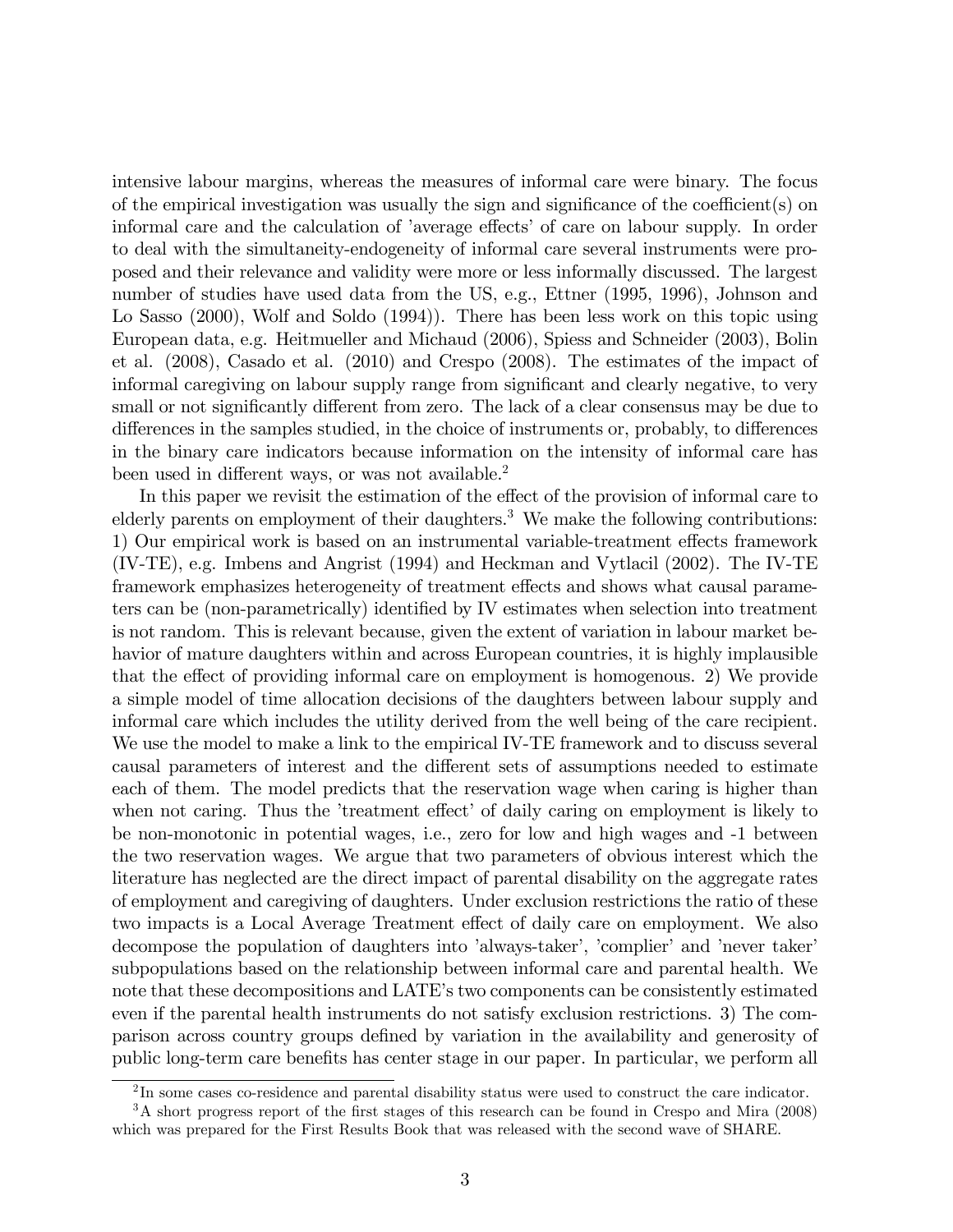our estimations separately for each group of countries and we use the behavioral model as a guide to interpret and rationalize the differences found across countries.<sup>4</sup> 4) We exploit the richness of the SHARE data, including its longitudinal dimension and the availability of multidimensional measures of the health of parents and of the care they receive from sources other than their daughter.<sup>5</sup>

Our analysis is limited to binary indicators of labour supply and informal care. Our measure of labour supply is an employment indicator, and we focus on informal care provided on a *daily* basis because this help is much more likely to represent a significant burden competing with labour supply in the time allocation of these women. We show that these extensive margins are very important in the data and cannot be ignored, so the only alternative would be to consider mixed discrete-continuous models for both outcomes. However, it does not seem feasible to implement an empirical IV-TE framework for a mixed discrete-continuous treatment and to provide careful interpretation within an explicit behavioral model.<sup>6</sup>

The main empirical findings are as follows. For women between ages 50 and 60, the aggregate loss of employment that can be attributed to daily informal caregiving is negligible in northern and central European countries but not in southern countries. Most women in all countries will never take up daily caregiving, but in Southern countries there is a sizeable group willing to provide daily care to disabled parents. In the South a broad measure of parental disability induces approximately 20 % of daughters to take up daily care. Of these,  $50\%$  drop out of employment, i.e., LATE is around  $-0.5$ . These estimates are not very precise, but even larger and strongly significant employment and care-giving impacts are found for particular combinations of daughter characteristics and parental disability conditions, e.g. low-skilled daughters who work but are close to the margin of non-participation, or daughters whose parents suffer from dementia. Our model offers plausible interpretations of most of these patterns.

The structure of the paper is the following: Section 2 describes the data: samples,

<sup>5</sup>We are not the first to use longitudinal data to bear on this topic. Johnson and Lo Sasso  $(2000)$ , Heitmuller and Michaud (2006) and Casado et al. (2010) estimate panel data models with permanent unobserved heterogeneity in order to improve identification of the causal effect of caring on labor supply. Instead, we focus on the impact of longitudinal variation in the health of parents on the cross-sectional joint distribution of employment and care-giving choices.

 $6$ As mentioned in our brief review, most of the papers before ours have used empirical models which combined a mixed discrete-continuous outcome (labor supply) with a binary treatment (care-giving). However, interpreting the effect of binary care-giving on continuous hours worked in terms of a behavioral model is less interesting.

 $^{4}$ Bolin et al. (2008) use the first wave of the SHARE data to estimate the effect of hours of informal care provided to elderly parents on employment, hours of work and wages for men and women aged between 50 and 64 years old. Their results imply that one extra (weekly) hour of informal care has a negative effect on the probability of employment of -0.032 percent and -0.028 percent for men and women, respectively, and significantly different from zero at 10 percent level. In their main specification informal care is found to be exogenous in the employment equation and it is assumed that it is homogenous for all countries. When including group dummies to account for differential effects relating to the North-South gradient in the availability of publicly Önanced long-term care services their estimates do not reveal any patterns that can be linked to institutional differences.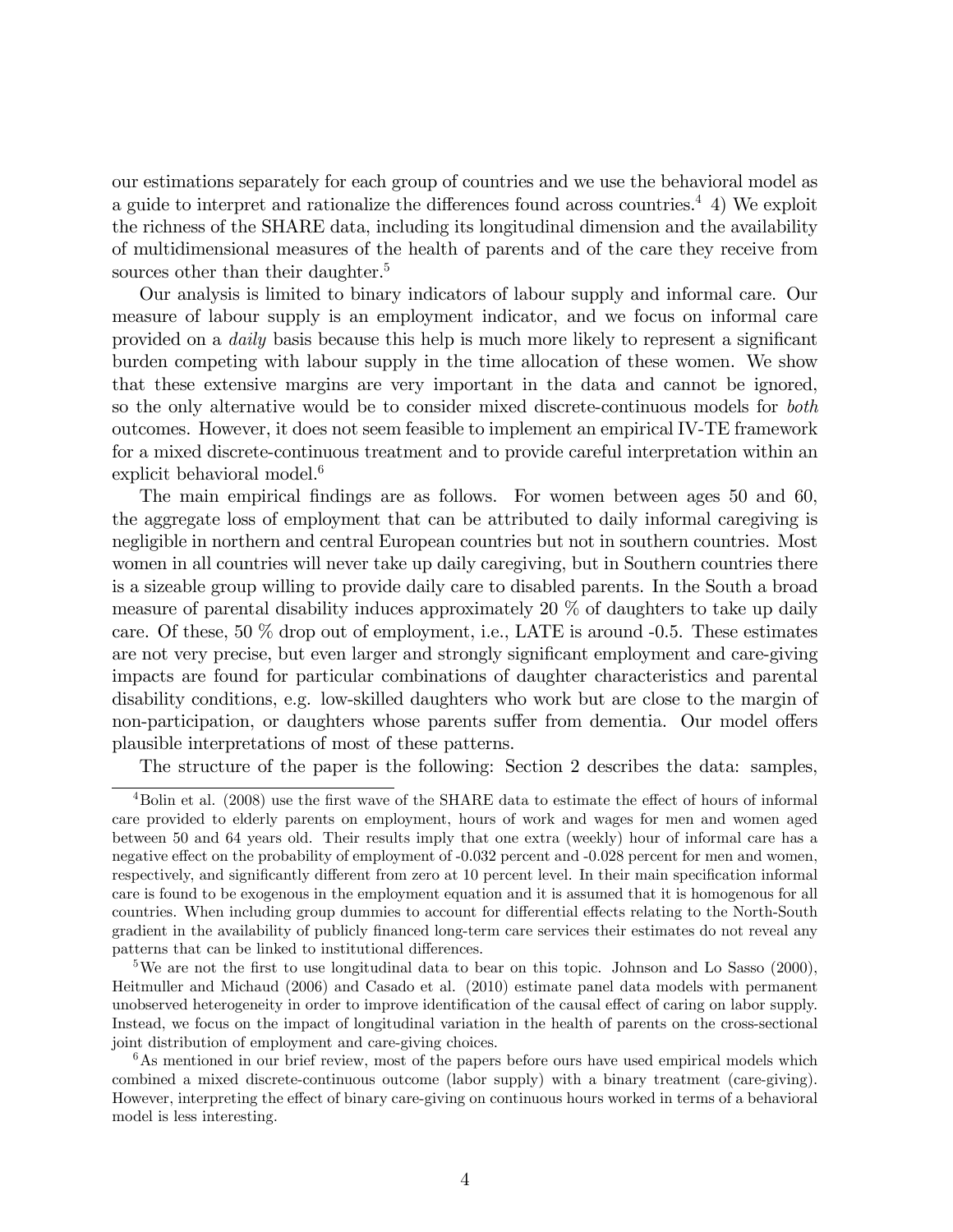variables, descriptive statistics and correlations. Section 3 contains the conceptual framework: we present a simple time allocation model and we discuss the parameters of interest, the assumptions needed to estimate them and the predictions of the model about differences across country pools. Section 4 reports the empirical results: first, evidence based in cross-sectional variation in the health of parents; second, evidence based on longitudinal variation in the health of parents; and third, evidence based on multiple measures of parental disability.

## 2 The Data

The data used in this analysis comes from the first two waves of SHARE. Specifically, we use data from Wave 1 and Wave 2, that were collected by personal interviews in 2004 and 2006/07 respectively. The main purpose of this survey is to provide detailed and specific information about the living conditions of people aged 50 and older for several countries in Europe. SHARE collects information on demographics, employment and retirement, physical and mental health, social support and networks, housing, income and consumption, both at household and individual level.

The target population of this study is women at risk of having to combine the provision of care to elderly parents and paid employment. We are interested in women because daughters are often named as the most important source of help by elders. This is supported by Figure 1 which shows how daughters in their mature age become the main caregivers of the elderly in the family in northern, continental and southern European countries (SHARE, 2004).<sup>7</sup> Specifically, we focus on women aged between 50 and 60 with at least one living parent at the moment of the interview. Women in this range of age are the most likely to be involved in personal care mainly with their elderly parents (Attias-Donfut et al. (2005)) and, at the same time, they can be still part of the labour force. We exclude women older than 60 to minimize issues related to retirement decisions.<sup>8</sup>

Samples: Given the information provided by SHARE one may think of drawing two different samples of women with elderly living parents. The first possibility is to consider a sample of women between ages 50 and 60 who are age-elegible respondents of the survey (the "daughers-sample"), who provide some information on their living natural parents, such as their age, health status, and closeness of residence. The second possibility is to construct a sample of women in the same age interval who are daughters of (older) ageeligible respondents (the "parents-sample"). In this case, the respondents are the elderly parents. This sample can be identified since each respondent at the couple level provides some information about their living children (gender, age and residence closeness, type of children, marital status, frequency of contact, occupation status, education and number

<sup>&</sup>lt;sup>7</sup>In SHARE, both members of the couple provide information about their living parents. However, in this analysis we do not consider caregiving to parents-in-law given that a substantial percentage of spouses/partners did not complete the interview in countries like Italy and Spain.

<sup>&</sup>lt;sup>8</sup>We exclude from the sample those women who report to be permanently sick or disabled or retired as their current job status.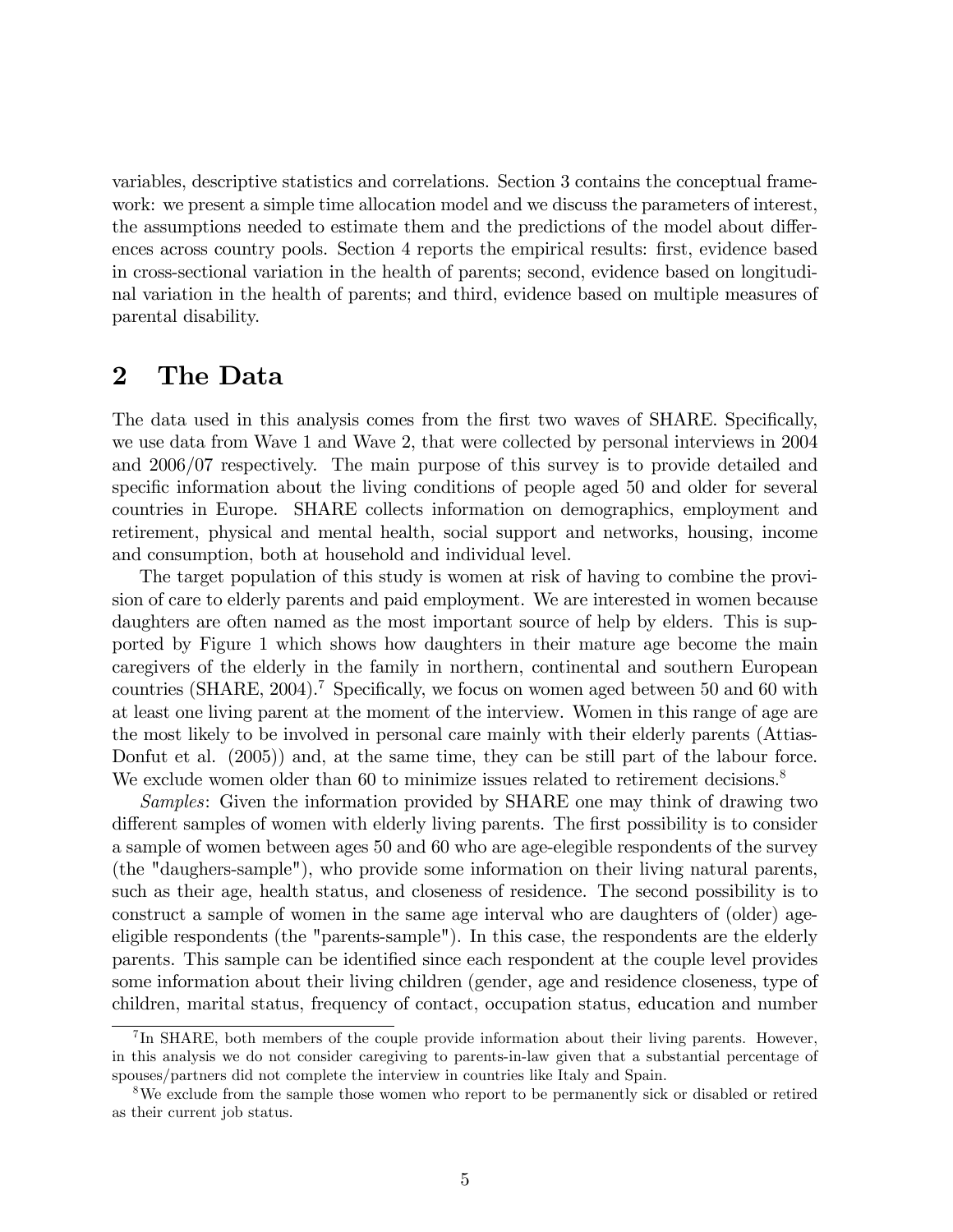of children).<sup>9</sup> Both samples are potentially useful for analysing the question at hand since they are composed by women from the same cohorts and population. However, the variables available in each case are not exactly the same. Each of these samples presents some advantages and disadvantages. On the one hand, in the "daughters-sample" there is better information on the daughter including age, education, current marital status, health status, income, living children and siblings, employment status and hours worked, and informal care given. With respect to their parents we observe age, proximity, and a categorical variable on their general health status as perceived by the daughters. On the other hand, the main advantage of the "parents-sample" is that it provides comprehensive information reported by the elderly parents themselves on their health status and their access to different sources of care, in addition to informal care provided by their daughter. In addition to the self-reported general health, more objective health measures based on self reported diagnosed chronic conditions, functional limitations, ADL and IADL limitations, symptoms and mental health are available. This allows us to contruct more detailed parents' health indicators. Besides, we observe each parent's age and income, and the selected daughters' employment status and age, education, current marital status, children, siblings and proximity. However, in this sample we do not observe the daughters' own health status or financial situation. We decided to use the "daughters-sample" for the main part of our analysis because the most relevant information relating to employment and caregiving decisions is reported by the daughthers, who are the decision makers in our analysis. Nevertheless, the main results are replicated using the "parents-sample" and exploting additional information included therein.<sup>10</sup> The results for the parents sample are shown in section 4.3.<sup>11</sup>

Country pools: Since samples sizes are too small at the country level we group countries according to the availability and generosity of public formal care services and long-term care benefits. The results provided by the European Commission and the Council (2003,a) show that there exists a substantial degree of heterogeneity among European countries with respect to the availability and generosity of public formal care services and longterm care benefits. On the one hand, northern countries like Denmark, Sweden, and The Netherlands are characterized by extremely generous and universal long-term care systems. In fact, these countries exhibit the highest levels of public expenditure on long-

<sup>&</sup>lt;sup>9</sup>The information about type of children, marital status, frequency of contact, occupation status, education and number of children is only asked about up to four children. When there are more than four children, the selection is not random but follows a set of criteria. First, children are sorted in ascending order by minor, proximity, and birth year, where minor is defined as 0 for all children aged 18 and over and 1 for all others. Second, the first four are picked. When all sorting variables are equal, a child is selected randomly.

<sup>&</sup>lt;sup>10</sup>Another important advantage of the "daughters-sample" is that it is much easier to build longitudinal linkages between waves since in this sample the daughters are the respondents of the survey. However, for the "parents-sample", this linkage is very complicated since children do not have to be reported in the same order and do not have identification numbers to be uniquely identified between waves. Therefore, the longitudinal analysis of the data is just based on the "daughters-sample".

 $11$  For the "daughters-sample", we use data from Wave 1 release 2.0.1 and Wave 2 release 0. For the "parents-sample", we use data from Wave 2 release 1.0.1.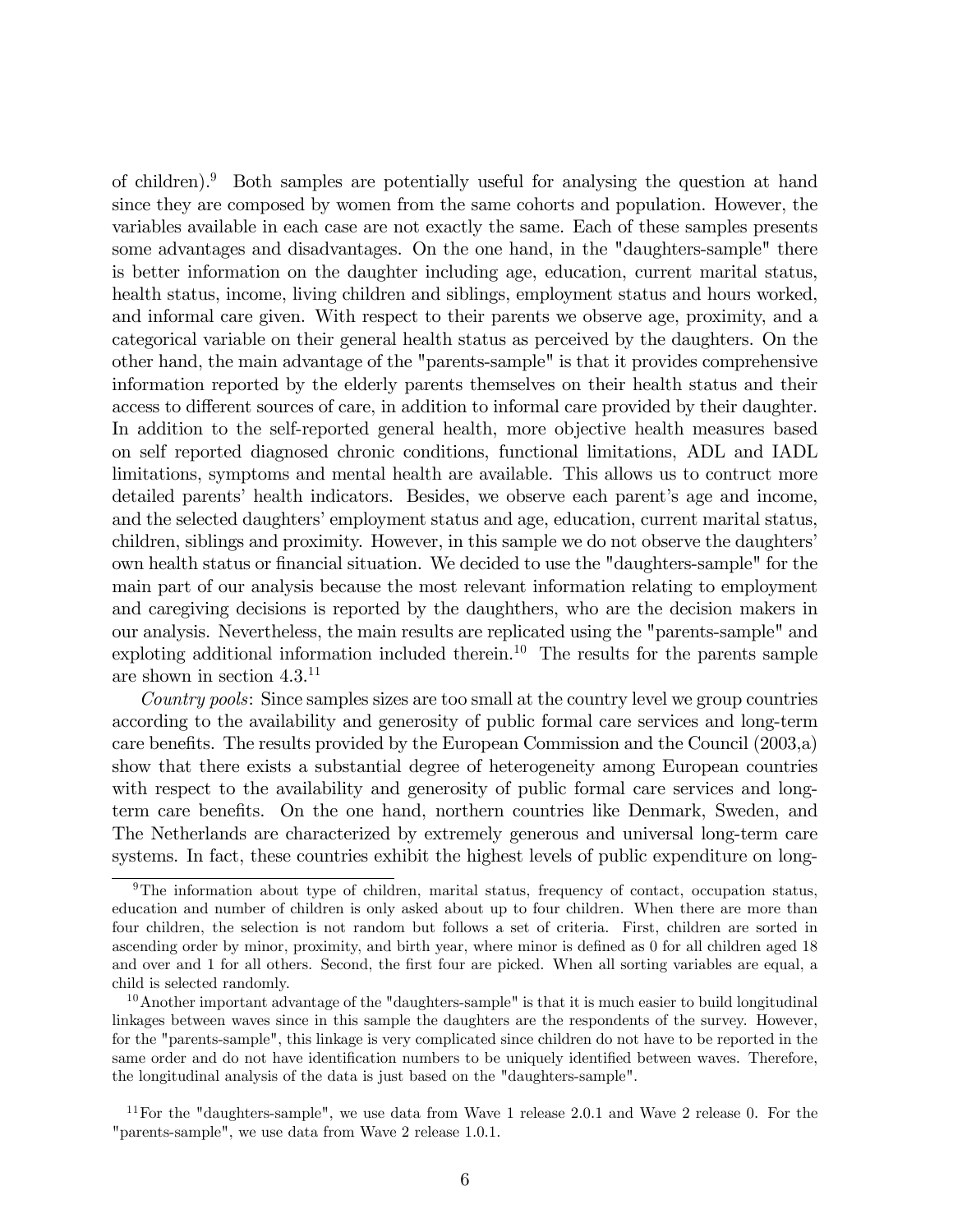term care as a percentage of GDP (from 3 percent in Denmark to 2.5 percent in The Netherlands). On the other hand, southern countries like Greece, Italy and Spain have been characterized until very recently by social assistance systems providing public care to meet very basic needs of poor elderly. Therefore, in these countries the public provision of formal care has been very limited in quality and quantity. In fact, according to European Commission and the Council  $(2003,a)$ 's results, these countries exhibit the lowest levels of public expenditures on long-term (0.6 percent for Italy and even lower for Greece and Spain). Moreover, the informal help provided by the family, especially by women, has been the most important pattern of social support to the elderly in these societies. Finally, central European countries like Austria, Belgium, France, Germany and Switzerland fall in an intermediate situation. Regarding the level of public expenditure on long-term care as a percentage of GDP, this indicator ranges from 1.2 percent in Germany to 0.7 in Austria and France. This North-Central-South gradient in the patterns of social support to dependent elderly is also reflected in Figure 2, based on data from the first wave of SHARE. In particular, this figure shows striking differences in the use of formal care services (i.e, being in a nursing home or receiving formal care at home) in these three groups of countries. In the northern countries, more than 80 percent of respondents aged 80+ who report receiving help in a regular basis had formal care. In continental countries, these were 70 percent, and in southern countries, this percentage does not reach 30 percent. An inverse picture is obtained for the use of regular informal care by these elders. Based on this we group the SHARE longitudinal countries into the following pools: the northern countries (NC) including Denmark, Sweden and The Netherlands; the central countries (CC), including Austria, Belgium, France, Germany and Switzerland; and the southern countries (SC) including Greece, Italy and Spain.

*Main variables:* The main variables of interest are those that measure the daughters' decisions about labour supply and caregiving activities. Regarding employment, SHARE respondents are asked about their current job situation. Based on this information, the employment decision is defined by an indicator variable,  $LP$ , that equals 1 if the woman reports to be employed or self-employed (including working for family business) and 0 otherwise.<sup>12</sup> Even though those who are working are also asked about the number of contracted and usual weekly hours of work in all jobs, we will only focus on the employment decision. The main reason for this is that the extensive margin is the most important source of variation in labour supply. This is specially the case for the Mediterranean countries given lower labour market attachment and the especially high prevalence of fulltime jobs with Öxed working-schedules. To assess whether the intensive margin of labour supply may play an important or different role in these three groups of countries, Table A1.1 and Figure A1.1 in Appendix A1 show some summary statistics and kernel density estimates of the distribution of weekly hours worked conditional on being employed across country pools. From this comparison we can highlight several facts. First, differences in

 $12$ Our LP binary indicator is equal to 0 for unemployed women since our focus is on the employment decision and unemployment is not modeled in our theoretical framework given its low prevalence in our sample (5 percent for NC, 8.7 percent in CC and 3.8 percent in SC). Therefore, the variable LP should be interpreted as womenís employment status taking into account these considerations.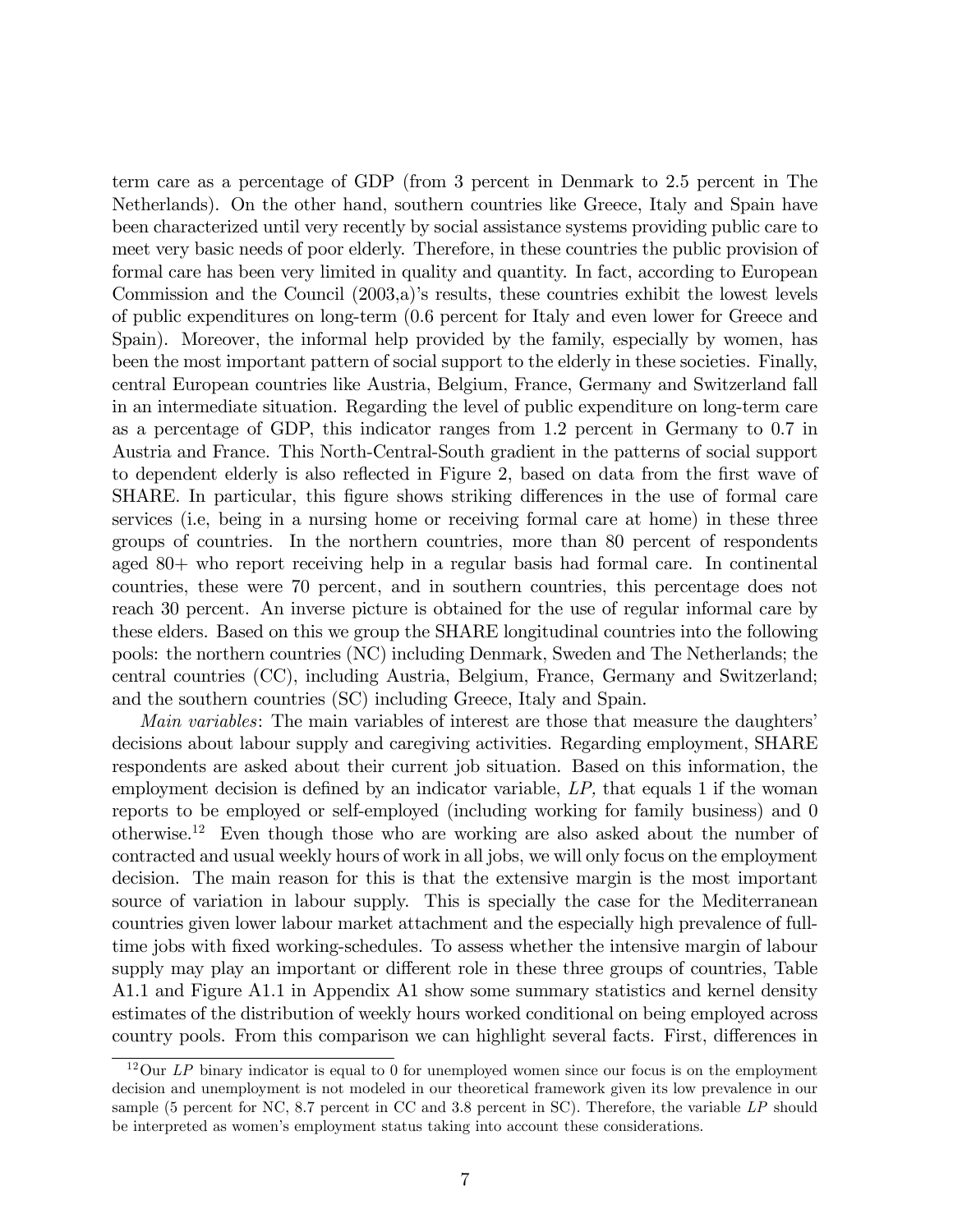weekly hours worked are negligible between northern and continental countries. Second, differences between the former and southern countries are small and attributable to a smaller prevalence of part-time in Mediterranean countries.<sup>13</sup> However, variation in the intensive margin does not seem to be crucial given these figures.

Parental caregiving activities are identified from the information reported by each respondent about the provision of help to elderly parents living inside or outside the household in the last twelve months. This help refers to personal care, practical household help, and help with paperwork. Respondents that reported to have provided care to someone living outside the household also report information about the frequency of this care (i.e., almost daily, almost every week, almost every month, less often) and its intensity (hours). For those that reported to have provided care to an elderly parent living in the same household, it has to be daily because a 'daily' filter is included in the opening question but no information on hours is reported in this case. Table 1 shows the prevalence of caregiving activities in our sample for the three groups of countries. The variable Caregiver indicates whether the woman has provided any help to at least one elderly parent in the last 12 months regardless of the frequency of this activity.<sup>14</sup> We observe that the prevalence of being a caregiver is high. Furthermore, according to this measure northern women are more likely to be caregivers whereas southern countries show the lowest percentage. However, information on the intensity or the frequency of the provision of informal care may be crucial in this context to focus on those caregiving activities that are more likely to represent a significant burden for these women. In line with this, the top panel of Table 1 provides the percentages of women who report providing care to elderly parents on a daily or weekly basis and of those that do it daily within the sample of caregivers. These are the so-called *intensive caregivers* (IC). Once we condition on being a caregiver a different gradient emerges among these three groups of countries. Specifically, the gradient runs clearly from the southern countries where more than 80 percent of women who report taking care of elderly parents have done it on a daily or weekly basis to the northern countries where only 41 percent do so regularly. This suggests that women in the southern countries are much more likely to be involved in intensive caregiving activities. However, the bottom panel of Table 1 shows that this measure of intensive caregiving may still not be homogeneous since within the sample of daily/weekly caregivers only 12 percent of women in northern countries are daily caregivers whereas this percentage is higher than 50 percent in southern countries. Therefore, hereafter in our analysis we define intensive caregivers as those who have

<sup>&</sup>lt;sup>13</sup>Regarding part-time, the percentage of women who work between 10 and 20 hours per week in the sample of workers is the following: 15.36 for northern countries, 18.89 for continental and 8.72 for the southern.

<sup>&</sup>lt;sup>14</sup>One may argue that co-residential and extra-residential care should not be pooled in the same caregiving measure. However, in our case this does not constitute a major limitation since in our sample of mature women the number of respondents that report to provide care to a coresident elderly parent is very low. In northern countries the fraction of respondents that gave informal care to a parent in the household was zero whereas in continental countries and southern countries is 1.04 and 2.48, respectively. By country, the proportion ranges from zero in Denmark, Sweden and The Netherlands to near 6 percent in Spain, which presents the highest rate. This is consistent with Bolin et al.(2008).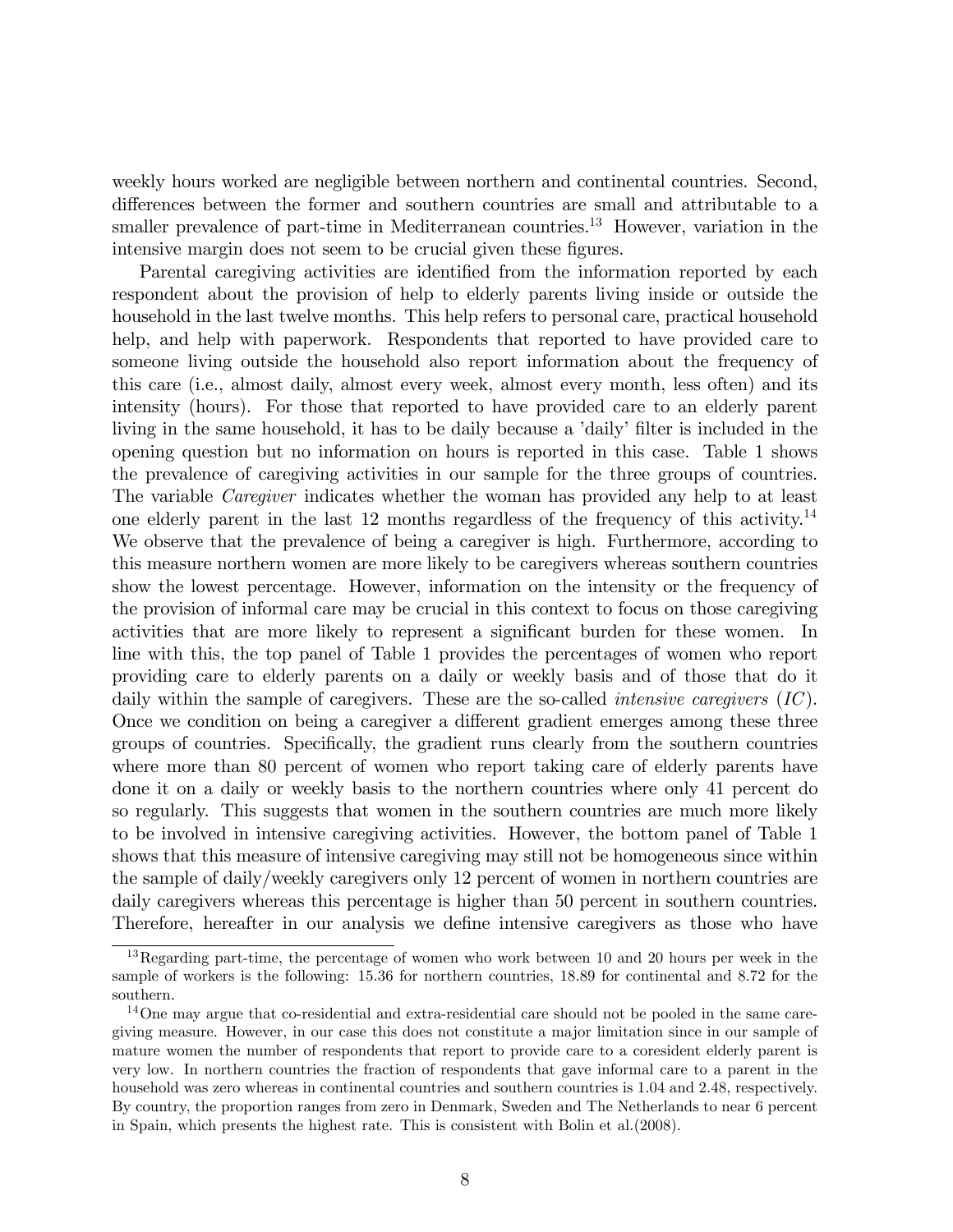provided care on a daily basis in order to obtain a homogeneous measure of the burden of caregiving. To further check whether daily caregiving implies similar burdens in terms of daily hours in these three pools of countries, Table A1.1 and Figure A1.2 in Appendix A1 show some summary statistics and kernel density estimates of the distribution of weekly hours of care conditional on proving care daily to at least one parent living outside the household. In particular, these figures show that weekly hours of care for these caregivers are somewhat larger in the South, but distributions are not very different among the three pools of countries.

Table 2 shows the joint distribution of the employment and the intensive caregiving decisions. This gives a first insight about the relationship between both variables. In particular, these simple cross-tabulations show that in all countries women who take up intensive caregiving to an elderly parent are less likely to be employed on average than women who do not. This difference is specially remarkable for continental countries where 57 percent of daily caregivers are employed, compared to 71 percent among non-daily caregivers.

Of central importance for this study is the use of some measure of the health status of elderly parents as an instrumental variable for the caregiving decision. Specifically, SHARE asks respondents to rate their living parents' health status according to a categorical variable. However, different versions of this item are applied in Wave 1 and Wave 2. Whereas in Wave 1 the EU (European) version (Very Good, Good, Fair, Poor, and Very Poor) is used, in Wave 2 the US (United States) version (Excellent, Very Good, Good, Fair, and Poor) is applied. Based on results shown in Jürges et al. (2007), a simple and quite accurate way of mapping one scale into the other is to collapse the two top categories of the US version as category "Very Good", and the two bottom categories of the EU version as category "Poor". This results in a four-point comparable scale (Very Good, Good, Fair, Poor). In particular, for the "daughters- sample" our instrument is defined by a binary variable, *Parental Health* ( $\overline{PH}$ ) that equals to 1 if at least one parent is in a poor health status. In section 4.3 we show how we use the richer information on the health of parents which is available in the "parents-sample".

Other covariates: Apart from the potential simultaneous relationship between employment and caregiving activities, both decisions are functions of other variables that account for preferences and other daughters' characteristics like education, marital status, children, health status, age, non-labour income, residence closeness, and siblings. Definitions and more specific details about these control variables are provided in Appendix A1.

Table 3 reports the means of the variables used in the analysis for the resulting sample of 2429 women drawn from Wave 2. These results show a remarkable North-Central-South gradient in some characteristics of these women in their mature age. For example, regarding employment this difference runs from the highest employment rates in northern countries (83 percent) to the lowest rates in the southern countries (45 percent). A similar gradient is observed for education where northern women are more educated (the percentage of women with the lowest level of education is 3.6 in the northern area and 32.2 in the southern area whereas the percentage of the highest educated women is 47.4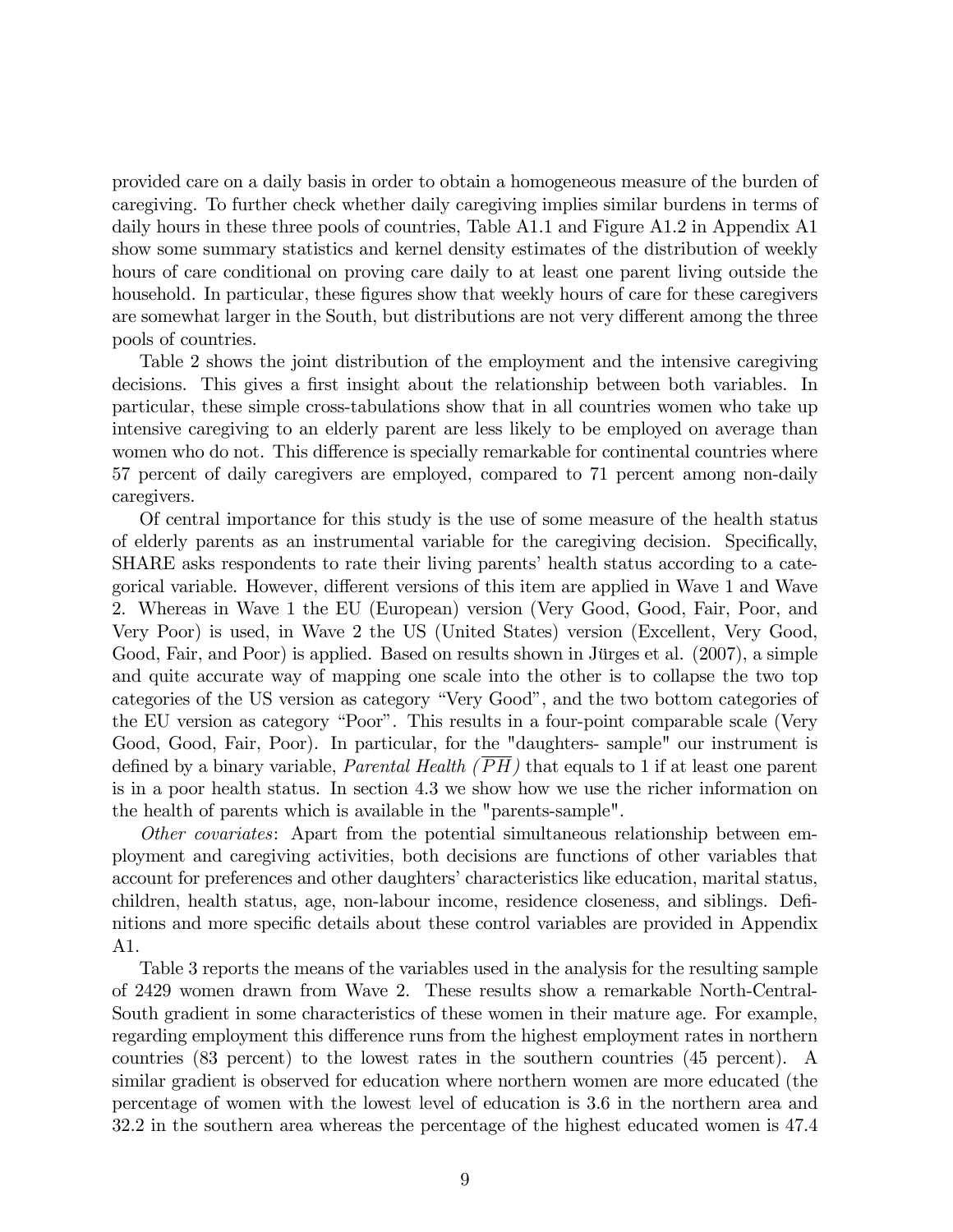in the northern area and 20.7 in the southern area), and for health where the percentage of women reporting an excellent or very good health status is also substantially higher in northern countries. With respect to income variables, northern and continental women have on average higher non-wage income. However, women in the South live closer to their elderly parents as it is shown by the dummy variables that indicate whether the daughter has at leas one parent living in the same household or outside the household but less than 5 kms away. Finally, there is not a remarkable difference in the prevalence of parents in bad health. Overall, around a 20 percent of women have at least one parent in this status.

Next, we compare the employment status and other individual characteristics between the sub-samples of daily caregivers and non-daily caregivers. The results from this comparison are shown in Table 4.<sup>15</sup> As we noted above, daily caregivers are less likely to be employed than women who do not provide daily care. They are also more likely to have parents in poorer health status. With respect to characteristics related to labour market attachment, we can see that northern and southern daily caregivers are less educated on average than non-intensive caregivers whereas no difference is found for continental women. Moreover, daily caregivers are more likely to be married than non-daily caregivers in the three pools of countries. The availability of alternative sources of care are measured by the variables *Sisters* and *Brothers*, which indicate the number of living sisters and brothers, respectively. Regarding this, our cross-tabulates suggest that daily caregivers have less sisters on average whereas the same result holds for brothers only in continental and southern countries. Besides, there is also a negative correlation between daily care and distance for the three pools of countries.

Finally, given that we will exploit the health status of elderly parents as a source of variation in the care-giving and labour supply choices, we compare the prevalence of these two decisions and other individual characteristics between women with parents in poor health and those without parents in such situation. Results are shown in Table 5. From these simple cross-tabulations we can see that in all pools women with parents in bad health are less likely to be employed. This difference is particularly remarkable for southern countries where 38 percent of women with parents in poor health are employed, compared to 47 percent for women with no parents in such health status. With respect to the provision of intensive informal care, the table clearly shows that there exists a positive relationship between having parents in bad health and providing daily care for all groups of countries, especially for the South.

 $15$ We should note that some of these descriptive results could be affected by the extremely small size of some samples, especially for daily caregivers in northern countries.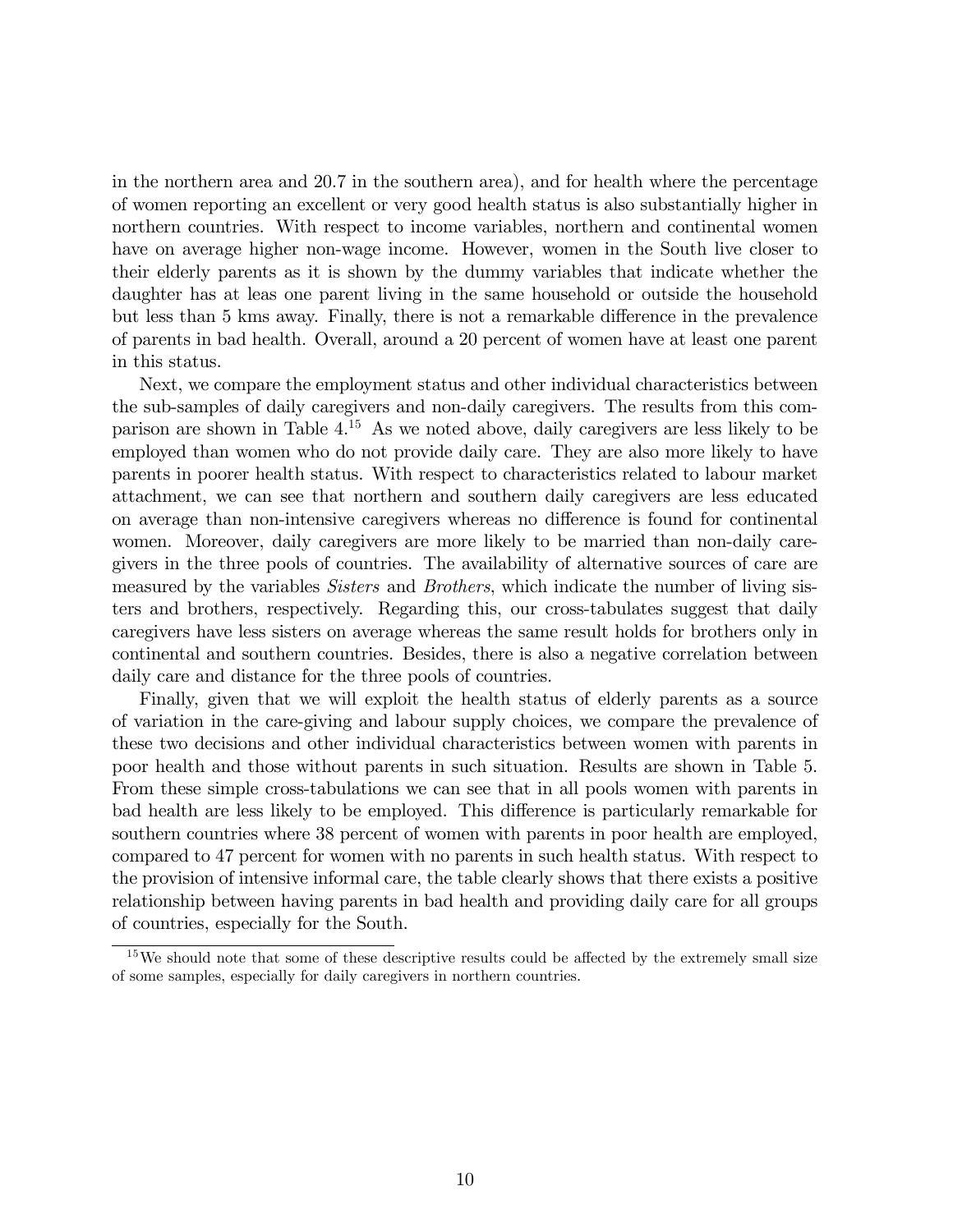# 3 Conceptual Framework

### 3.1 A simple behavioural model

The relationship between employment and caregiving can be studied using a standard model of the daughter's time allocation decisions. The daughter is altruistic towards her parent, deriving utility from own consumption and leisure and from the well being of the parent as follows:

$$
U = C - \alpha_{12}C^2 + \alpha_2 W_p + \alpha_{31}\tilde{h} - \alpha_{32}\tilde{h}^2 + \alpha_4 CW_p + \alpha_5 C \tilde{h} + \alpha_6 \tilde{h}W_p \tag{1}
$$

where C is consumption,  $W_p$  is parental welfare,  $\tilde{h}$  is leisure. Parental welfare is

$$
W_p = f(PH, IC, FC, OC)
$$
\n<sup>(2)</sup>

where  $PH$  is a binary indicator of parental ill health,  $IC$  is informal care provided by the daughter (time) and  $FC$  is formal care purchased by the daughter. The variable OC represents other inputs into parental welfare which are not directly controlled by the daughter, e.g., any formal care not paid by the daughter, or informal care provided by siblings, etc. The derivatives of f are  $f_1 < 0$ ,  $f_2 > 0$ ,  $f_3 > 0$ , and we assume that the second cross derivative  $f_{21} > 0$ . The ill-health indicator PH should be interpreted as a summary measure of disability or "need" of care, which is unaffected by  $IC$  itself.<sup>16</sup>

The daughter's time endowment T is allocated to  $h$ , IC and market work h. An implicit assumption is that the disutility of work and informal care are the same. The budget constraint is

$$
C = y + wh + \beta_1 IC - \beta_2 FC \tag{3}
$$

where y is non-labour income, w is the daughter's wage,  $\beta_1$  represents any transfers received by the daughter from the state or from her parent in exchange for providing informal care, and  $\beta_2$  is the price of formal care paid for by the daughter for her parent.

In this paper, we focus on the daughter's binary choices  $IC \in \{0, \overline{IC}\}$  and  $LP \in \mathbb{R}$  $\{0,\overline{h}\}\,$ , where  $\overline{h}$  is the fixed hours of work and  $\overline{IC}$  is the time cost of daily informal care. Therefore, in the discrete choice version of this model, the daughter makes the binary choices IC and LP, as well as FC which we need not treat as binary, taking  $OC$  and PH as given. Because our focus is on the binary choices and not on formal care it will be useful to define an 'indirect' formal care function which gives the optimal choice of formal care conditional on any pair (LP; IC). Let this function be  $FC(LP, IC; PH, y, w, OC; \alpha, \beta)$ .

<sup>&</sup>lt;sup>16</sup>Absence of reverse causality is a maintained assumption. As explained in section 2,  $PH$  can be obtained from the answer to a question on overall health, i.e., a ísubjectiveí measure of health. Or alternatively, we may observe a vector of measures of parental disability and use all of them as instruments for caregiving. In that case the conceptual framework described in this section is still useful if we reinterpret  $PH$  as a binary variable which takes values 0 or 1 for particular subsets of values of the vector of instruments reflecting different 'need' levels. This case is considered in section 4.3.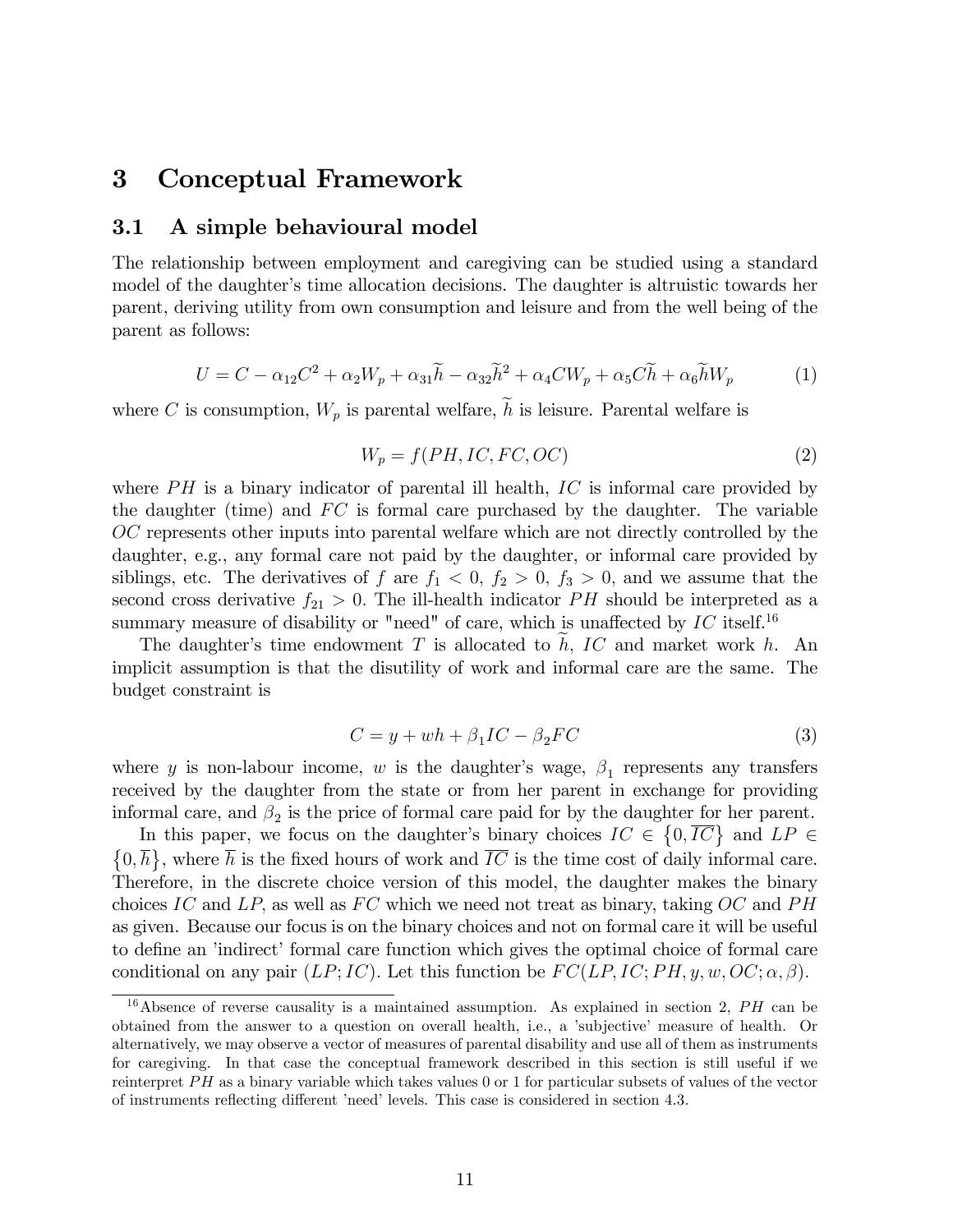A potentially important issue neglected in this model is the type of living arrangements, e.g., co-residence between daughter and parent versus separate households. This, as well as the daughter's other choices and the other informal and formal care inputs  $OC$ , may be jointly determined as the outcome of a game played between different units of an extended family. With this broader perspective some of our simple model's parameters such as  $\beta_1$  or IC could also be endogenous. We can still interpret our model of the daughter's individual decision-making as part of that larger model in which the values of parameters such as  $(IC, \beta_1, y)$  are jointly determined, and we will attempt to keep this in mind in the discussion that follows.<sup>17</sup>

### 3.2 Discussion of parameters and empirical models

Heterogeneity: The optimal decision rules for employment and care are a pair of binaryvalued functions with parameters and arguments  $(\alpha, \beta, \overline{h}, \overline{IC}; PH, y, w, OC)$ . Our econometric models approximate decision rules as functions of parental health  $PH$  and a vector of controls  $X$  which includes country dummies, the daughter's non-labour income y measured as household income net of her own earnings, preference shifters, observable determinants of wages (e.g., education) and observables relating to other sources of care (e.g., number of siblings). Conditional on  $(PH, X)$ , the data give joint probability distributions for the discrete pair  $(LP; IC)$ . We interpret these distributions as the integrals of the modelís decision rules over the distribution of unobserved components of  $(a, \beta, h, IC, y, w, OC)$ . All the empirical work we report in Section 4 consists of estimates of the impact of  $PH$  in these decision rules, based on non-parametric and parametric approximations, and ratios of these estimates which are local average treatment effects. The rest of this section uses the behavioral model to guide a detailed discussion of the assumptions needed to give a causal interpretation to these estimates and to make predictions about their sign and size. We argue that these estimates can answer the following questions of interest.

Questions  $\mathcal{C}$  parameters of interest: 1) What is the effect of a change in parents' health status on daily caregiving and employment decisions of their mature daughters? 2) Does daily caregiving reduce employment? Can all daily care-giving services be attributed to ill-health of parents, or are some daughters providing daily care to parents in reasonably good health? 3) Are the answers to these questions different across our pools of countries - and why?

IV-treatment effects and the behavioral model: In order to further clarify the questions

<sup>&</sup>lt;sup>17</sup>Using a complete model along these lines to guide the analysis in this section is beyond the scope of this paper. To the best of our knowledge, no such model has been used in empirical work. Byrne et al. (2009) propose and structuraly estimate a (non cooperative) game-theoretic model in which each sibling chooses labor supply, hours of informal care and contributions to formal care, taken (separate) living arrangements as given. Pezzin and Schone (1994) model co-residence and the daughter's decision to work and to provide informal care in a cooperative framework in single daughter-parent pairs. Other game-theoretic models include Checkovich and Stern (2002), Engers and Stern (2002), and Heideman and Stern (1999).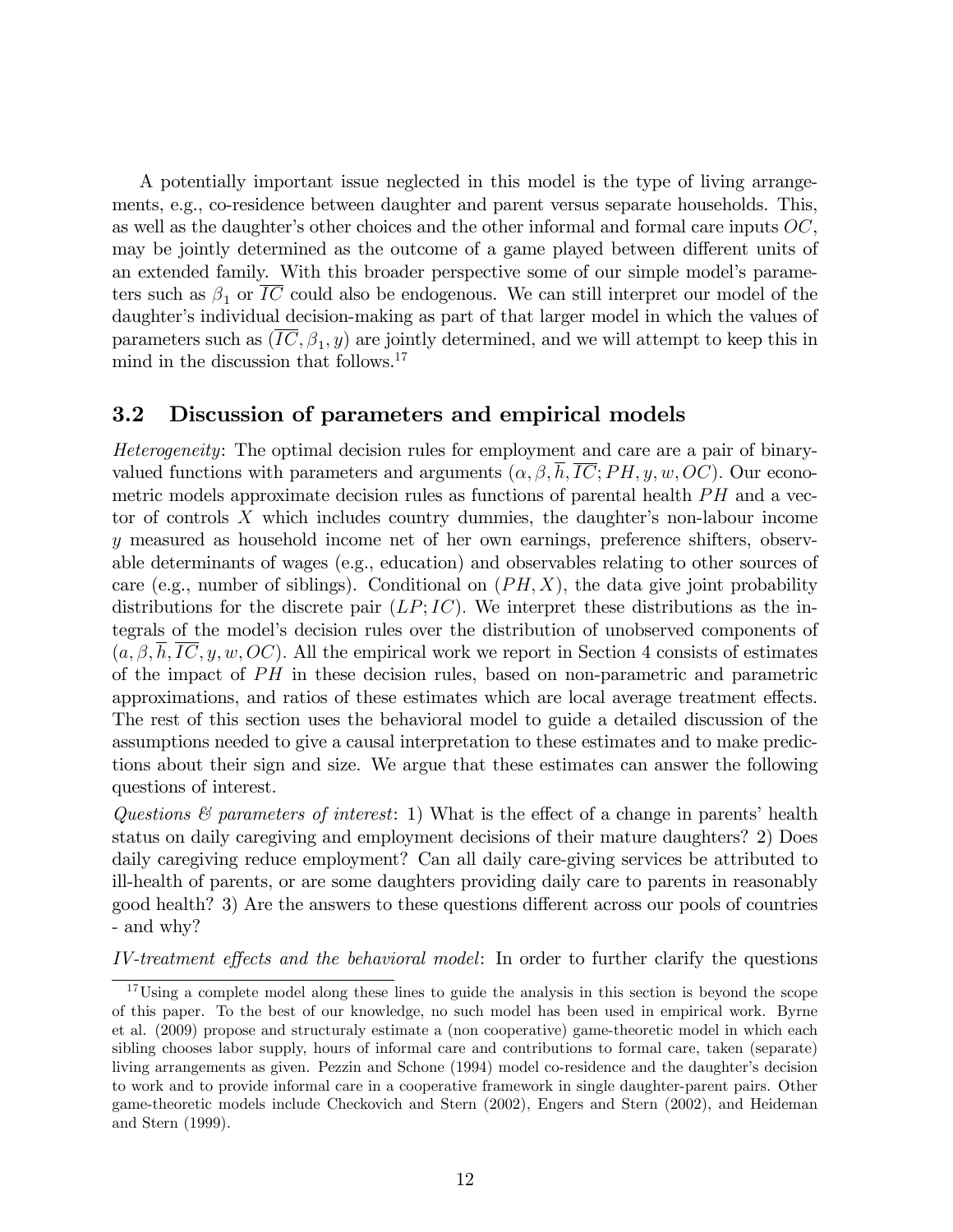we have posed and the interpretation of our estimators it is useful to link our behavioral model to the framework described in Imbens and Angrist (1994) on the identification and estimation of treatment effects using a binary instrument.<sup>18</sup> In our case, the  $d$ daily care' variable  $IC$  is the indicator of treatment and the parental ill-health indicator  $PH$ is the instrument. Researchers have used this and other instruments such as the number of siblings to identify the effect of caregiving on employment. We argue that, even if other instruments are thought to be 'relevant' and 'valid', the causal effects identified by different instruments are not on an equal footing in terms of their ability to inform policy discussions. The  $PH$  instrument is more important because the opportunity costs of caregiving are more relevant when take-up of care-giving is a direct consequence of parental disability.

The treatment effects framework defines causal effects in terms of potential outcomes or counterfactuals without relying on any functional form or distributional assumption. Define  $LP(1)$  as the employment decision of a woman if she were to provide care. Similarly,  $LP(0)$  represents the woman's employment decision if she does not provide care. Specifically,  $LP(1)$  and  $LP(0)$  are called *potential outcomes* or *counterfactuals* because they are not observed together for the same individual. For instance, if  $IC = 1$  turns out to be chosen we observe  $LP(1)$  but not  $LP(0)$ . Our behavioral model can be mapped into this framework as follows. Let  $U(i, j)$  be the utility derived from choosing  $LP = i$  and  $IC = j$ . In order to evaluate  $U(i, j)$  we need to know the values of all structural parameters in  $(1)-(3)$  and the indirect formal care function  $FC(.)$ . The optimal  $(LP, IC)$  pair is obtained by comparing the four utilities  $U(1,0), U(1,1), U(0,0), U(0,1)$ . Instead, the potential outcome  $LP(1)$  is obtained from the comparison of  $U(1,1)$  and  $U(0,1)$ , and the potential outcome  $LP(0)$  from the comparison of  $U(1,0)$  and  $U(0,0)$ . Given X, the distribution over the unobserved components and the behavioral model determine a distribution of potential outcomes. To complete the framework in Imbens and Angrist (1994), define  $IC(1)$ and  $IC(0)$  as potential outcomes for the treatment status given the instrument. Again, in our model  $IC(1) = 1$  if  $\max[U(1,1), U(0,1)] - \max[U(1,0), U(0,0)] > 0$ , and  $IC(1) = 0$ otherwise, where all for utilities are evaluated for  $PH = 1$ . The instrument PH is valid if, conditional on X, the two pairs of potential outcome  $(LP(1), LP(0))$  and  $(IC(1), IC(0))$ are independent of  $PH$ . Every woman in the population belongs to one of four  $\dot{}$  compliance types': always takers  $(IC(1) = IC(0) = 1)$ , never takers  $(IC(1) = IC(0) = 0)$ , compliers  $(IC(1) = 1, IC(0) = 0)$  and defiers  $(IC(1) = 0, IC(0) = 1)$ . The instrument is called monotone if  $IC(1) \geq IC(0)$ . This means that any woman who provides care when her parents are not in bad health will also provide care if at least one parent experiences this contingency. Notice that this implies the non-existence of *defiers*.

Imbens and Angrist (1994) show that if the 'treatment' regressor is binary and if there exists an instrument which is binary and monotone, an IV estimate can be interpreted as a *local average treatment effect* (LATE) specific to the instrument. More formally, the LATE parameter is given by

 $18$ Our analysis in this section owes to the discussion of IV estimation of the effect of fertility on labor supply contained in Rosenzweig and Wolpin (2000).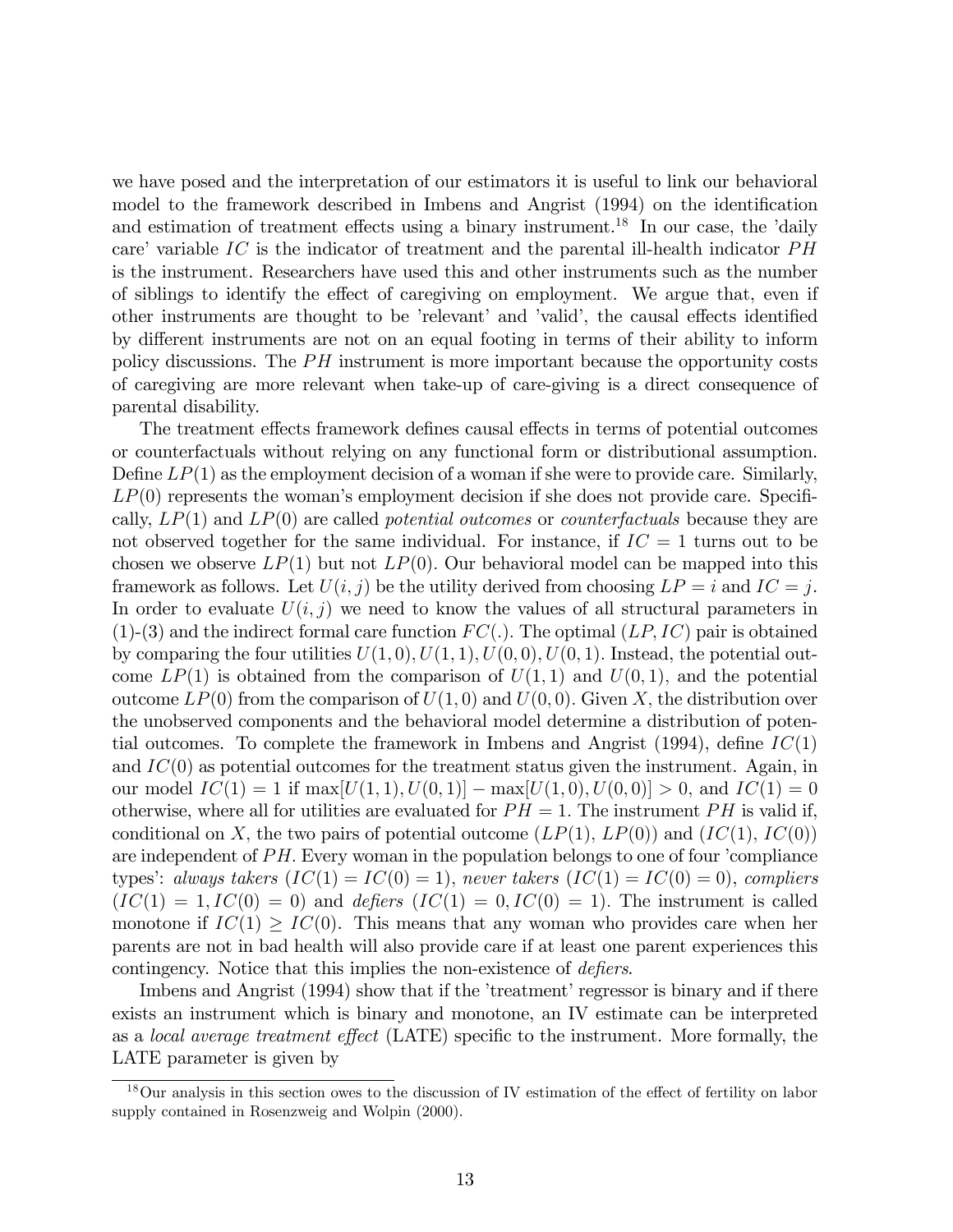$$
\widehat{\beta}_{IV} = \widehat{E}[LP(1) - LP(0) | IC(1) - IC(0) = 1]
$$
\n(4)

which is the average effect of daily care on the probability of employment for the subpopulation of *compliers*.<sup>19</sup> These are the women whose caregiving decision is changed by the value of the health instrument. In particular, they would not provide daily care in the absence of parents in bad health, but they choose to provide care when there is such a situation.

Is  $PH$  a monotone and valid instrument if the data are generated by our behavioral model? We discuss: a) the assumptions that need to be imposed on the behavioral model and our empirical approximations to it; b) the plausibility of these assumptions.<sup>20</sup>

Assumptions - Exogeneity of PH: The distribution of  $(a, \beta, \overline{h}, \overline{IC}, y, w, OC)$  conditional on  $X$  is independent of  $PH$ . This assumption requires that parental health status not be correlated with unobservable determinants of daughters' employment or caregiving decisions relating to preferences or human capital or labour market attachment. It seems likely that health capital of parents is in fact correlated with the human capital of their daughters. If so, it is more difficult to draw causal inferences from the correlations between labour supply, daily care and parental health. Exogeneity is plausible only if X includes apropriate controls for the daughter's own human capital.

Assumptions - Exclusion restrictions on PH: Let  $\Delta U_L(IC, w;.)$  be the utility difference between working and not working, conditional on the choice of  $\mathcal{IC}$ . In order for  $\mathcal{PH}$  to be a valid instrument, exogeneity is not sufficient and we need an exclusion restriction to be satisfied. In particular, the utility difference  $\Delta U_L(IC, w; .)$  should not depend on  $PH.$  The decision to work trades off the marginal utility of increased consumption against the marginal disutility of reduced leisure. If utility is concave in leisure, the disutility of reduced leisure from work is even greater if the woman is allocating time to caregiving, and this is the main mechanism through which caregiving reduces the propensity to work. An analysis of the utility difference derived in the Appendix A2 shows that the exclusion of  $PH$  requires the following three restrictions: a) Separability of parental welfare in the utility function; b) The function  $FC(LP, IC, PH)$  and the parameter  $\beta_1$  does not vary with  $PH$ ; c) The function  $FC(LP, IC, PH)$  does not depend on  $LP$  and d) Any effect of

$$
\widehat{\beta}_{IV} = \frac{\widehat{E}(LP|PH=1) - \widehat{E}(LP|PH=0)}{\widehat{E}(IC|PH=1) - \widehat{E}(IC|PH=0)} = \frac{\overline{LP}_1 - \overline{LP}_0}{\overline{IC}_1 - \overline{IC}_0}
$$

where in the numerator  $\overline{LP}_1$  is the average of LP for those women with at least one parent in bad health and  $\overline{LP}_0$  is the average of LP for those women with no parents in this situation. Likewise, the denominator is the difference in the proportions providing care with and without parents in bad health.

<sup>&</sup>lt;sup>19</sup>In the absence of conditioning variables  $X$ , very simple IV regression techniques can be used to compute the LATE parameter. In particular, in the linear regression of  $LP$  on  $IC$  plus a constant term the IV or Wald estimate of  $\beta$ , the regression coefficient of IC is

<sup>&</sup>lt;sup>20</sup>Relatedly, Stern (1995) studies the estimation of the causal impact of daughter characteristics (including employment status) on the probability that the parent receives informal care and refers to the difficulties involved in finding valid instruments.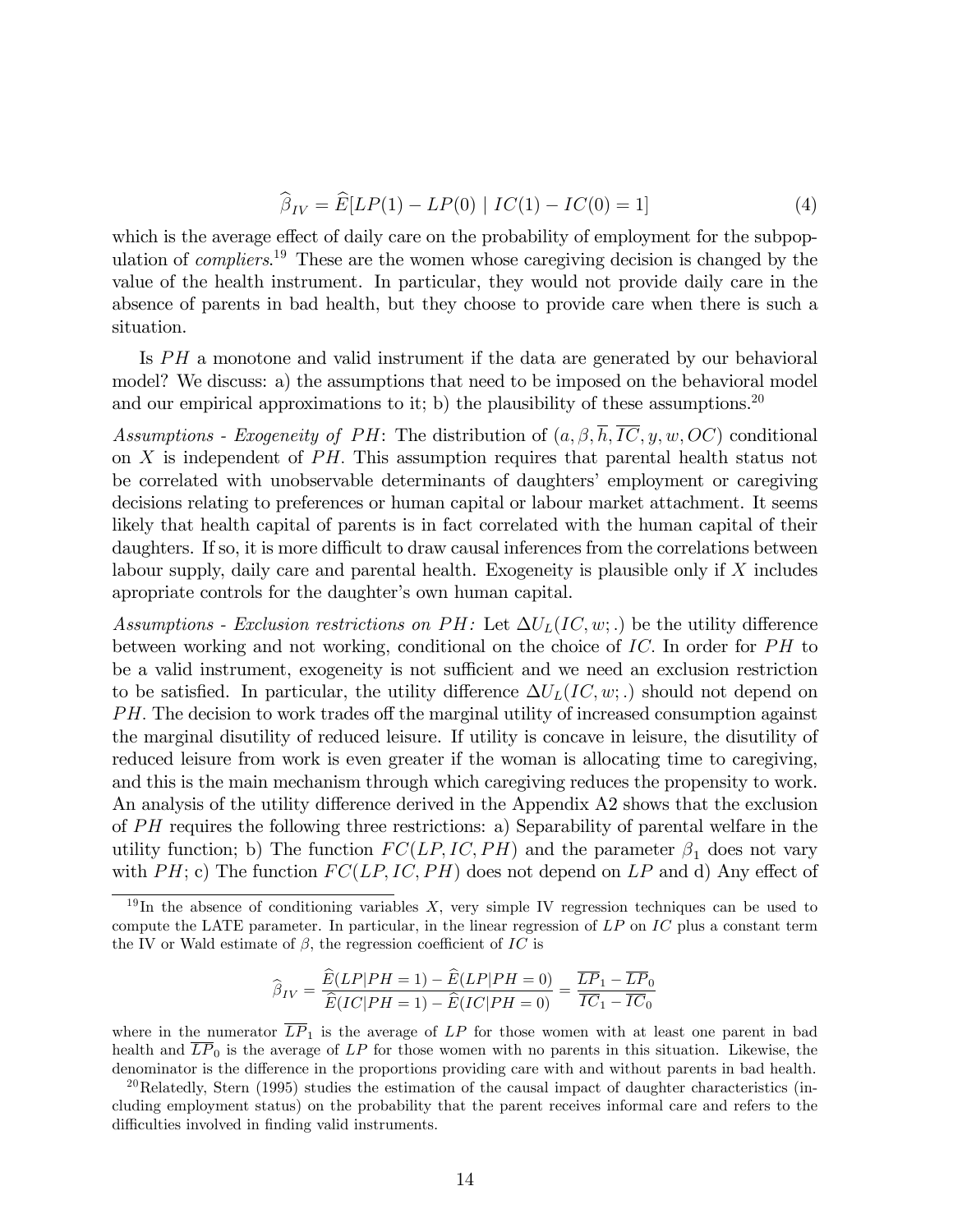PH on co-residence status of daughther and parent, or on how close the daughter chooses to live from her parent, operates exclusively through the daughter's care-giving decision. Restriction b) is not necessary if the utility function is linear in consumption. We discuss these restrictions in more detail below.

Separability of parental welfare:  $\alpha_4 = \alpha_6 = 0$ , i.e., the marginal utilities of consumption and leisure do not depend on parental welfare.<sup>21</sup>

Formal care purchased by the daughter:  $FC(LP, IC, PH;.) = FC(IC)$ . Conditional on her choice of informal care, spending by the daughter on formal care does not vary with employment or with parental health.<sup>22</sup> We show in the Appendix A2 that this restriction need not hold in general. An example of behavior that would violate it is as follows. Suppose a daughter decides not to provide daily care; having decided this, if her parent is in poor health and does not have another source of care she would pay for formal care but she can only afford to if she is working. Behavior like this seems more likely to occur in southern countries. Even if this failure of exclusion is plausible the bias in IV estimates is likely to be small in practice to the extent that it is unusual for daughters to pay for formal care out of their own pocket.<sup>23</sup>

Transfers received by the daughter in exchange for informal care: The parameter  $\beta_1$ in the daughter's budget constraint measures transfers she may receive, private or public, if she provides daily informal care. A necessary exclusion restriction is that  $\beta_1$  should not depend on  $PH$ , i.e., conditional on the daughter providing daily care any transfers she might receive do not vary with the parents' actual disability status. This restriction does not seem entirely plausible, e.g., public transfers are likely to be conditional on sufficient disability or need.

*Linear-in-consumption utility:* The exclusion of PH from in the  $FC(\cdot)$  function and from  $\beta_1$  are needed because the marginal utility of consumption from working depends on the 'baseline' level of consumption when not working, and this in turn could depend on PH through formal or informal care choices. Therefore, exclusion restrictions on  $FC(\cdot)$ and  $\beta_1$  are not needed if the marginal utility of consumption is constant.  $^{24}$ 

Co-residence and distance between parents and daughters: The value of parameter  $\overline{IC}$ ,

<sup>24</sup>The marginal utility of consumption is constant iff  $\alpha_5 = \alpha_{12} = 0$ . Moreover, one can show that in this case the function  $FC(\cdot)$  does not depend on LP so this exclusion restriction is also not needed.

 $21$  If they do, the marginal utility and the marginal disutility from working will depend on parental welfare  $W_p$ , and the instrument PH has a direct effect on this.

<sup>&</sup>lt;sup>22</sup> Consider first the exclusion of LP. If spending by the daughter on formal care depends on whether she works or not, even after conditioning on  $IC$  and  $PH$ , then the gain from working will include an increase in the welfare of parents the size of which depends on their health. The reason why the exclusion of  $PH$  in the  $FC()$  function is needed is explained below under "Linear-in-consumption utility".

<sup>&</sup>lt;sup>23</sup>Expenditures on formal care by daughters are not directly observed. However, daughters are asked about "Önancial or material gifts or support" given to at least one parent in excess of 250 euros in the last year. The number of 'yes' answers is small: 8 women in the North, 15 in the Center and 11 in the South. Of these, only 4 women in the Center and one in the South report that the reason for the transfer was "to help following a bereavement or illness". Even if direct information on purchases of formal care were available, testing the exclusion restriction would be difficult because the  $FC(\cdot)$  function describes potential outcomes so estimating the coefficients on  $LP$ ,  $IC$  and  $PH$  poses some of the same challenges we are trying to deal with in the first place.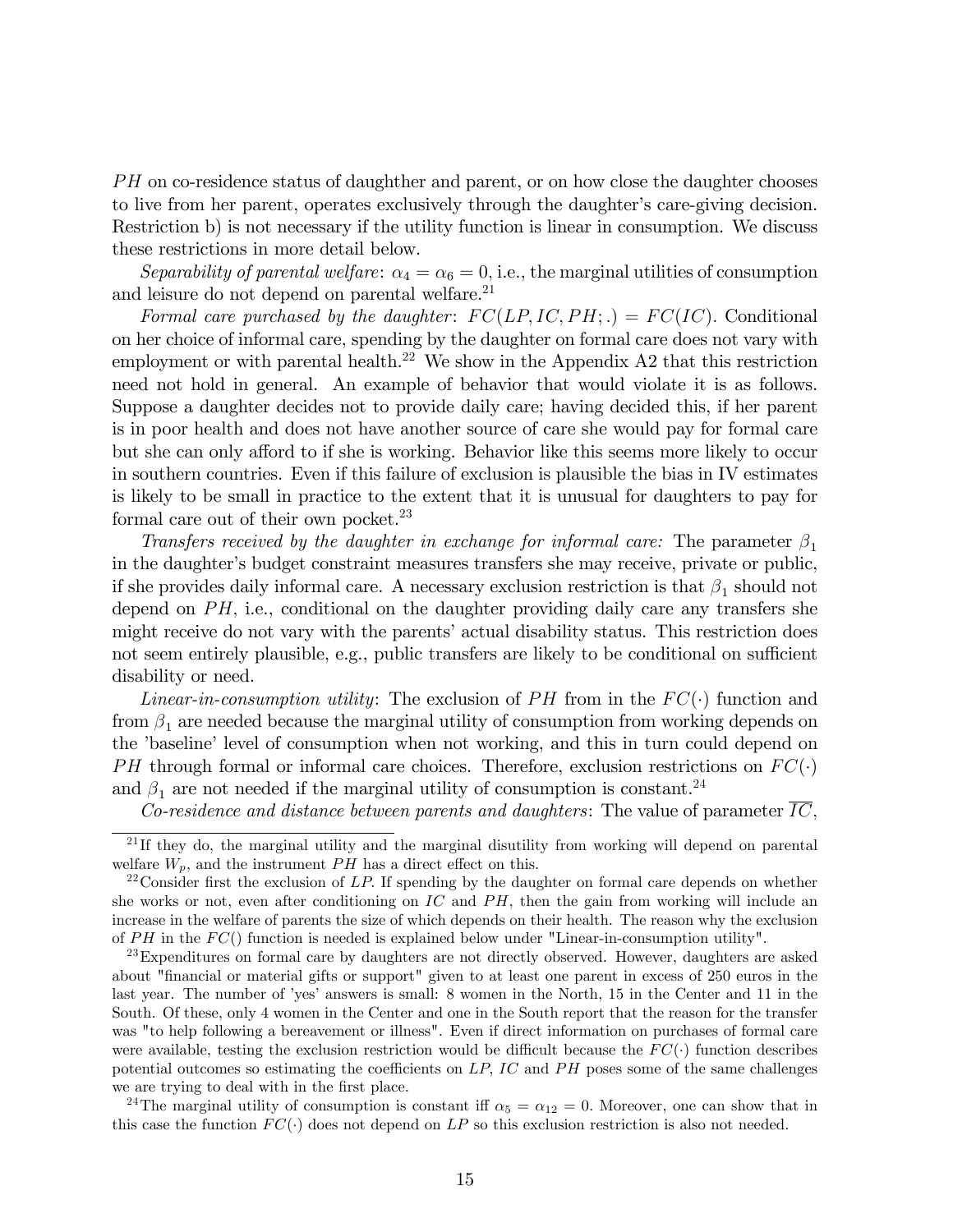the gross time-cost of informal care, clearly depends on the distance separating daughters and parents. As shown in Table 4 distance varies considerably between and within each of the three country pools and is negatively correlated with IC: Some of this variation may be the outcome of choices made simultaneously with labour supply and daily caring, e.g., daughters may decide to live close to their parents or to co-reside because they plan to provide daily care. Consider Örst choice-driven variation in distance between daughters and parents who live in separate households. Let us reinterpret  $\overline{IC}$  as the time cost of care-giving conditional on the daughter's choice of location when care-giving. Suppose each daughter has two potential "distance-to-parent" outcomes depending on her daily care-giving status and let  $\overline{IC}(1)$  and  $\overline{IC}(0)$  be the gross time-costs of care corresponding to each of the two locations. It is  $\overline{IC}(1)$  that is relevant to our model. Exogeneity requires that the distribution of  $\overline{IC(1)}$  be orthogonal to PH conditional on X but it is not inconsistent with choice-driven correlation between distance and  $PH$  in the data: daughters with disabled parents are more likely to choose daily-care and  $IC(1)$ , as opposed to no daily care and  $IC(0)$ . An exclusion restriction is also needed, i.e., conditional on daily-caregiving the choice of distance does not depend on  $PH$  which a priori is plausible. Consider now the decision to share a household. Co-residence can have an effect not only on the time-cost of caring but also on the daughter's monetary budget constraint. For instance, economies of scale can change the consumption-equivalent value of non-labour income  $(y)$ . Again, the exclusion restriction would require that the (choice-driven) values of  $(IC, y)$  not depend on PH once we have conditioned on the daughter's choice of care. This exclusion restriction seem stronger, e.g., it may be that the parent's willingness to co-reside depends directly on their own health regardless of the daughter's care-giving.

Finally, note that any alternative instrument operating through the production function of parental welfare, such as the number of siblings, would require similar exclusion restrictions in order to be valid.

Assumptions - Monotonicity: The treatment  $IC$  is monotone in the instrument  $PH$ . Monotonicity is highly plausible as long as  $f_{21} > 0$ , that is as if the marginal productivity of the daughter's daily care increases when her parent's health deteriorates. Consider the following example: A parent in "not too good but not too bad" health which we classify as  $PH = 0$  receives daily care from his/her daughter. The parent's condition deteriorates to the point that the parent is institutionalized and ceases to receive daily care from the daughter. This is not implausible and it would seem to violate monotonicity. However, the following considerations should also be taken into account. First, a suitably "conservative" definition of "not in bad health" ( $PH = 0$ ) would essentially rule out this defier behavior. Second, the behavioral model conditions on any sources of care OC which are taken as a given by the daughter. Therefore, behavior in the preceding example violates monotonicity only if we do not control for those other sources or if it is the daughter who pays for care at an institution.<sup>25</sup>

 $^{25}$ More generally, violation of monotonicity will occur if the change in parental health  $PH$  leads the daughter to increase spending on formal care  $FC$  so that the marginal productivity of her own informal care is lower now with  $PH = 1$  than it was before with  $PH = 0$ . Testing for monotonicity is not simple.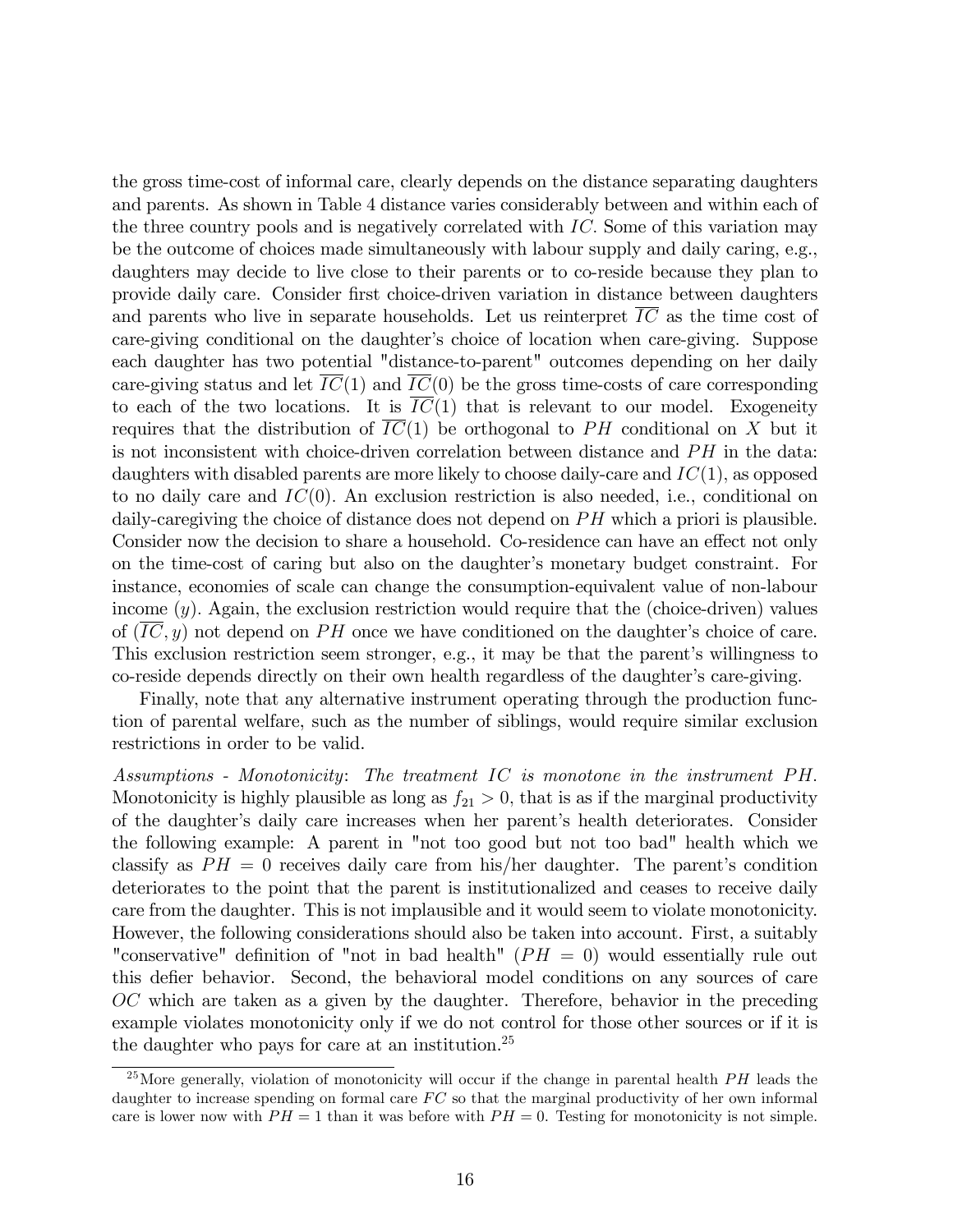#### Estimation of parameters of interest:

Most papers cited in our review of the literature specified a reduced form parametric approximation to the model of potential outcomes  $(LP(1), LP(0)|X)$  and focused on the sign and significance of a single coefficient on  $IC$  and the calculation of an average treatment effect of care on employment. A limitation of this approach is that it does not pay much attention to heterogeneity and selection into 'treatment'. In this context, selection into treatment is important for several reasons. First, the prevalence of daily care can be linked more naturally to the decision rules of a behavioral model and it is arguably as interesting as the effect of care on labour supply. Second, if the effect of caregiving on labour supply varies across daughters the estimate of ATE may be biased. And third, it is doubtful that the average treatment effect is of much interest in this case. To see why consider the following examples. Suppose that, if provided, daily caregiving would lead most women to drop out of the labour force but that very few women are actually willing to provide daily care. The average treatment effect would be large but this does not seem very relevant in the sense that very few women will actually change their employment status. Alternatively, suppose a negative shock to the health of their parents leads many women to take up daily care, and about a third drop out of the labour force as a result. In this case the average treatment effect may be smaller than in the first example but the loss of employment linked to caregiving could be important.

We now discuss the parameters of interest and their estimation:

1. Compliance types: Under monotonicity and exogeneity, one can estimate the population proportions of compliers, never-takers and always takers from the population distribution of treatment and instrument status:

$$
\Pr(\text{compliers}) = \int [E(IC \mid PH = 1, X) - [E(IC \mid PH = 0, X)]dF(X)
$$
\n
$$
\Pr(\text{always takes}) = \int [E(IC \mid PH = 0, X)]dF(X)
$$
\n
$$
\Pr(\text{never takes}) = 1 - \int [E(IC \mid PH = 1, X)]dF(X)
$$

This decomposition is interesting for two reasons. First, the sum of always-takers and compliers measures the quantity of daily care services supplied to disabled parents by the population of daughters, given current characteristics of the population and the environment. Second, estimating the mass of always-takers allows us to separate the fraction of daily care services which is induced by true parental disability from that which is not, given the definition of disability implicit in the instrument.

2. The LATE parameter: This is the average treatment effect for compliers, as defined above. The complier subpopulation is of special interest because women who are driven to provide daily care *because* their parents suffer from bad health are the obvious target of any policy aimed at reducing the opportunity costs of informal care. If we consider the

One possibility would be to exploit longitudinal variation in  $PH$  but a formal test would have to allow for changes in unobservable determinants of the behavior of daughters between waves 1 and 2.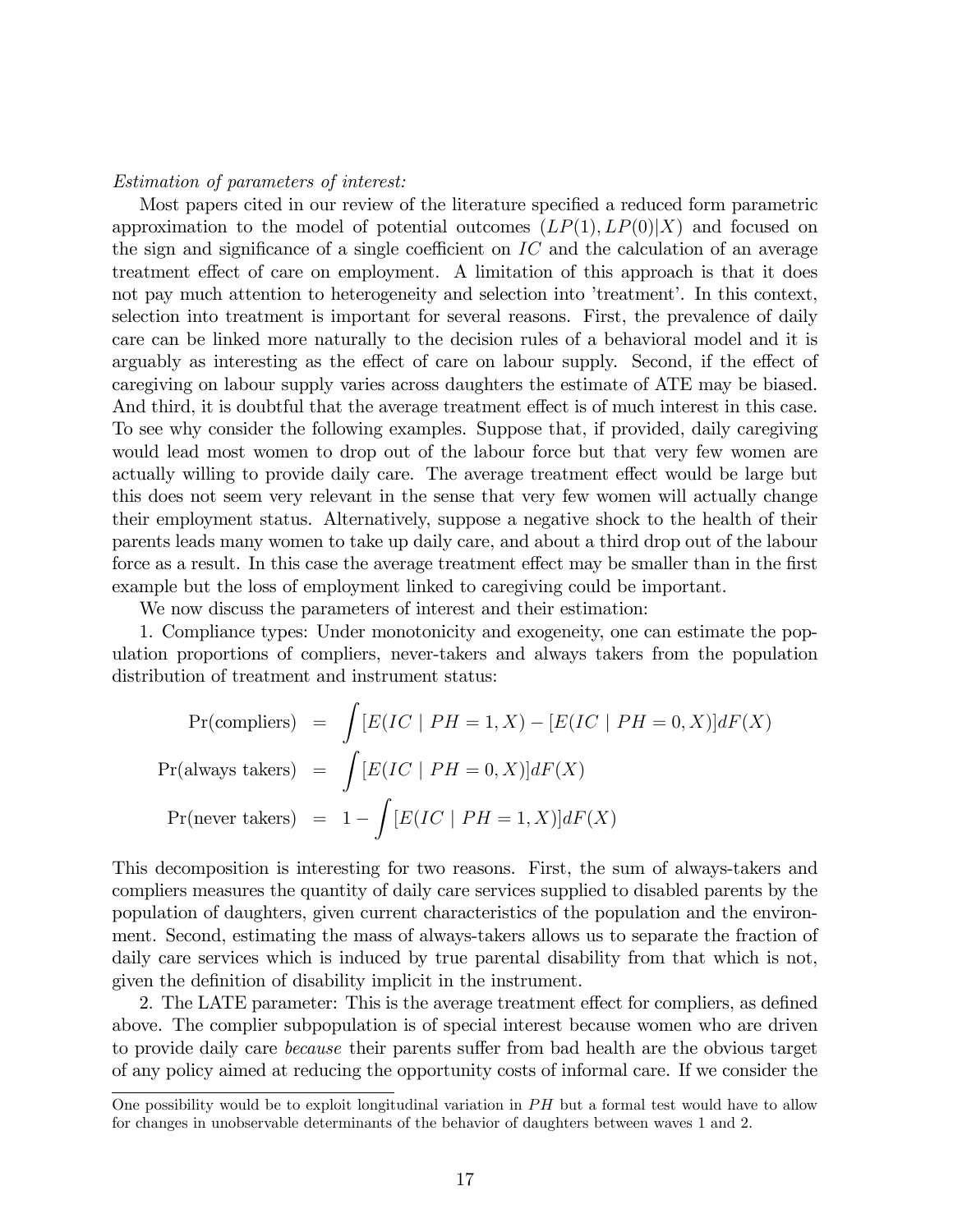controls X suggested by the behavioural model, and if  $PH$  is valid as an instrument and monotone, then the average treatment effect for the overall subpopulation of compliers is given by

$$
\beta = \int \beta(X)dF(X \mid compilers) = \frac{\int [E(LP \mid PH = 1, X) - E(LP \mid PH = 0, X)]dF(X)}{\int [E(IC \mid PH = 1, X) - E(IC \mid X = 0, X)]dF(X)}
$$
\n(5)

where the denominator is the proportion of compliers, as shown by Frölich and Melly (2007). This parameter can be estimated as a ratio of two non-parametric matching estimators as follows

$$
\hat{\beta} = \frac{\frac{1}{N} \sum_{i=1}^{N} \left[ \frac{LP_i P H_i}{\hat{\Pi}(X_i)} - \frac{LP_i (1 - PH_i)}{1 - \hat{\Pi}(X_i)} \right]}{\frac{1}{N} \sum_{i=1}^{N} \left[ \frac{IC_i P H_i}{\hat{\Pi}(X_i)} - \frac{IC_i (1 - PH_i)}{1 - \hat{\Pi}(X_i)} \right]}
$$
(6)

where the "treatment" in both numerator and denominator is  $PH$ , employment and daily care-giving are the outcomes, and  $\Pi(X_i)$  is the propensity score, the conditional probability of receiving this treatment.<sup>26</sup> Alternatively, as a parametric approximation, we compute the corresponding marginal effects of  $PH$  on  $LP$  and  $IC$  from the estimation of a bivariate probit model for labour market participation and daily care-giving with  $PH$ as a regressor.<sup>27</sup>

3. Direct employment and care-giving impacts: The numerator and denominator of LATE are parameters of interest in their own right which measure the effects of parental disability on the probability of employment and daily care-giving of daughters. Unlike LATE these effects are averages over the whole population and they can be consistently estimated under weaker assumptions than LATE because exclusion and monotonicity restrictions are not necessary. If  $PH$  is exogenous but exclusion restrictions fail, causal intepretations of the employment and care-giving effects are valid but their ratio may estimate LATE with bias. Our analysis of the behavioral model's utility differences pointed to several potential failures of exclusion. For instance, a positive bias in the absolute value of LATE can arise if the daughter receives monetary transfers in exchange for informal care and the transfers for any given level of care are higher the more disabled the parent is. There may be a negative bias if the daughter purchases formal care and her expenditure depends on both her employment status and the health of her parent, even after

<sup>&</sup>lt;sup>26</sup>The idea of the weighting using the propensity score is to create balance between treated and control units given that the distribution of  $X$  may be different in these two groups (Hirano, Imbens and Ridder  $(2003)$ .

 $27$ See more details in Appendix A3. Note that the index restrictions implicit in the bivariate probit are equivalent to the monotonicity assumption (see Vytlacil (2002)).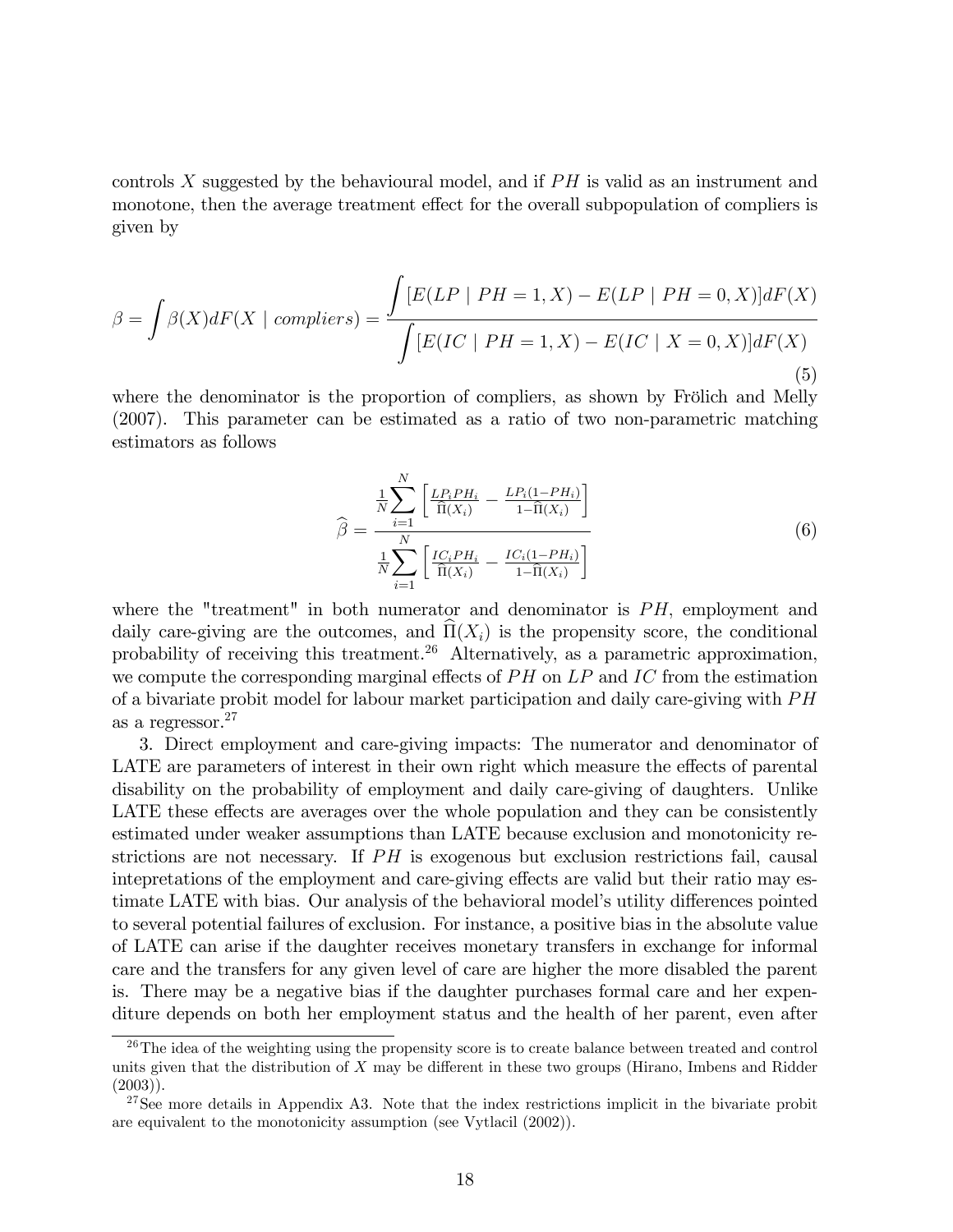conditioning on informal care. If the daughter's co-residence status or the distance that separates her from her parent varies with the health of the parent even after we condition on informal care, then a negative bias results through the time cost of care, and a positive one through economies of scale in consumption.

#### Some issues in specification and causal interpretations:

a) Using the longitudinal dimension: Our first set of estimates reported in section 4.1 is obtained using the second wave of the SHARE data. One concern is that, in the cross section, parental health could be correlated with unobservable determinants of LP and  $IC$  (preference shifters, human capital), even after controlling for the daughter's own health and education, etc. One may argue that longitudinal variation in the parental health instrument is less likely to be subject to this problem. In particular, reestimation of the parameters of interest using the subsample of women in 2006 for which  $PH_{2004} = 0$ would allow us to mitigate any systematic correlation that may exist between  $PH$  and unobservables factors of daughter's preferences or human capital and to move closer to the 'ideal' experiment in which we observe the (caeteris paribus) effect of an exogenous shock to the health of parents. Furthermore, results obtained from this sample remain interpretable in terms of our static model. Finally, even if we focus on the second wave outcomes we can control for the daughter's lagged participation for which there is a solid basis in labour economics. Estimates which exploit the longitudinal dimension using the first and second waves are reported in section 4.2.

b) Co-residence and distance between parents and daughters: Given that the distance between daughter and parents is observable, should we include it as a control? We have argued above that heterogeneity in distance induced by parental disability PH and care-giving does not necessarily invalidate causal interpretations of our estimators. Moreover, if distance is chosen jointly with informal care, then conditioning on distance is likely to produce systematic correlation between  $PH$  and other components of  $(a, \beta, h, IC, w, OC)$ . Therefore, we conclude that it is better not to include distance as a control. However, because the literature has often distinguished bewteen employment effects of care-giving for co-resident and extra-residential daughters, we have computed several of our estimators for the subsample of extra-residential daughters (see footnotes in the section of results for further details).

c) Other sources of care: The behavioral model suggests that the effect of  $PH$  on employment and daily care should be measured net of other sources of care, which the daughter takes as given. In the daughters sample this information is not available but we include the number of sisters as a proxy. In the parents sample information on other formal and informal care received is available. If parental disability  $PH$  correlates positively with the receipt of other care and measures of OC are omitted, the estimates of the effect of  $PH$  on the daughter's employment and care could be smaller (in absolute value) than the behavioral model's parameters. On the other hand if  $OC$  is determined jointly with the daughter's choices within an extended decision unit failure to include common determinants can lead to biases. However, it is not clear that the bias on coefficients of interest would be important. For these reasons we compare specifications with and without controls for  $OC$ .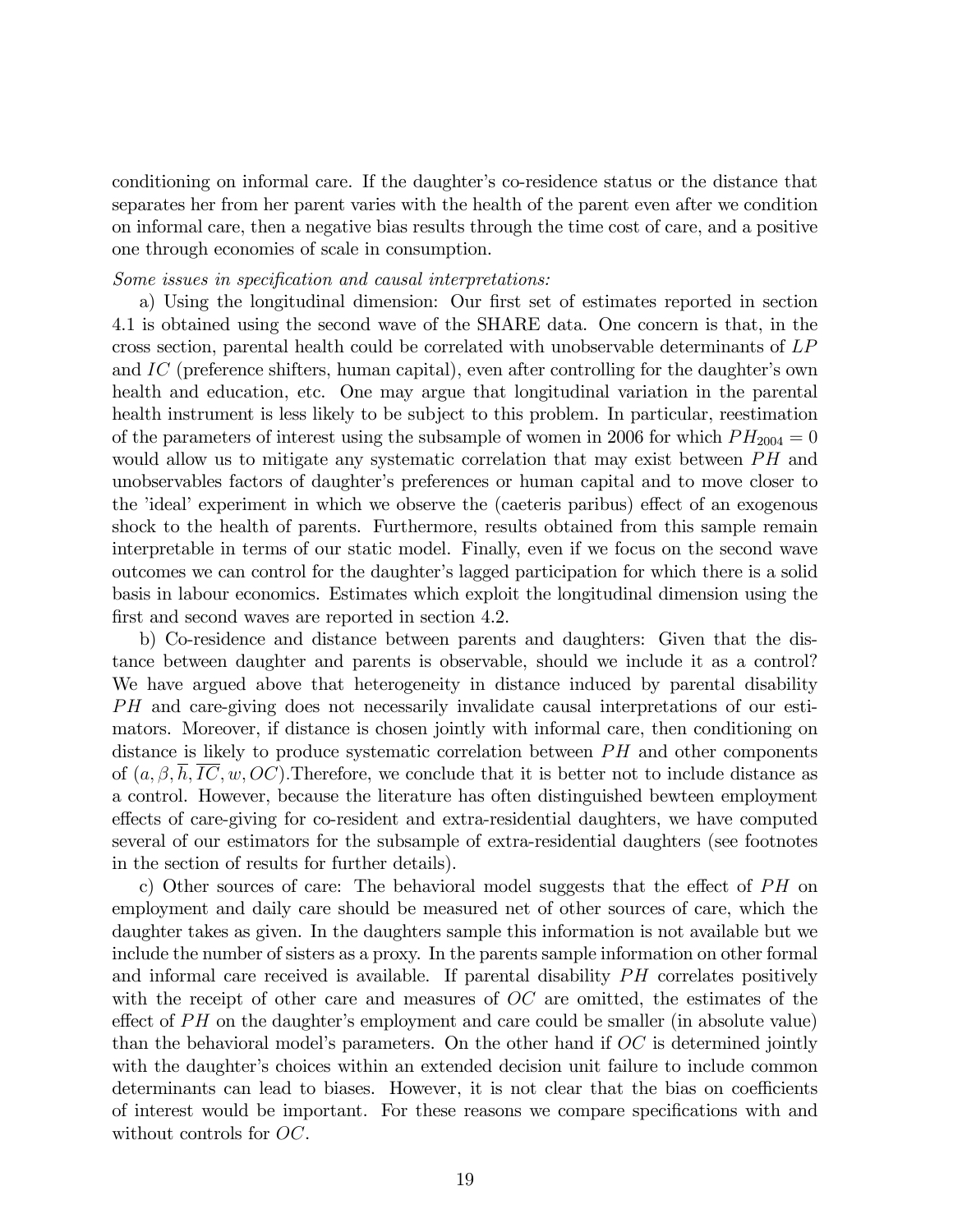Using the model to make predictions about the parameters of interest: Let us assume hereafter that the exclusion, monotonicity and exogeneity assumptions hold. In Appendix A2 we derive expressions for the utility differences which measure:  $(A)$  The propensity to work conditional on caregiving status,  $\Delta U_L(IC, w; .)$ , which determines 'potential outcomes'. (B) The propensity to provide informal care or 'propensity-to-care' index,  $IC^*(w, PH; .)$ . Based on those expressions we characterize the solution to the discrete choice time allocation model. In order to make predictions about populations we need to be more explicit about heterogeneity in the parameters  $(a, \beta, h, \overline{IC}, w, OC)$ . The simplest way of doing this is to consider a population with fixed values of  $(a, \beta, \overline{h}, \overline{IC}, OC)$  and heterogeneity in wages. We then obtain the following results.

A. Potential outcomes and treatment effects: First, let us assume that the propensity-to-work index is monotonic in  $w$ . This is a very weak assumption since it only imposes that the value of work increases with the wage. Second, we show that the effect of informal care on the propensity-to-work index is negative as long as utility is concave in consumption and leisure. Therefore,

**Result 1**: There exist two reservation wages  $w_{r1} < w_{r2}$  partitioning the support of wages into 3 intervals within which the treatment effect of daily caregiving on employment is 0 (for low wages), -1 (for intermediate wages) and 0 (for high wages).

Discussion: Essentially this result says that, because daily caregiving increases the marginal utility of leisure, the reservation wage which induces the daughter to work is higher if she is providing care than if she is not. Therefore, daughters with very low potential wages are ínever workersíwho do not work regardless of their caregiving choice. At the other end, daughters with sufficiently high wages are 'always workers' who work even if they have to provide daily care. In between, daughters work as long as they are not providing care and quit if they have to take up daily care.

**Empirical predictions**: The estimated treatment effects of daily caregiving on employment have to be non-positive. Together with monotonicity of daily care in the instrument  $PH$ , this implies that the effect of parental disability on the probability that the daughter works should also be non-positive. The LATE parameter should be highest (in absolute value) for subpopulations of women who are observed to work when their parents are in 'good' health but have 'marginal' attachment to the labour market, e.g, low-skilled working women.

B. Daily care and compliance types: The propensity-to-care index is (negatively) monotonic in the daughter's potential wage. Combined with monotonicity of the instrument  $PH$ , this implies the second main result:

**Result 2:** There exist up to two thresholds  $w_{c1}$  and  $w_{c2}$  partitioning the support of wages into 3 intervals within which all women are always-takers (for low wages), compliers (intermediate wages) and never-takers (high wages). Special cases arise if there is only one threshold separating compliers and never takers (with no always takers), or if there is no threshold because all individuals are never takers.

Discussion: Figure 3 illustrates our two main results. The figure shows the daughter's propensity-to-care index as a function of her wage, conditional on the health of parents. Consider the graph of the index which conditions on parental bad health  $(PH = 1)$ . If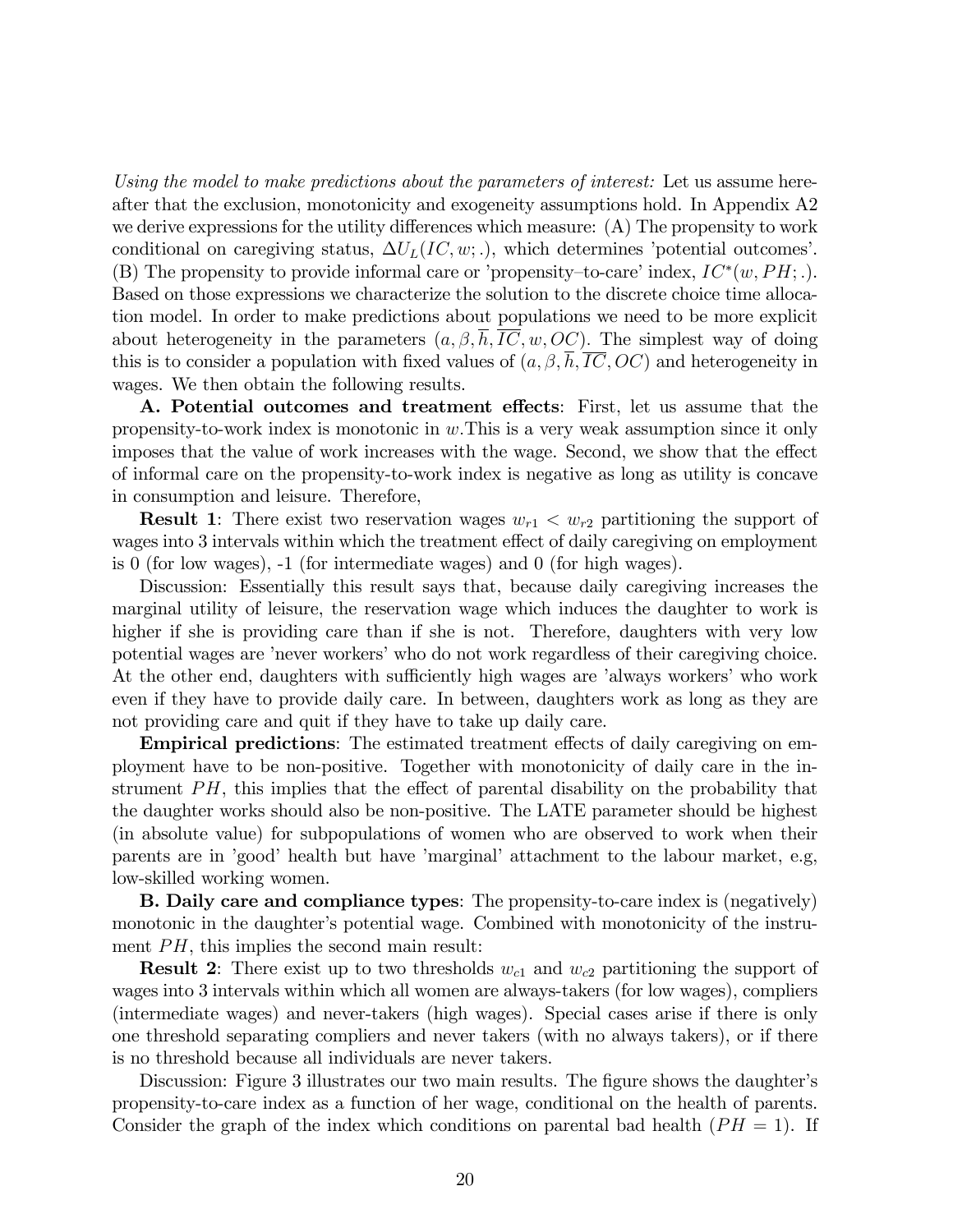the daughter faces a very low wage the utility from caring is assumed greater than that of not caring and she provides daily care. As long as her potential wage is below the reservation wage  $w_{r1}$  of Result 1, the daughter is a 'never worker' so the opportunity cost of providing care does not depend on the wage. Therefore, the propensity-to-care is flat as a function of the wage in this range. If the wage is between the two reservation wages, then caring induces the daughter to quit work. Therefore, the opportunity cost of caring includes the value of work and in this range the propensity-to-care is positive (in this example), but decreasing in the wage. For 'always worker' women with wages above  $w_{r2}$ , daily caring does not change their employment status but the propensity-to-care is still decreasing in the wage.<sup>28</sup> If the daughter earns a sufficiently high wage  $(w > w_{c2})$ , the propensity-to-care becomes negative and she will not provide daily care even if her parent is in bad health.

The second function drawn in Figure 3 is the propensity-to-care when parents are in good health  $(PH = 0$ , labeled as " $PH = 0$ , prop. to care (1)). Note that it has kinks at the same reservation wages but it it is below the first one for every wage because the marginal utility of caring is lower. Therefore, when parents are in good health the propensity-to-care becomes negative at lower wages than when parents are in poor health. In this example, the women with wages between  $w_{c1}$  and  $w_{c2}$  are the compliers who take up caring only when their parents are in poor health. Their number (the causal impact of parental disability on the probability of daily care) is given by the proportion of wage offers in that range,  $F(w_{c2}) - F(w_{c1})$  where  $F()$  is the cdf of potential wage offers. The number of never takers is  $1 - F(w_{c2})$  and the number of always takers is  $F(w_{c1})$ . In the example, complier women with wages between  $w_{c1}$  and  $w_{r2}$  will quit work when they comply (treatment effect  $-1$ ), and those with higher wages will not (treatment effect  $0$ ). Thus the impact of parental disability on the daughter's probability of employment is  $-[F(w_{r2}) - F(w_{c1})]$ . The LATE parameter is the ratio of the employment and care probability impacts,  $\frac{-[F(w_{r2})-F(w_{c1})]}{F(w_{c2})-F(w_{c1})}$ . This is also the proportion of complier women who quit work. More generally, the impact of parental disability on the probability that the daughter works can be shown to be  $-[F(\min [w_{r2}, w_{c2}]) - F(\max [w_{r1}, w_{c1}])]$ , its impact on the probability of providing daily care is  $F(w_{c2}) - F(w_{c1})$  and LATE is the ratio of the two.

Finally, in Figure 3 suppose the propensity-to-care-index when parents are disabled is still the same as before but the index conditional on good health is instead the function labeled " $PH = 0$ , prop. to care (2)" which is negative for all wages. In this case daughters never provide daily care when their parents are in good health. There are no always takers and we say  $w_{c1} = 0$ . The impact on the employment probability impact simplifies to  $-[F(\min [w_{r2}, w_{c2}]) - F(w_{r1})]$ , the impact on the caregiving probability is  $F(w_{c2})$  and the LATE parameter is again the ratio of the two. As shown in section 4.3 below, the proportion of always takers ranges from negligible to small depending on the samples and/or the instruments considered. Therefore this scenario is empirically relevant

 $28\text{We show that this is the most plausible scenario in Appendix A2. A sufficient condition is that}$ consumption and leisure be complements in utility  $(\alpha_5 > 0)$ .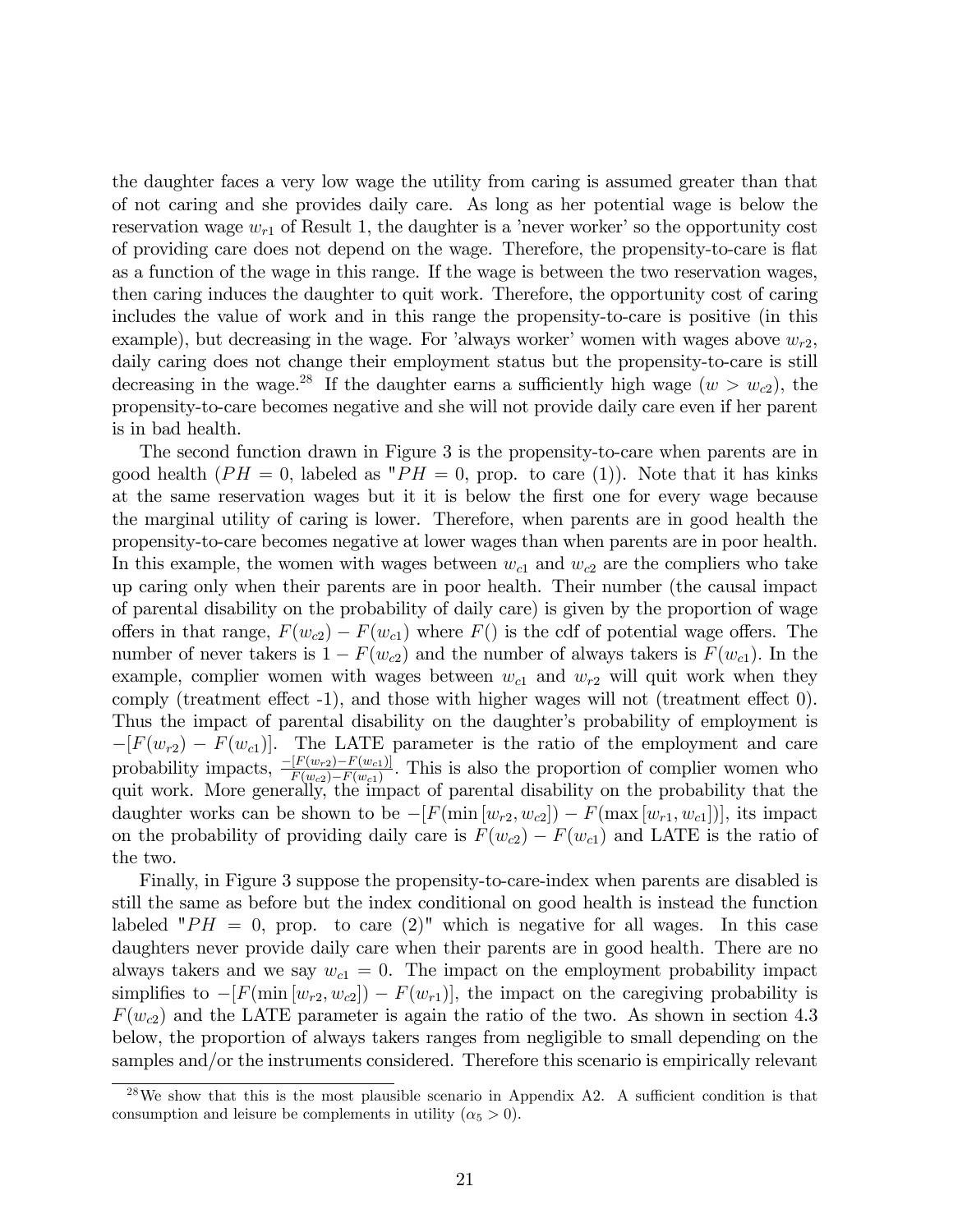and we will take it into account to derive some of the comparative statics results which follow.

#### C. Some comparative statics:

(C1) Caeteris paribus, an increase in other sources of care OC received by parents (e.g. public formal care) has no effect on the daughter's reservation wages.<sup>29</sup> However, the increased availability of other care reduces the marginal utility of her own informal care and shifts the two propensity-to-care functions of Figure 3 downwards. Therefore, the compliance type thresholds  $w_{c1}$  and  $w_{c2}$  move left. The mass of compliers plus alwaystakers decreases. Furthermore, if there are no always takers we get a sharper result: increased availability of other care (weakly) reduces the impact of parental health on the employment probability of daughters and it also reduces the impact on the probability of caregiving, i.e., the mass of compliers. However, the effect on LATE is ambiguous.

(C2) A reduction of the time-cost of informal care  $\overline{IC}$  (e.g., because the daughter lives closer to her parents) shifts the propensity-to-care functions upwards and reduces  $w_{r2}$ , narrowing the range of wages for which the treatment effect is -1. Therefore, the mass of compliers plus always-takers increases but the effect on the employment impact and on LATE are ambiguous.

(C3) Suppose monetary payments are offered to daughters providing daily caregiving. That is,  $\beta_1 > 0$ . This shifts the propensity-to-care functions upwards and increases  $w_{r2}$ , widening the range of wages for which the treatment effect is  $-1$ . This type of support has been put in place, for instance, as part of the new public long-term care system in Spain. Our simple model predicts that it should increase the supply of daily caregiving and reduce labour supply.

**D. Comparisons across country pools**: Suppose the main differences across the three country pools (North-Central-South) are: i) The availability of formal care, interpretable as variation in the distribution of  $OC$ ; to focus, consider the simplest case where there is a single value of  $OC$  within pools, which grows from South to North. ii) Differences in labour market attachment of daughters - interpretable as differences in the distribution of wages w. Let the distributions of wages be ordered from North to South, in the sense of stochastic dominance. We obtain the following empirical predictions:

(1) The mass of compliers plus always takers should increase from North to South. This follows both from comparative statics result (C1) and from the ordering of the distribution of wages. This prediction is reinforced by comparative statics result (C2) to the extent that the 'average' time cost of daily care  $(IC)$  is smaller in the South because daughters tend to live closer to their parents.

(2) The estimated impact of parental disability on the employment probability of daughters should grow from North to South. This sharp prediction obtains as long as the proportion of daughters who are always takers is zero or very small. It follows partly from comparative statics result (C1). Furthermore, recall that the impact on employment probability predicted by the model is  $-[F(\min [w_{r2}, w_{c2}]) - F(w_{r1})]$  which measures the proportion of daughters just above the margin of participation but close to it. We also

 $29$ An implication of this is that increased availability of care has no effect on the average treatment effect of care on employment.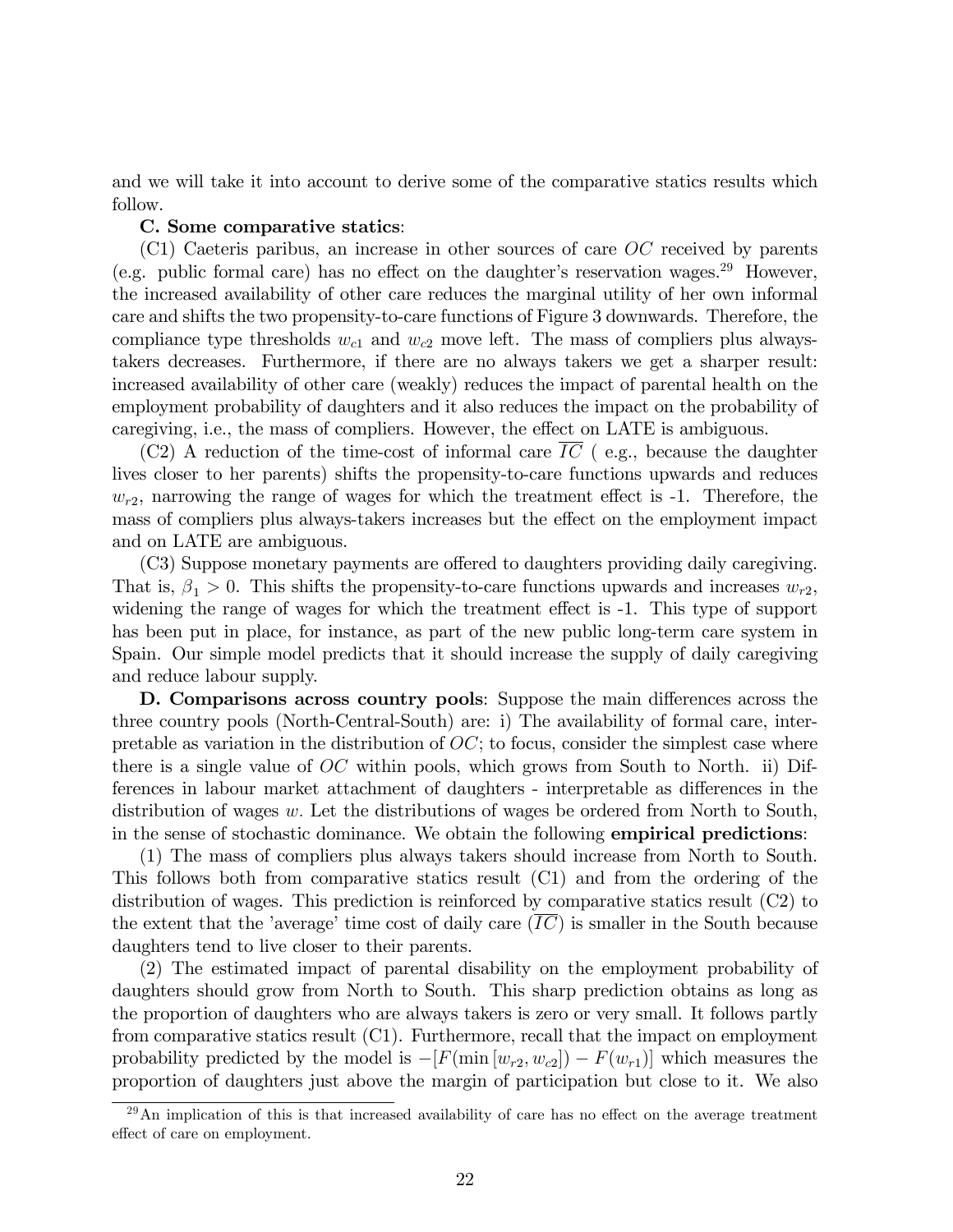expect this to grow from North to South.

(3) There is no clear prediction ordering the LATE parameters across country pools.<sup>30</sup>

## 4 Empirical Results

We report estimates of the impact of a change in the parental disability instrument ( $PH =$ 0 to  $PH = 1$ ) on the daughter's employment ('numerator') and daily caregiving choices  $($ 'denominator'), as well as the ratio of the two impacts which is the LATE parameter. We compute non-parametric and bivariate probit estimates with different sets of controls for different samples and different definitions of the instrument. In every case we first report impact estimates with no controls which show the unconditional correlations in the data. Ideally we would next introduce as many controls as suggested by theory in non-parametric matching estimators, which impose minimal assumptions on the distribution of impacts. Because sample sizes limit the precision of non-parametric estimates it is clear that there is a trade-off between increasing the number of controls and allowing for more flexibility in the specification of causal impacts. Our strategy is to explore increasing sets of controls, to compare non-parametric estimates to those obtained from bivariate probit models and to switch to bivariate probits when sample sizes are too small, e.g., to obtain estimates for specific subpopulations of daughters.

### 4.1 Evidence from cross-sectional variation in parental health

The top panel of Table 6 shows the components of the Wald estimate and the nonparametric estimates conditional on a reduced vector of controls X for the sample of daughters interviewed in wave 2 (2006), who were between 50 and 60 at the time of the interview and had at least one living parent. The controls are the daughter's age, education and the number of living sisters. We do not report other estimates which we computed using the bivariate probit model and/or including a more extensive set of controls. The results were very similar, from which we concluded that the normality and functional form assumptions in the biprobit model and the use of a reduced set of controls provide good approximations.<sup>31</sup> The lower panel shows estimates for the longitudinal subsample of women who were interviewed in both waves. In this case we report the components of the Wald estimate and biprobit estimates conditional on two different vectors of controls. First we condition on the same controls as in the cross-sectional sample. Next we add the first lag of  $LP$ . On both theoretical and empirical grounds this is a potentially relevant variable which is correlated with  $PH$  and omitted from the

 $30$ One can show that the predictions on the ordering of ATE (the average treatment effect) across country pools are not any sharper.

 $31$ The complete set of controls includes the woman's age, number of children, dummies for different education level, number of brothers and sisters, marital status, annual non-wage income, and dummies for health status. For a more detailed description on these covariates, see Appendix A1. Results on the estimations including the complete set of controls are available upon request.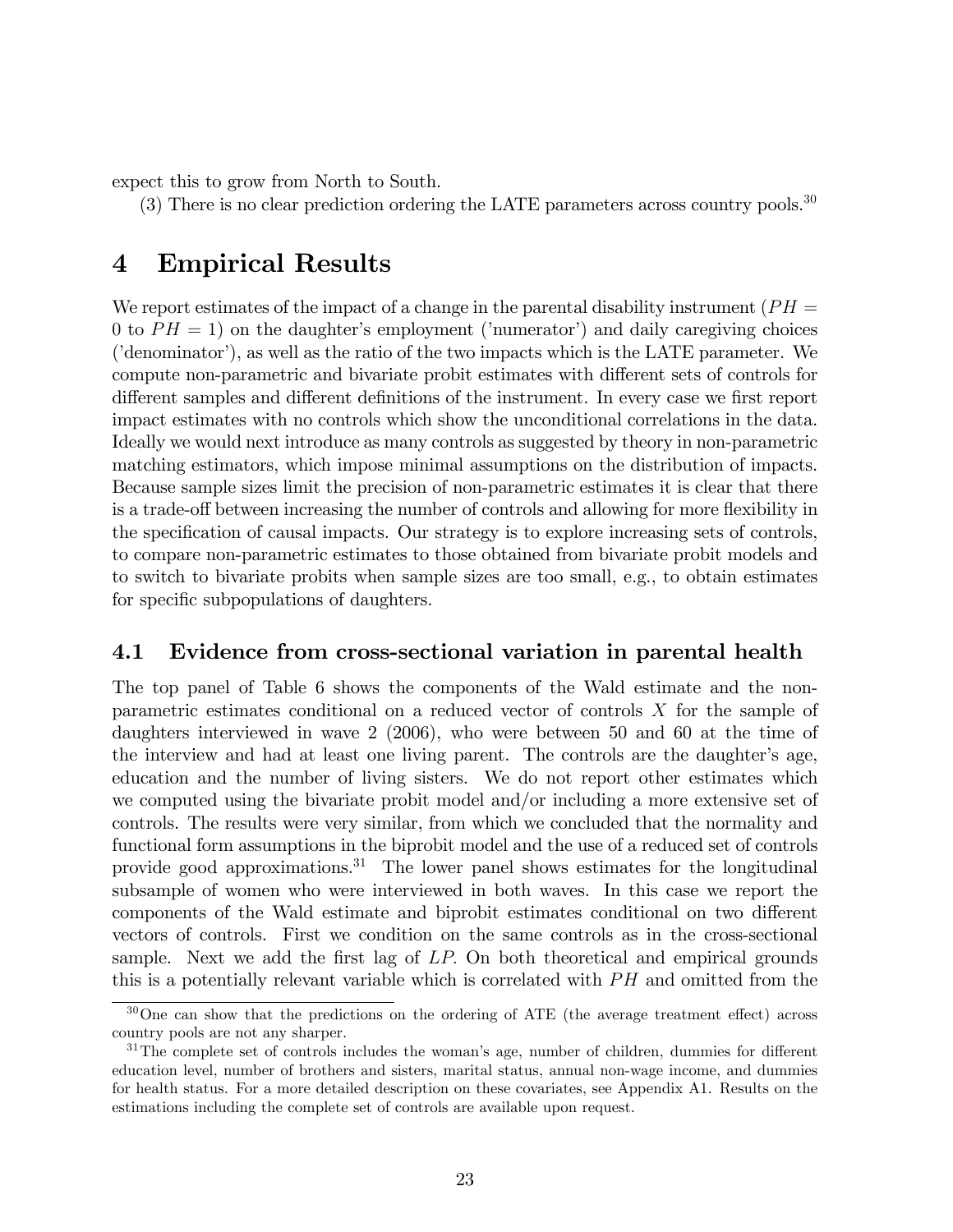cross-sectional specification.<sup>32</sup>

Columns 4-6 of the table report estimators of the denominators. For the Wald estimate these are just the difference in the proportion of daily caregivers between women with and without a parent in bad health. For the matching estimators and the biprobits the denominator is obtained by averaging the differences in conditional means across the distribution of the covariate vector X. If  $PH$  is exogenous this estimate gives the causal effect of having a parent in bad health  $(PH = 1)$  on the daughters' decision to provide daily care. It is also the mass of compliers. For Wald estimators the mass of compliers is positive and significantly different from zero in all three groups of countries, ranging between  $4.4\%$  in the North to 17.2% in the South in the first row of Table 6. The other rows show that the results are qualitatively the same when we introduce the controls: there is a large and significant effect of  $PH$  on  $IC$  in southern countries, and smaller but still significant effect in central and northern countries. We thus find a North-South gradient in the proportion of compliers which mirrors the negative North-South gradient in the development of public long-term care systems. As predicted by the time allocation model, the greater the availability of public formal care the smaller the proportion of women who are induced to take up informal care.<sup>33</sup>

The first three columns of Table 6 report the estimators of the numerators. This parameter is the causal effect of having parents in poor health on the employment rates of women under the assumption of exogeneity of  $PH$ . When no controls are included all estimates are negative as suggested by theory and increasing (in absolute value) from North to South. For southern countries, we obtain that women with at least one parent in bad health are 9 percent less likely to be at work than women with no parents in that situation. However, the size and significance and (to a lesser extent) the gradient of the  $PH$  effect on  $LP$  do not seem robust to the inclusion of covariates which account for the human capital and labour market attachment of daughters. In particular, the estimated impacts decrease substantially and are no longer significant when we control for the daughter's education, and they almost fade away when we also control for lagged participation in the longitudinal sample. In summary our point estimates show negative impacts of  $PH$  on employment of daughters across specifications and country pools, but based on this table the effect of ill-health of parents on the aggregate employment rates of their daughters would seem very small.

The last columns of Table 6 shows the estimates of LATE for southern countries. This parameter attributes any effect of parents' bad health on the employment rate of women to its effect on the provision of daily informal care, under exogeneity and exclusion restrictions. We first note that our estimates of LATE are very imprecise and for

<sup>&</sup>lt;sup>32</sup>Lagged participation is a good proxy for labor market attachment and potential wages. Furthermore it may reduce search costs and is well known to be a strong predictor of current participation (see Eckstein and Wolpin (1989), Hyslop (1999)). On the other hand including lags of the endogenous variables LP and IC could bias the estimate of the causal impact of  $PH$  when  $PH$  is serially correlated. On balance we choose to include lagged LP but not lagged IC.

<sup>&</sup>lt;sup>33</sup>The prediction we derived from the model applied to the sum of always takers and compliers and we are only looking at compliers here. However, in section 4.3 we show that the North-South gradient is also observed for always takers and that the sum of always takers and compliers is dominated by the latter.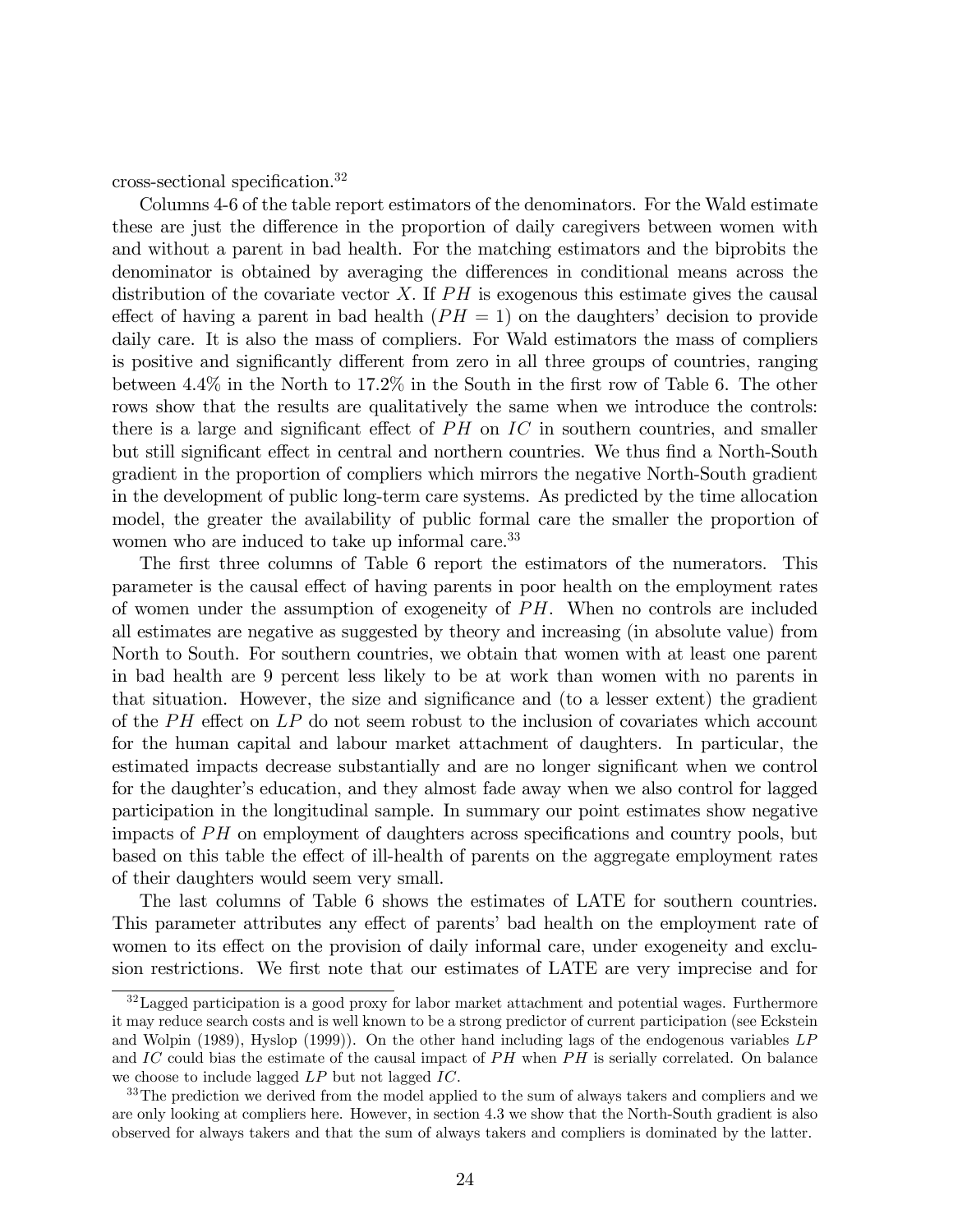this reason we do not report estimates for northern and central country pools.<sup>34</sup> Second, point estimates are negative in most cases but they are small and not significantly different from zero once we introduce controls. Rather than standard errors we report the percentage of bootstrapped replicas for which point estimates fall in the intervals  $(-\infty, -1), [-1, -0.5), [-0.5, 0), [0, \infty)$ . For instance, the point estimate of LATE in the longitudinal sample is -0.230 and there is 59% probability that the true value of the parameter is between 0 and  $-0.5$ . That is, the largest mass of the distribution of the estimator of LATE is in negative values close to zero. The most plausible interpretation in our view is that LATE for the whole population is not very large because most women in their 50ís who take up daily informal care are never workers or always workers.<sup>35</sup>

### 4.2 Evidence from longitudinal variation in parental health

Table 7 reports new estimates of the impact of the health of parents in 2006 on the employment and daily care choices of their daughters in 2006. The estimates are now obtained for the subsample of women who had parents in good health in 2004. Estimation on this "conditional" longitudinal sample exploits the impact of longitudinal variation in the instrument on the cross-sectional distribution of employment and care-giving. As argued above this should move us closer to the 'ideal' experiment in which we observe the (caeteris paribus) effect of an exogenous shock to the health of parents, while the estimates have exactly the same (causal) interpretation in terms of the static behavioral model.<sup>36</sup> On the down side the sample size is smaller and the parental health instrument has less variation in the longitudinal dimension than in the cross section as it is shown in the last panel of Table 7, both of which reduce the precision of the estimates.

 $34$  Lack of precision is partly explained by the relatively small mass of compliers (see Appendix A4 for further comment).

<sup>35</sup>However, the exclusion restriction is a maintained assumption so we cannot rule an alternative interpretation which is that the causal effect of daily care on employment is considerably larger but the exclusion restriction is not valid and parental ill-health increases employment of daughters through channels other than informal care.

<sup>&</sup>lt;sup>36</sup>If there is no systematic correlation between  $PH$  and unobservable determinants of  $LP$  and  $IC$  in the cross-section, then the estimates obtained from the "conditional" longitudinal sample and from the full cross-section sample (top panel of Table 6) with the same set of controls should be similar. However, there is an obstacle to making this comparison because we have evidence of important differences in the distribution of observables between the cross-section and the longitudinal samples for 2006 due to differential panel attrition by observables. This problem is of special relevance in southern countries. In order to address this issue we also did the following. We estimated the biprobit model for 2006 including the vector of 3 covariates and using the longitudinal sample of women with parents in good health in 2004. The estimated coefficients from this conditional subsample were used to compute our parameters of interest using both the cross-section and the full longitudinal sample. Then the two vectors of estimated parameters would be compared to our baseline estimates. This strategy allows us to compare the estimates obtained exploiting the cross-sectional or longitudinal variation of the instrument but keeping the distribution of observables of  $X's$  constant. Significant differences between these two sets of estimated parameters would point to a problem of the validity of our cross-sectional instrument as it is defined in our paper. The results of this exercise suggest that changes in the distribution of  $X's$  do not play a major role.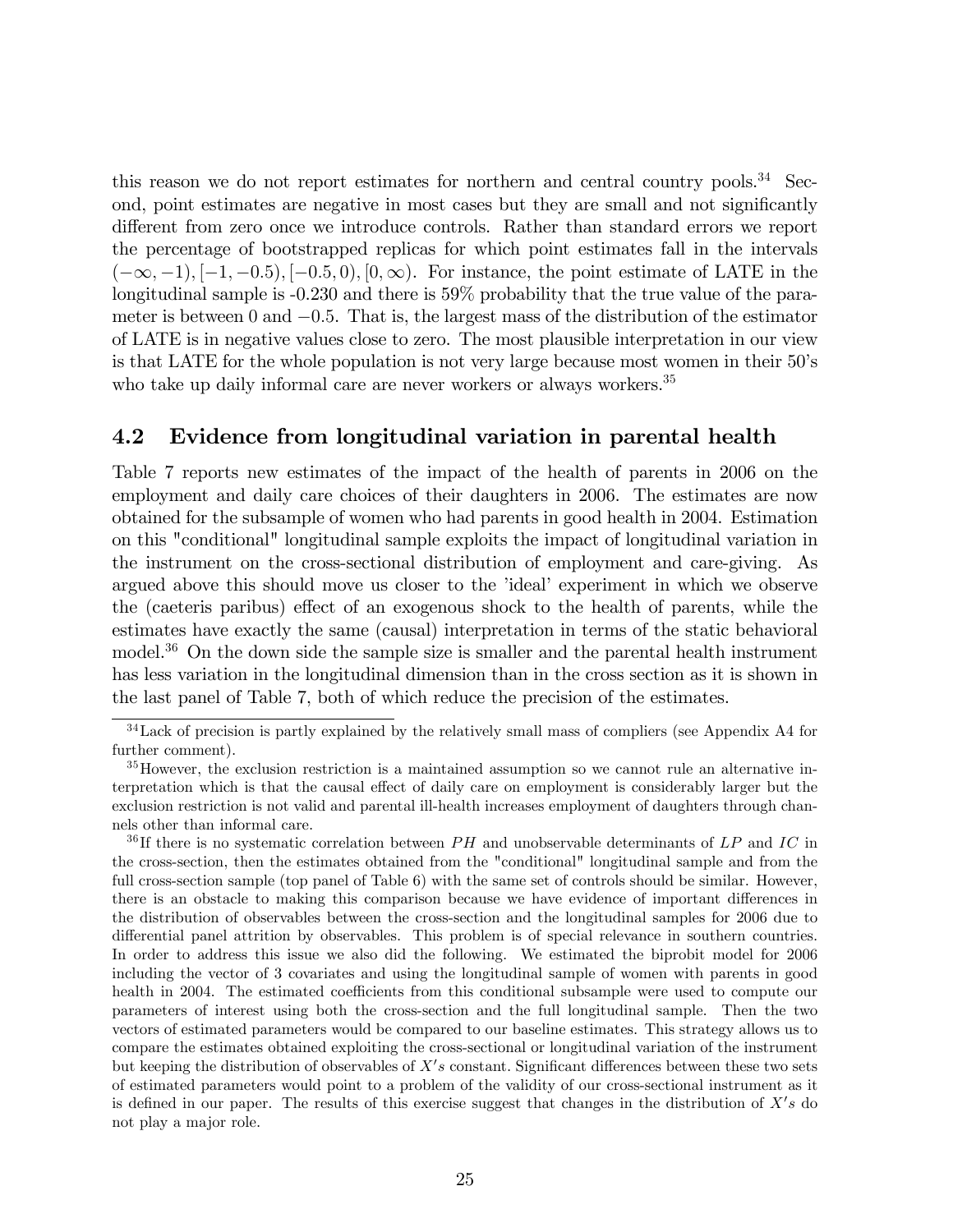In the first panel we show the components of the Wald estimate and the bivariate probit models controling for age, education, number of sisters and lagged participation. With and without controls, our estimate of the impact of an adverse shock to parental health on the probability of daily caregiving by the daughter in southern countries is large  $(+24%)$ and significant, and substantially smaller  $(+9\%)$  and marginally significant in central and northern countries. As to the effect of the health shock on the probability of employment, the estimate without controls in southern countries is very large (-26%). In this case a substantial effect remains when we introduce controls: the rate of employment is reduced by 12  $\%$ . The estimate of LATE is  $-0.49$ . The point estimates of the employment effect and of LATE are significantly different from zero at the  $10\%$  and  $5\%$  levels respectively. In spite of the limited precision of point estimates we conclude that there is a significantly negative effect of the health of parents on the aggregate employment rate of their daughters, mediated through the provision of daily informal care.<sup>37</sup> We obtain small (and not significant) employment effects in the other country pools.

The empirical North-South gradients which we find in caregiving and employment impacts are in line with the predictions of the behavioral model. Both employment and caregiving effects in the South are stronger than those we obtained from cross-sectional variation in the health of parents. This is remarkable because one might expect any failure of exogeneity in cross-sectional variation to bias the estimates of employment impacts upwards in absolute value. One plausible interpretation, beyond the scope of our model, is that it takes time for families and daughters in the South to adjust to shocks to the health of parents and that longitudinal variation identifies the short-run effect while cross-sectional variation identifies a smaller long-term effect. Another consideration is that our estimates of aggregate effects integrate group-specific impacts over the marginal distribution of covariates and that this distribution varies from the cross-sectional sample to the "conditional" longitudinal sample. However, the exercise we report in footnote 36 suggests that this composition effect is not the main driver of the difference between cross-sectional and longitudinal impacts.

In the second panel of Table 7 we shift the focus to impact estimates for particular subgroups. First, we empirically confirm a conjecture we made in the analysis of the behavioral model that the largest impact of poor health of parents on the employment rates of daughters should be found for those who are above (but close to) the margin of participation. To approximate this condition we select southern women who were working in the previous period but have low education. For this group, the estimated impact of  $PH = 1$  on the employment rate of daughters is  $-23\%$ , which is twice as much as the aggregate impact and stands in even sharper contrast with the impact for women who were not working in the previous wave (- 4%). The employment impact is also smaller for lagged participants with higher education, who are presumably not as close to the margin of participation.

There is some concern that, in the absence of other changes, the supply of informal caregivers will decline in southern european countries with the gradual increase of

<sup>&</sup>lt;sup>37</sup>We performed the same estimation in the Southern countries excluding daughters coresiding with elderly parents and we got very similar results.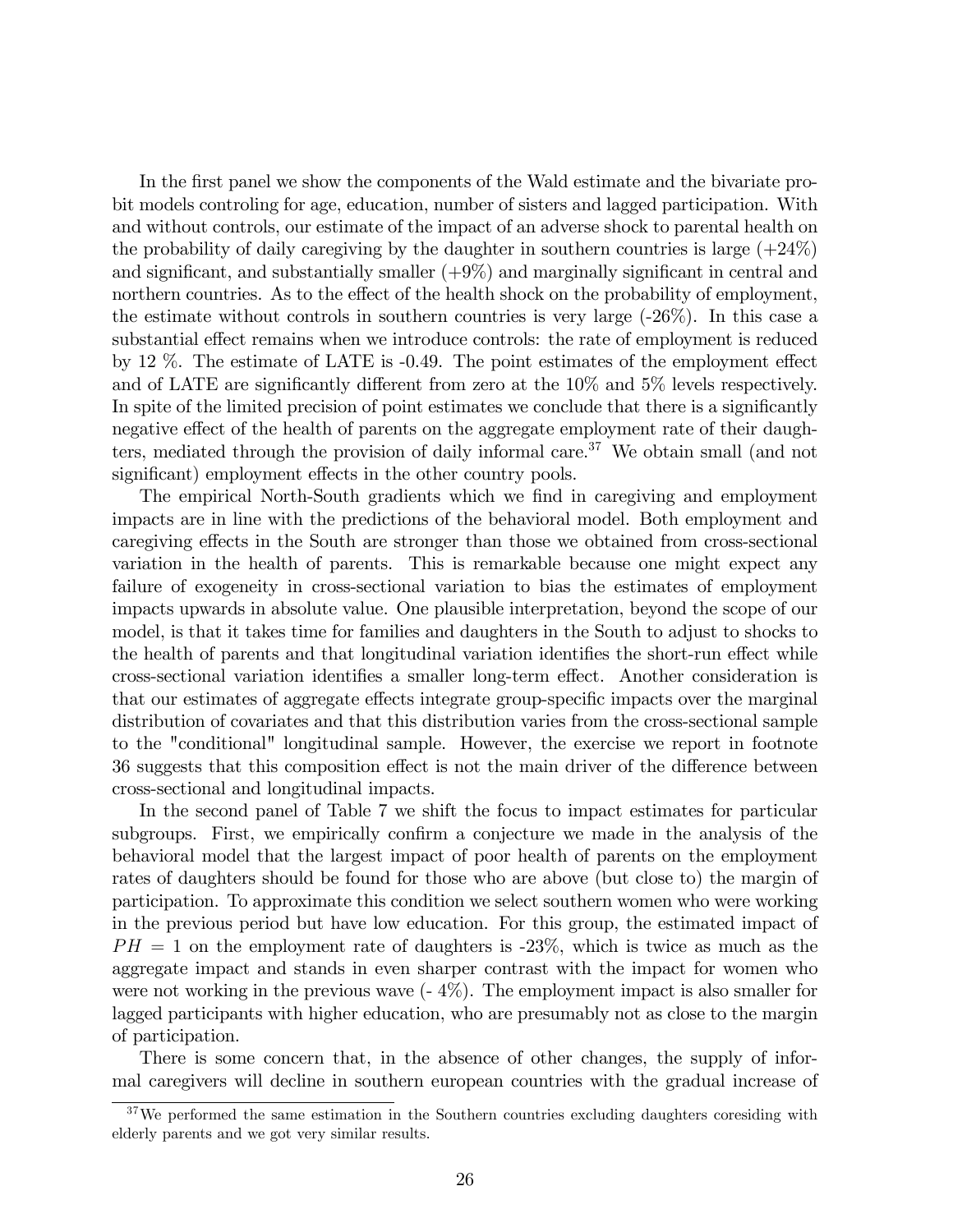education and labour market attachment of daughters who are the primary providers. Motivated by this we compute the proportion of daughters who are always takers or compliers, a measure of the potential supply of daily informal caregivers, and we compare this quantity across 'high' and 'low' education classes. For each education class we integrate over the marginal distribution of the other covariates. This includes lagged participation, which reduces the propensity to care and is systematically higher for more educated women. We find that the 'supply' of daily caregivers in southern countries decreases from 35% to 28% when comparing "low" and "high" education categories.<sup>38</sup>

### 4.3 Using multiple measures of parental disability

In this section we obtain additional evidence using the "parents-sample" described in Section 2. This is a sample of women aged between 50 and 60 who are the daughters of sample respondents. It provides more comprehensive information, reported by the elderly parents themselves, on their health status and their access to different sources of care. In addition to self-reported general health, other health measures are available such as (self-reported) diagnosed chronic conditions, functional limitations, ADL and IADL limitations, problems with mobility, depressive symptoms and mental health. Even though subjective self-reports of general health have proved to be informative about an individualsí health, using multiple indicators is preferable. Information on limitations with daily living activities and chronic diseases like mental health problems should capture with more accuracy symptoms and problems related to dependency or need of care. Using these instruments can give us a finer picture of the impact of parental health on the time allocation of daughters, e.g. the proportion of "complier" women who are induced to take up daily care and to quit work for different types and intensities of parental disability.<sup>39</sup>

Specifically, we consider the following four indicators. First, we define a binary subjective indicator based on the categorical variable on self-reported general health provided by the parents. In particular, we follow the same definition applied for the "daughterssample" and we define the binary variable  $POOR$  that equals to 1 if at least one parent is in a poor health status. Second, we construct a binary variable ADL that indicates whether at least one parent has difficulties that last more than three months with at least one of the following six activities of daily living because of health problems: dressing, including putting on shoes and socks; walking across a room; bathing or showering; eating, such as cutting up your food; getting in and out of bed; and using the toilet, including getting up or down. Third, we also include a binary variable DEMENTIA that equals to 1 if at least one parent suffers from Alzheimer, dementia, organic brain syndrome, senility or any other serious memory impairment. Fourth, the indicator MOBILITY is set to 1 if

<sup>38</sup> In particular, the estimates (standard errors) for the mass of compliers and always takers for low educated women are 0.259 (0.101) and 0.09 (0.026), respectively. For high educated women these estimates are 0.218 (0.099) and 0.061 (0.017).

<sup>39</sup>Furthermore it is likely that objective measures are less subject to potential response scale biases arising if respondents from different countries, cultures or socioeconomic groups have different reference levels of health or different response scales when answering subjective questions on their health status.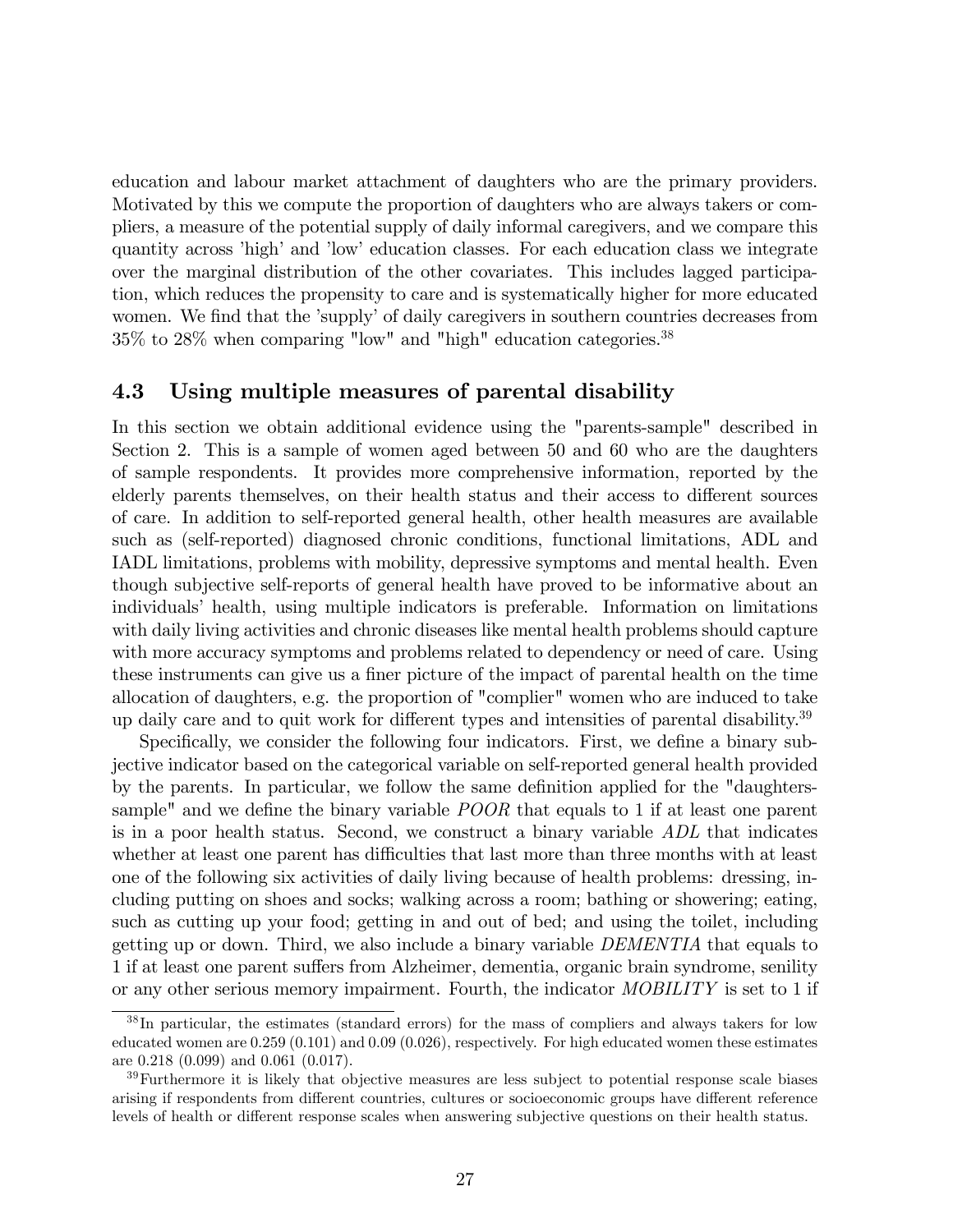there is at least one parent with 3 or more functional limitations due to health problems.<sup>40</sup>

The main outcome variables (employment and daily caregiving) are analogous to those defined from the information reported by daughters. Definitions and more specific details of these variables and other daughters' characteristics (education, age, marital status, residence closeness, number of children and siblings) are provided in Appendix A1. The descriptive statistics presented in Table A1.2 of Appendix A1 for this sample are in almost every case very similar to those of the "daughters-sample". Therefore, the samples seem quite comparable, with the exception of the percentage of daughters coresiding with an elderly parent in the Southern countries, which is is larger in the "parents-sample". In addition, the table also shows the important gradient in the use of formal care services among the three groups of countries, which increases from South to North. Regarding the prevalence of each of the health conditions considered, there is also a clear gradient increasing from South to North. It is noteworthy that no such clear health gradient was present in the data reported by the daughters.

With respect to parameters of interest we do not have a binary instrument anymore but a vector of binary instruments  $Z = (POOR, ADL, DEMENTIA, MOBILITY)$ . Different values of  $Z$  describe different forms and intensities of disability and parents' need of care. The conceptual framework described in section 3 is still useful if we reinterpret the variable  $PH$  in the behavioral model as an indicator which takes values 0 or 1 for particular values or subsets of values of the vector of instruments  $Z$  reflecting different (and increasing) levels of disability.

In Panel A of Table 8 we show estimates of the proportion of daughters who are 'always takers', 'compliers' and 'never takers' when the health of their parents is summarized in a single binary instrument so the events  $PH = 0$  and  $PH = 1$  are complements. We focus on the sensitivity of the mass of always takers and compliers to changes in the definition of the 'good health' state  $(PH = 0)$ . In the first row we only use one of the indicators in  $Z$ , the subjective report of health. As we did for the daughters sample,  $PH = 1$  corresponds to "at least one parent is in poor or very poor health" and  $PH = 0$ is the complement. We confirm the increasing North-South gradient in the proportion of compliers (from 0 to 8  $\%$  to 19  $\%$ ) and we observe the same gradient in the proportion of always takers (from  $1\%$  to  $3\%$  to  $10\%)$ ). However, the comparisons across rows in the table are more interesting. In the second row  $PH = 0$  if 3 of the indicators in Z - POOR, ADL, DEMENTIA - are all zero, and in the third row  $PH = 0$  if all four indicators are zero. The behavioral model predicts that, as we consider increasingly strict definitions of 'good health', the marginal utility of caregiving when  $PH = 0$  should fall and the proportion of 'always taker' daughters should decrease. This is confirmed in the data. There are two additional implications of the model: first, daughthers who are

 $40$ This refers to walking 100 meters, sitting for two hours, getting up from a chair, climbing several flights of stairs, climbing one flight of stairs, getting up from a chair after sitting for long periods, climbing several flights of stairs without resting, climbing one flight of stairs without resting, stooping, kneeling or crouching, reaching or extending arms above shoulder level. pulling or pushing large objects like a living room chair, lifting or carrying weights over 5 kilos, like a heavy bag of groceries, or picking up a small coin from a table.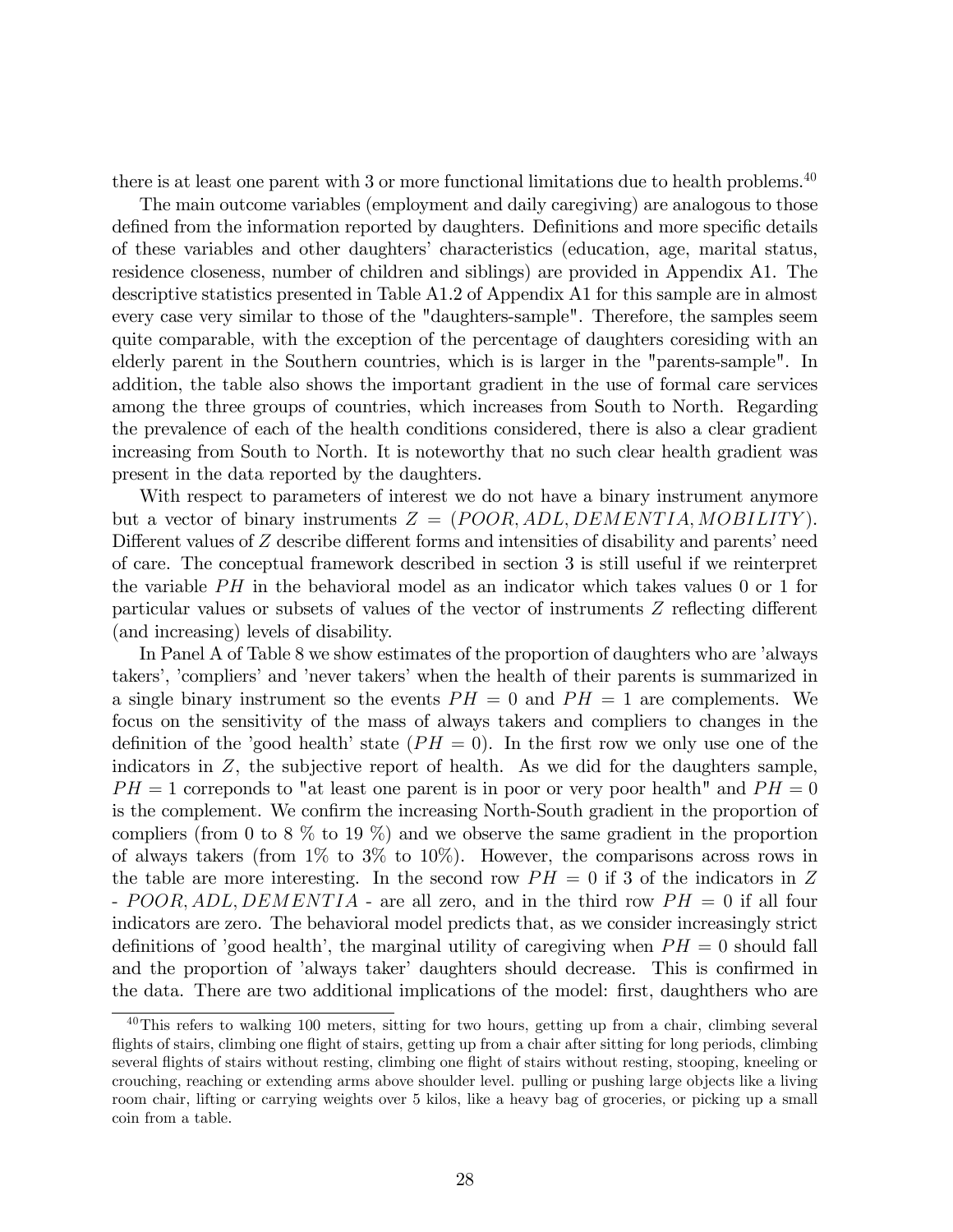not always takers any more become compliers; and second, it is quite likely that the treatment effect is  $-1$  for women whose compliance status switches from always taker to complier. Therefore a more subtle prediction of the model is that a broader definition of the benchmark 'good health' can reduce the estimated impact of parental disability on the employment rates of daughters. We also see that as we narrow the definition of good health the prevalence of 'poor health' increases and the estimated proportion of compliers tends to fall. The former is a mechanical effect, while the latter is not: on the one hand, some always takers are now classified as compliers as explained above; on the other hand, from health has been broadened to include less serious conditions which induce fewer compliers. Thus when the summary instrument uses all four disability conditions, the proportion of never takers is as high 98 % in the North, 93 % in the Center and 82 % in the South.

We now consider the impact of parental health changes from the benchmark value  $Z^0 = (0,0,0,0)$ , the best level of health that is observable, to other values of the vector, say  $Z^{j}$ .<sup>41</sup> There are two good reasons to use  $Z^{0}$  as benchmark: first, changes from that particular benchmark make the assumption of monotonicity most plausible; and second, as explained above using a broader definition of good health may re-classify some compliers as always takers and hide part of the impact of parental disability on the employment of daughters. The LATE parameter for the particular subpopulation of compliers defined as those women whose caregiving decision is changed when going from the state  $Z^0$  to  $Z^j$  is given by

$$
\beta_j = \frac{\int [E(LP|Z = Z^j, X) - E(LP|Z = Z^0, X)]dF(X)}{\int [E(IC|Z = Z^j, X) - E(IC|Z = Z^0, X)]dF(X)}\tag{7}
$$

where the denominator measures the mass of compliers among daughters whose parents transit from good health to condition  $Z^j$ . With 4 disability indicators there are  $2^4 - 1 = 31$ possible values of  $Z<sup>j</sup>$ . Alternatively, with  $PH = 0$  still meaning  $Z = Z<sup>0</sup>$  we can attach the label  $PH = 1$  to any arbitrary set of values of Z which does not include  $Z^0$ . Let  $\overline{Z}$ denote one such set. For instance, if we define  $PH = 1$  as "having at least one parent with poor mental health" the set  $\overline{Z}$  includes all vectors of the form  $(., ., 1, ., .)$ . The LATE parameter is

$$
\widetilde{\beta} = \frac{\int [E(LP|Z \in \widetilde{Z}, X) - E(LP|Z = Z^0, X)]dF(X)}{\int [E(IC|Z \in \widetilde{Z}, X) - E(IC|Z = Z^0, X)]dF(X)}\tag{8}
$$

Panel B of Table 8 shows estimates for four different  $\widetilde{Z}$  sets which partition the whole space of conditions.<sup>42</sup> The first row ("ADL") corresponds to Z values of the form  $(0,1,0,.)$ .

<sup>41</sup>Note than in this case the events  $\overline{PH} = 0$  and  $\overline{PH} = 1$  are not necessarily complements. <sup>42</sup>One can show that

$$
\widetilde{\beta} = \frac{\int \sum_{Z^j \in \widetilde{Z}} \left( \left( [E(LP|Z = Z_j, X) - E(LP|Z = Z_0, X) ] \Pr(Z = Z_j, X) \right) / \sum_{Z^j \in \widetilde{Z}} \Pr(Z = Z_j, X) \right) dF(X)}{\int \sum_{Z^j \in \widetilde{Z}} \left( \left( [E(LP|Z = Z_j, X) - E(LP|Z = Z_0, X) ] \Pr(Z = Z_j, X) \right) / \sum_{Z^j \in \widetilde{Z}} \Pr(Z = Z_j, X) \right) dF(X)}
$$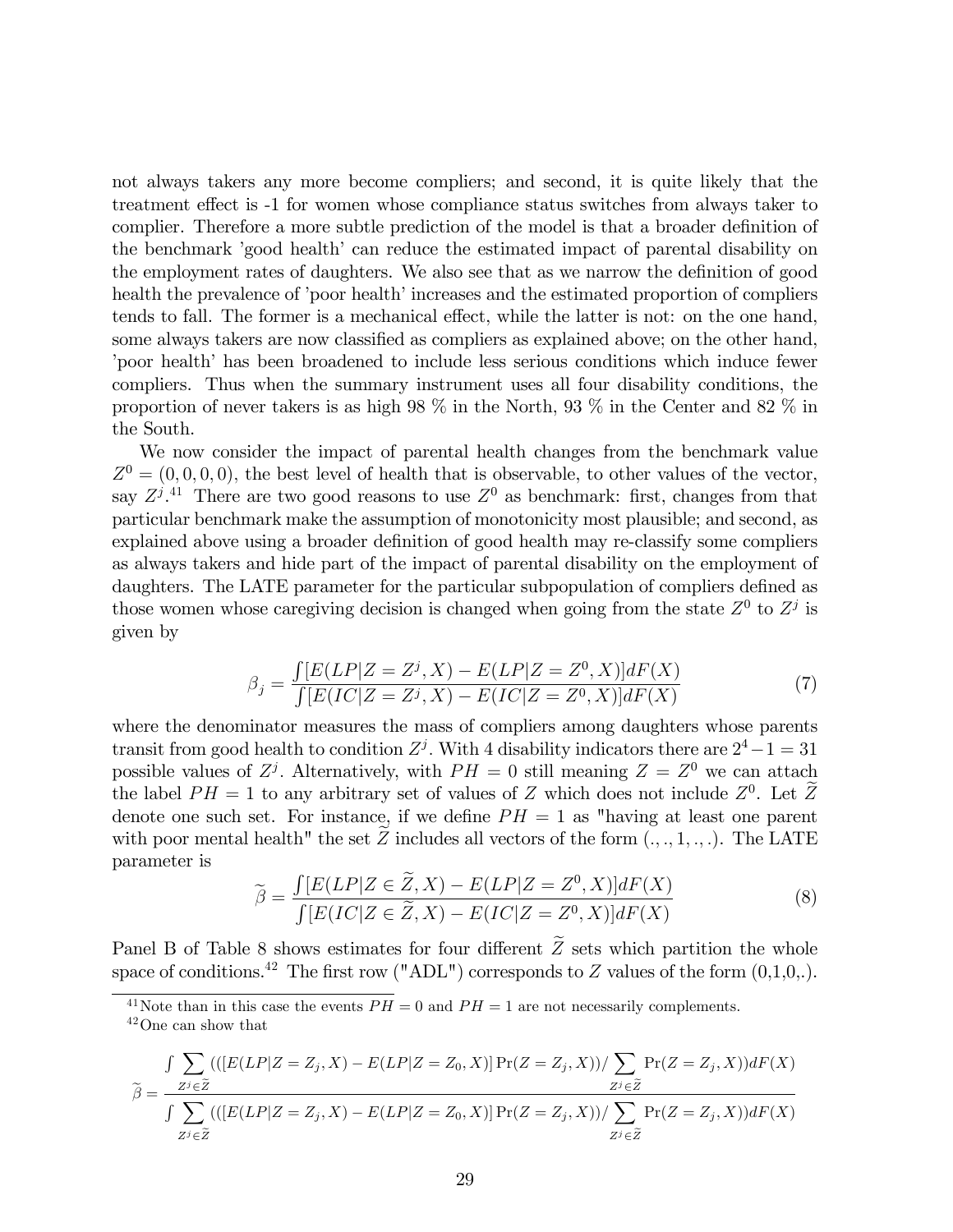The ADL condition by itself has significant impacts on the probability of daily care in the Center and South, but negligible effects on employment. The second row adds the condition "POOR" and corresponds to  $(1,0,0,.)$  or  $(1,1,0,.)$ . Again, we find significant impacts on the probability of daily care in the Center and South, and quite large in the latter at  $24\%$ . Furthermore, in this case there is a significant and far from negligible effect  $(-14\%)$  on employment in the South. The third row corresponds to  $(.,.,1.,), i.e.,$ DEMENTIA combined with any other condition. This condition has a prevalence of  $9\%$  in the South, and its estimated effects stand out among all others. The proportion of daughters taking up daily care is 42% in the South and 25% in the Center., and there is a strong employment impact of -17% in the South. The fourth row reports the effect of MOBILITY alone, that is  $(0,0,0,1)$ . This conditions only induces significant (and smaller) effects in the South. Finally, the fifth row shows the impacts linked to the 'summary instrument', i.e., at least one parent has at least one of the four disability conditions considered. We find significant employment effects of about  $-10\%$  in the South. Therefore, the highlights of this Panel are: a) The remarkable impact of parental dementia on daughters in the South and Center; and b) The large and significant effects we find for several forms of parental disability on the employment of daughters in the South. This is in contrast with cross-sectional estimates obtained from the sample of daughters, and part of the reason is our use of a stricter 'benchmark' of good health as conjectured above.<sup>43</sup> c) As a result, we obtain significant negative estimates of LATE associated with subjectively reported poor health, dementia and the summary instrument.<sup>44</sup> Note that the estimated LATE associated with dementia is smaller. An interpretation of this is that the marginal utility of informal care is especially high when parents are demented. This pushes into the pool of compliers many more daughters, most of which are not "marginal workers" whose employment status is affected by daily care-giving.

An additional advantage of the use of the "parents-sample" is that it also allows us to include in the analysis some information on parents' access to other sources of care, both formal and informal. In particular, the binary variable Fcare indicates whether at least one parent has been in a nursing home overnight or has received home care in the last twelve months prior to the interview.<sup>45</sup> We also define an indicator *Icare* other which is

<sup>44</sup>In this case the estimate obtained for the mass of compliers in Southern countries excluding daughters coresiding with elderly parents is considerably lower whereas the employment effect is similar.

 $^{45}$ A "nursing home" is defined in SHARE as an institution sheltering older persons who need assistance in activities of daily living, in an enviroment where they can receive nursing care, for short or long stays. Home care is professional or paid nursing or personal care, professional or paid home help for domestic

where the numerator and the denominator are weighted sums of the effects on employment and caregiving decisions of changes in health from  $Z^0$  to each  $Z^j$  in  $\overline{Z}$  with weights given by the conditional probabilities of this parental ill-health state.

<sup>&</sup>lt;sup>43</sup> Additional support for this conjecture is provided by the following checks. In particular, we estimated the employment effect of parental disability for daughters in the "parents-sample" in two ways: a)  $PH = 1$ is  $POOR = 1$  and  $PH = 0$  is  $POOR = 0$ , that is, the standard instrument. b)  $PH = 1$  is  $POOR = 1$ and  $PH = 0$  is  $POOR = ADL = MOBILITY = DEMENTIA = 0$ , that is, the stricter benchmark. Whereas the employment effect for a) was almost  $9\%$  but only significant at  $10\%$  level, the effect was almost  $14\%$  and significant at  $5\%$  level for case b). Therefore, the employment effect was significantly larger when using the stricter definition of good health.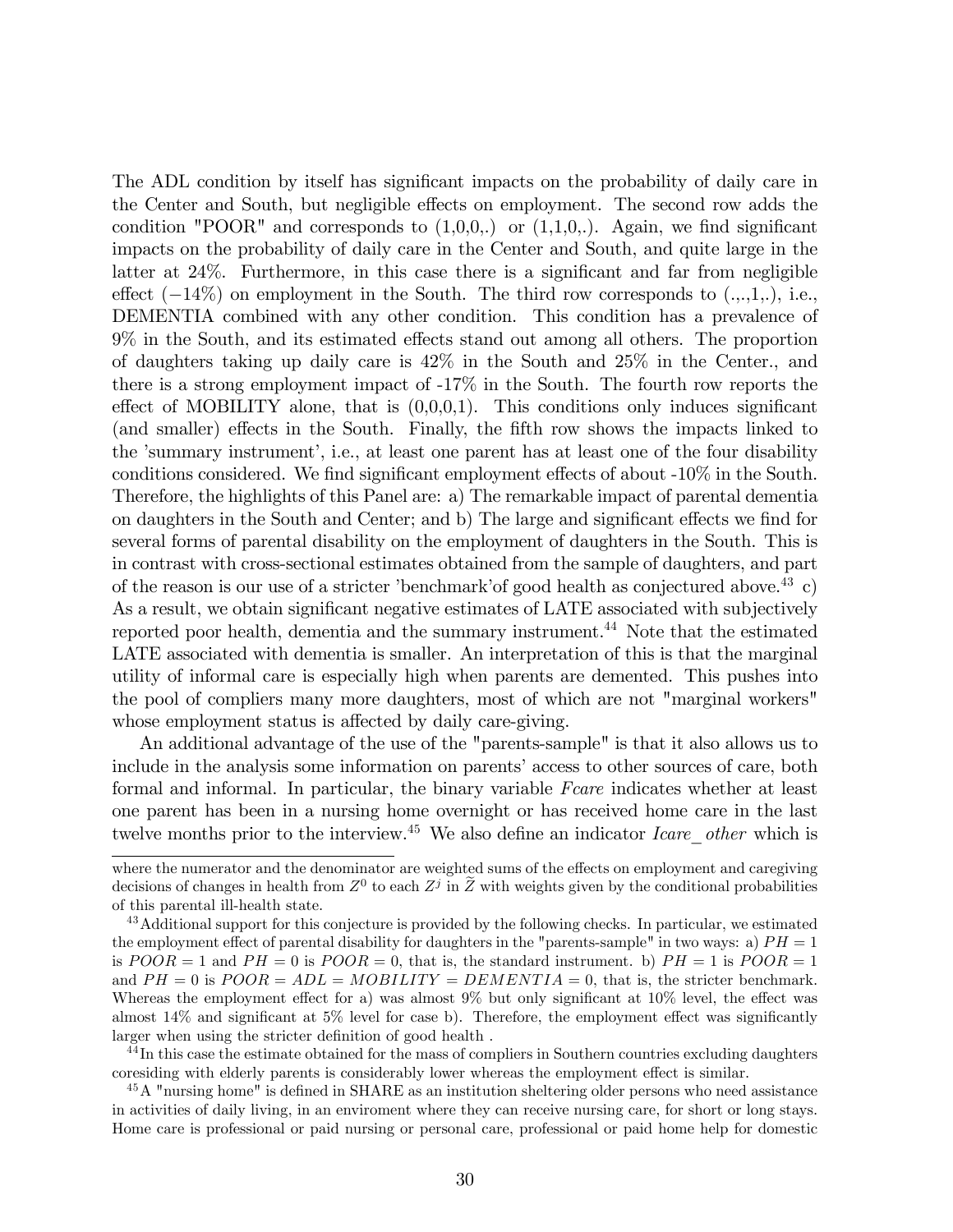one if at least one parent is receiving informal care from sources other than the daughter. These variables can replace the number of sisters which we have been using as a proxy for 'Other Care'. The estimates reported in Panel C of Table 8 suggest that our results were not driven by the ommission of better measures of other care.

# 5 Summary

To summarize, these are the main conclusions drawns from our results: 1) Most women in all countries will never take up daily care-giving, but in Southern countries there is a sizeable group who do provide daily care. 2) There is a clear North-South gradient in the (positive) effect of parental ill-health on the probability of daily informal caregiving by daughters. This gradient is robust to different specifications and samples and mirrors the North-South gradient in the availability of public long-term formal care. 3) There is also a clear North-South gradient in the (negative) correlation between parental ill-health and the probability of labour force participation of daughters, but the employment effect is much less robust to the inclusion of controls for their human capital or labour market attachment. 4) The employment and daily caregiving effects linked to longitudinal variation in the health of parents are stronger than those linked to cross-sectional variation. 5) The aggregate loss of employment for that can be attributed to daily informal caregiving for women between ages 50 and 60 seems negligible in northern and central European countries but not in southern countries. 6) In the South the estimated impacts of two broad measures of parental disability on the daughter's probability of daily care-giving and employment are around 20% and -10%, respectively, with LATE around 50%. Estimates of employment effects and LATE are not very precise. 7) Even larger and strongly significant impacts are found for particular combinations of daughter characteristics and parental disability conditions, e.g. low-education working daughters who are close to the margin of non-participation, or daughters whose parents suffer from dementia. 8) Our model offers plausible interpretations of most of our findings.

# References

- [1] Attias-Donfut, C., Ogg, J., and Wolff, F.C. (2005): "Family Support" in Börsch-Supan, A., Brugiviani, A., Jürges, H., Mackenbach, J., Siegrist, J., and Weber, G. (Eds.), Health, Ageing and Retirement in Europe. First Results from the Survey of Health, Ageing and Retirement in Europe. Mannheim Research Institute for the Economics of Ageing.
- [2] Byrne, D., Goeree, M., Hiedemann, B., and Stern, S. (2009): "Formal Home Health Care, Informal Care, and Family Decision-Making", International Economic Review, Vol. 50, No. 4, pp. 1205-1242.

tasks that the individual could not perform himself due to health problems, and meals-on-wheels. We do not observe who pays for these services, or if they are publicly provided.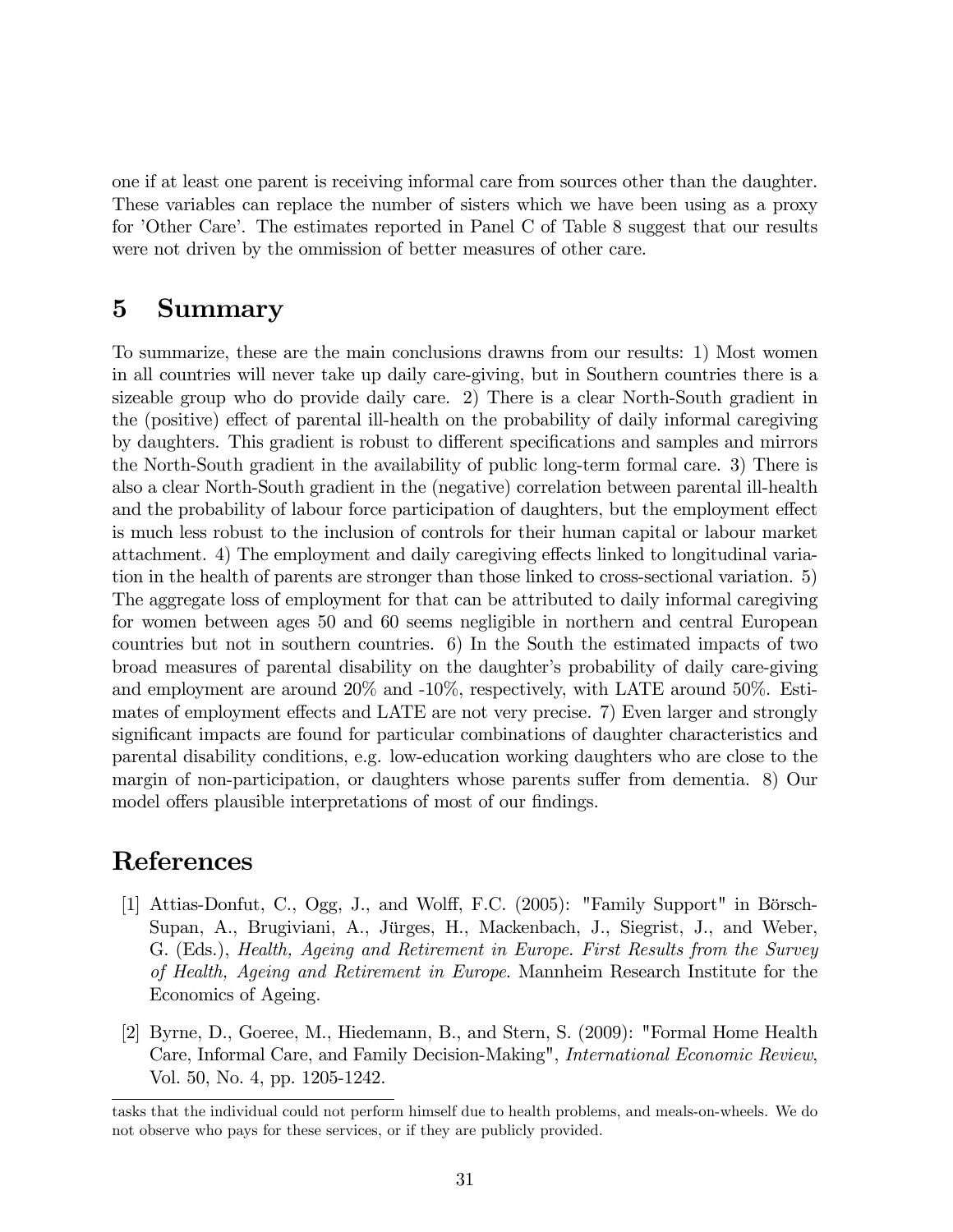- [3] Bolin, K., Lindgren, B., and Lundborg, P. (2008): "Your next of kin or your own career? Caring and working among the 50+ of Europe", *Journal of Health Economics*, Vol. 27, No. 3, pp. 718-738.
- [4] Casado-Marín, D., García-Gómez, P., and López-Nicolás, A. (2010): "Informal care and labour force participation among middle-aged women in Spain", SERIEs, forthcoming.
- [5] Checkovich, T.J. and Stern, S. (2002): "Shared caregiving responsibilities of adult siblings with elderly parents", *The Journal of Human Resources*, Vol. 37, No. 3, pp. 441-478.
- [6] Crespo, L. (2008): "Caring for parents and employment status of european mid-life Women", CEMFI-WP.
- [7] Crespo, L. and Mira, P. (2008): "Caring for parents and employment of european middle-aged women" in Börsch-Supan, A., Brugiviani, A., Jürges, H., Kapteyn, A., Mackenbach, J., Siegrist, J., and Weber, G. (Eds.), First Results from the Survey of Health, Ageing and Retirement in Europe (2004-2007), Starting the Longitudinal Dimension, Mannheim Research Institute for the Economics of Ageing.
- [8] Eckstein, Z. and Wolpin, K.I. (1989): "Dynamic Labor Force Participation of Married Women and Endogenous Work Experience ", Review of Economic Studies, Vol.56, No. 3, pp. 375-390.
- [9] Engers, M. and Stern, S. (2002): "Long-term care and family bargaining", International Economic Review, Vol. 43, No. 1, pp. 73-114.
- [10] Ettner, S.L. (1995): "The Impact of "Parent Care" on Female Labor Supply Decisions", *Demography*, February, Vol. 32, No. 1, pp. 63-80.
- [11] Ettner, S.L. (1996): "The Opportunity Costs of Elder Care", The Journal of Human Resources, Winter, Vol. 31, No. 1, pp. 189-205.
- [12] European Comission and the Council. (2003a): "Supporting National Strategies for the Future of Health Care and Care for the Elderly", Brussels.
- [13] Frölich, M., and Melly, B. (2007): "Unconditional Quantile Treatment Effects under Endogeneity", mimeo.
- [14] Heckman, J. and Vytlacil, E. (2005): "Structural Equations, Treatment Effects and Econometric Policy Evaluation", Econometrica, Vol. 73, No. 3, pp.669-738.
- [15] Heitmueller, A. and Michaud, P-C. (2006): "Informal Care and Employment in England: Evidence from the British Household Panel Survey", IZA Discussion Paper No. 2010.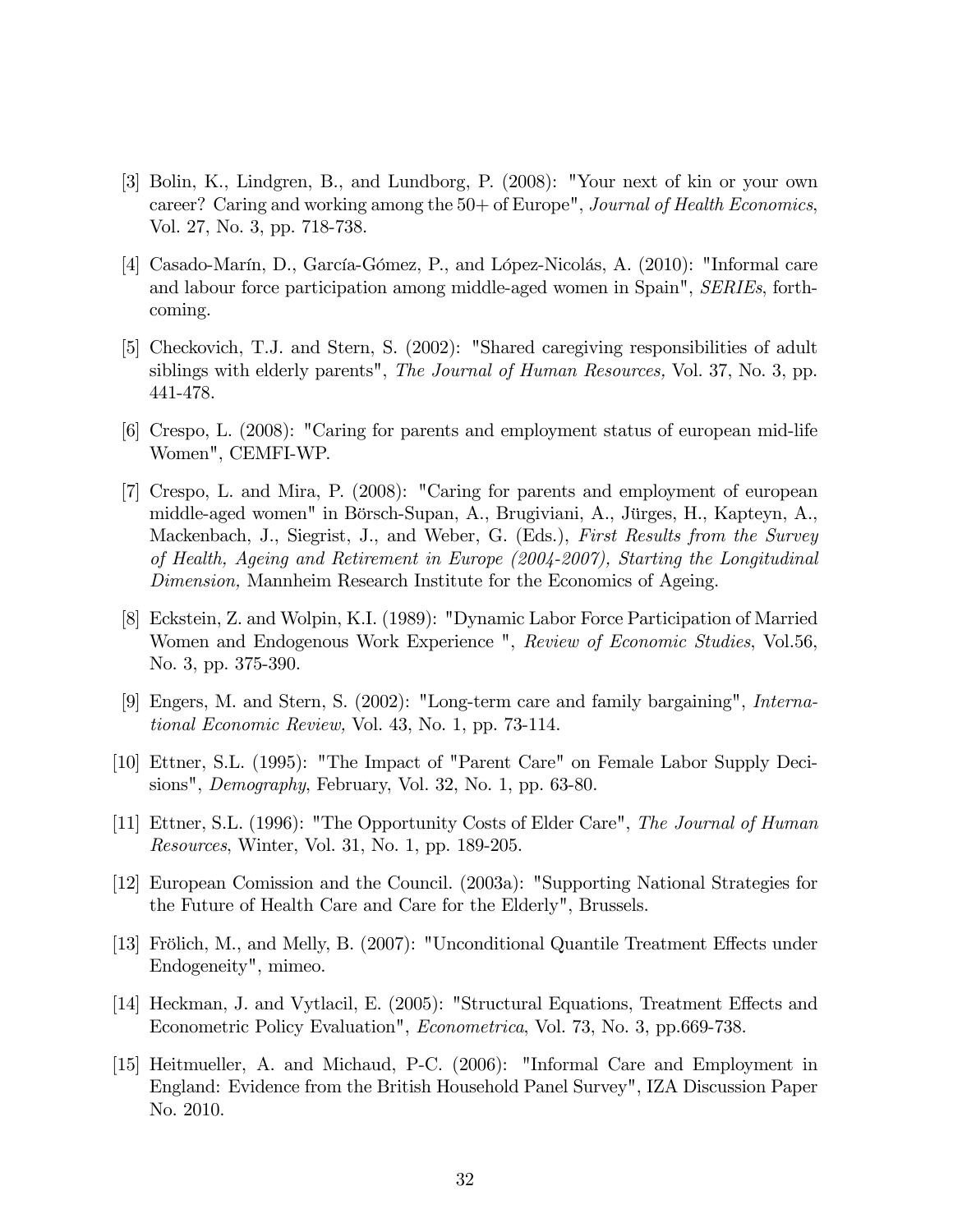- [16] Hiedeman, B. and Stern, S. (1999): "Strategic play among family members when making long-term care decisions", Journal of Economic Behavior & Organization, Vol. 40, No. 1, pp. 29-57.
- [17] Hirano, K., Imbens, G. and Ridder, G. (2003): "Efficient Estimation of Average Treatment Effects Using the Estimated Propensity Score", *Econometrica*, Vol. 71, No. 4, pp.1161-1189.
- [18] Hyslop, D.R. (1999): "State Dependence, Serial Correlation and Heterogeneity in Intertemporal Labor Force Participation of Married Women", Econometrica, Vol. 67, No. 6, pp. 1255-1294.
- [19] Imbens, G.W. and J. Angrist. (1994): "Identification and Estimation of Local Average Treatment Effects", *Econometrica* Vol. 62, No. 2, pp. 467-475.
- [20] Johnson, R.W. and Lo Sasso, A.T. (2000): "The Trade-Off between Hours of Paid Employment and Time Assistance to Elderly Parents at Mid-Lifeî, Report from The Urban Institute, Washington D.C.
- [21] Jürges, H., Avendano, M., and Mackenbach, J. (2008): "Are different measures of self-rated health comparable? An assessment in Öve European countries", European Journal of Epidemiology, Vol. 23, No. 12, pp. 773-781.
- [22] Pezzin, L.E. and Schone, B.S. (1999): "Intergenerational Household Formation, Female Labor Supply and Informal Caregiving: A Bargaining Approach<sup>n</sup>, The Journal of Human Resources, Vol. 34, No. 3, pp. 475-503.
- [23] Rosenzweig, M.R. and Wolpin, K.I. (2000): "Natural "Natural Experiments" in Economics", *Journal of Economic Literature*, Vol. 38, No. 4, pp. 827-874.
- [24] Spiess, C.K. and Schneider, A.U. (2003): "Interactions between care-giving and paid work hours among European midlife women"  $A$ *geing* & Society, Vol. 23, No. 1, pp. 41-68.
- [25] Stern, S. (1995): "Estimating Family Long-Term Care Decisions in the Presence of Endogenous Child Characteristics", The Journal of Human Resources, Vol.30, No. 3, pp. 551-580.
- [26] Vytlacil, E. (2002): "Independence, Monotonicity, and Latent Index Models: An Equivalence Result", Econometrica, Vol. 70, No. 1, pp. 331-341.
- [27] Wolf, D.A. and Soldo, B.J. (1994): "Married Womenís Allocation of Time to Employment and Care of Elderly Parents", The Journal of Human Resources, Vol. 29, No.4, pp. 1259-1276.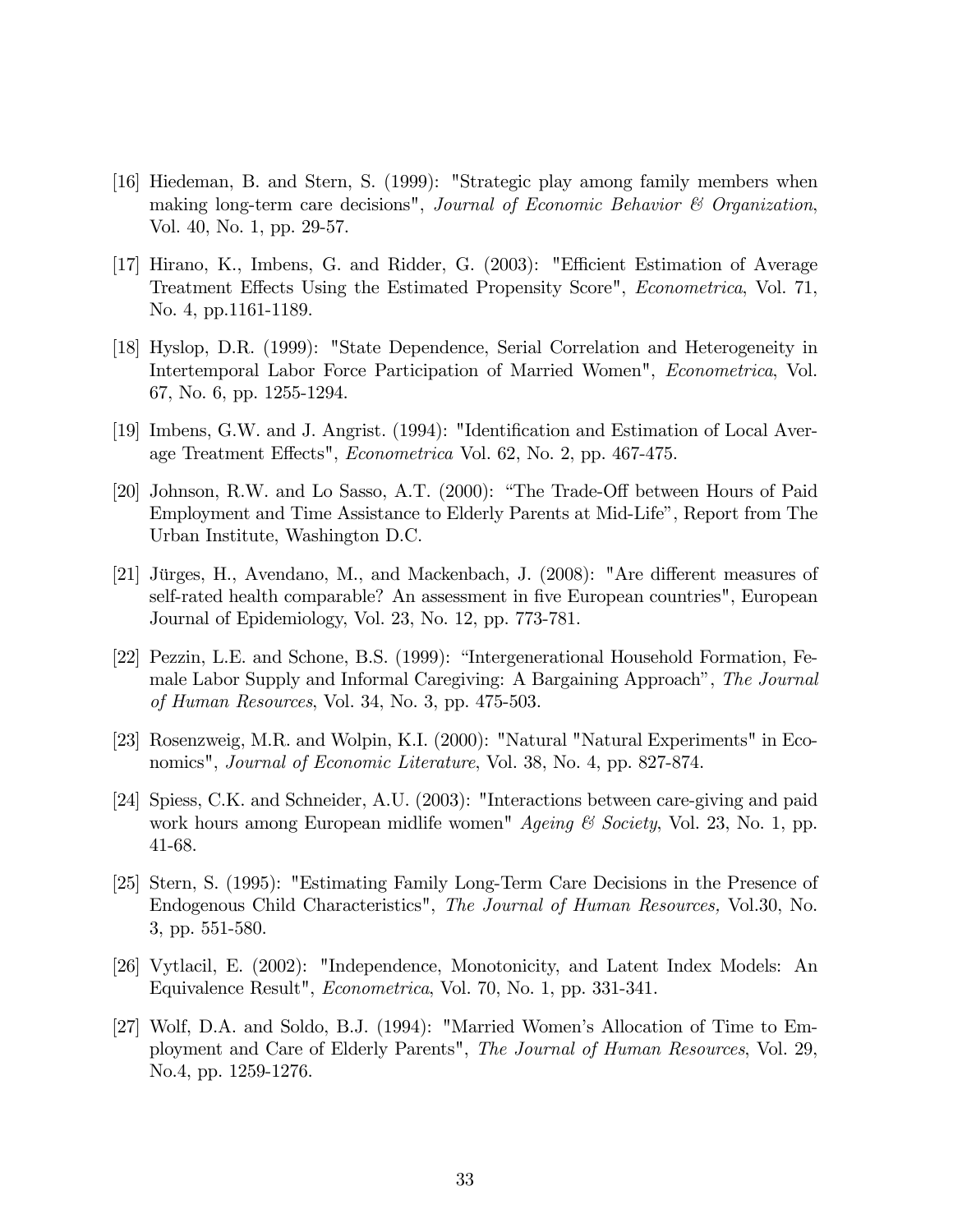#### FIGURES





Figure 2: Prevalence of informal and formal care among respondents aged 80 and over who receive care in a daily or weekly basis (%, SHARE 2004)

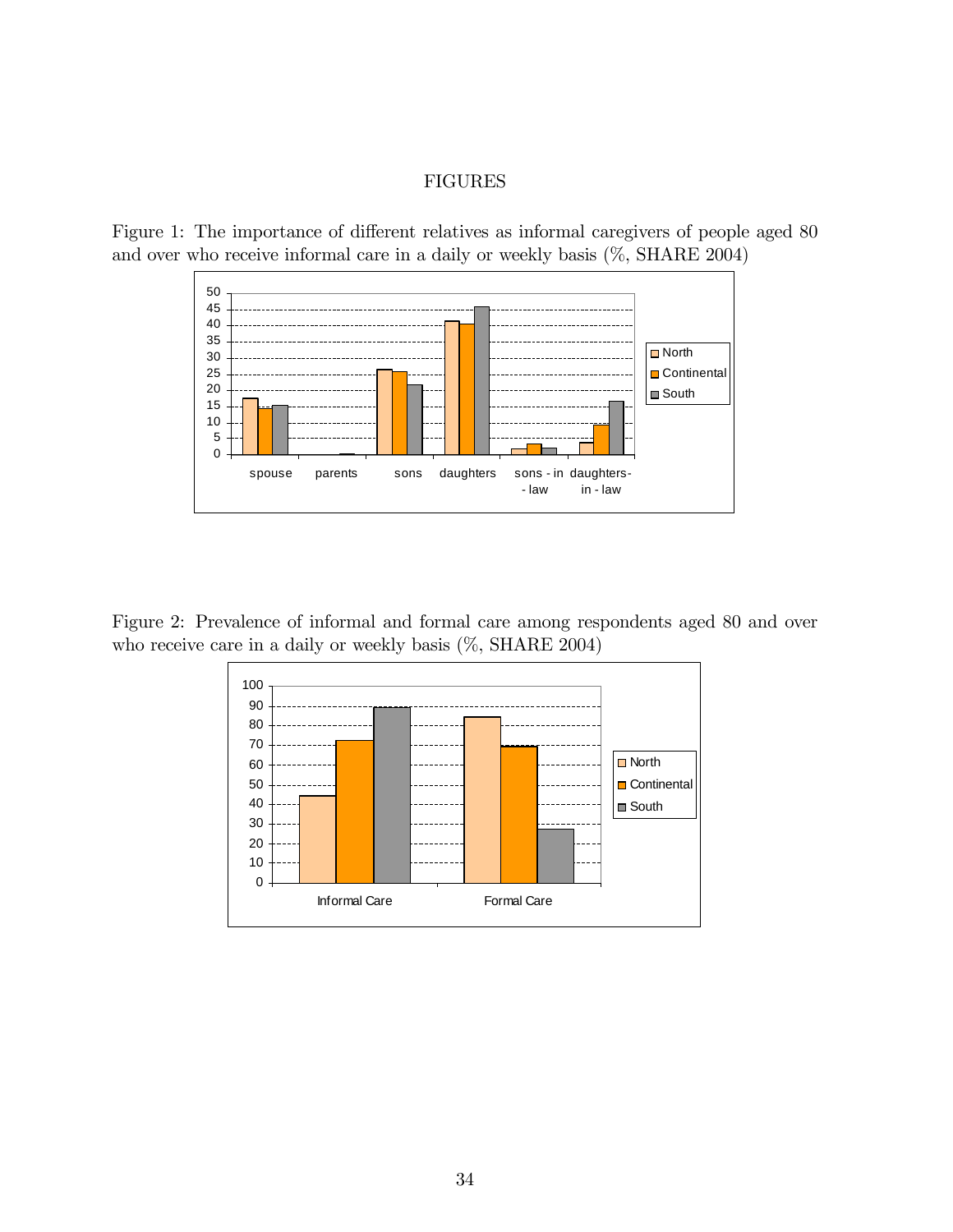

Figure 3: Propensity-to-care index, treatment effects and compliance types.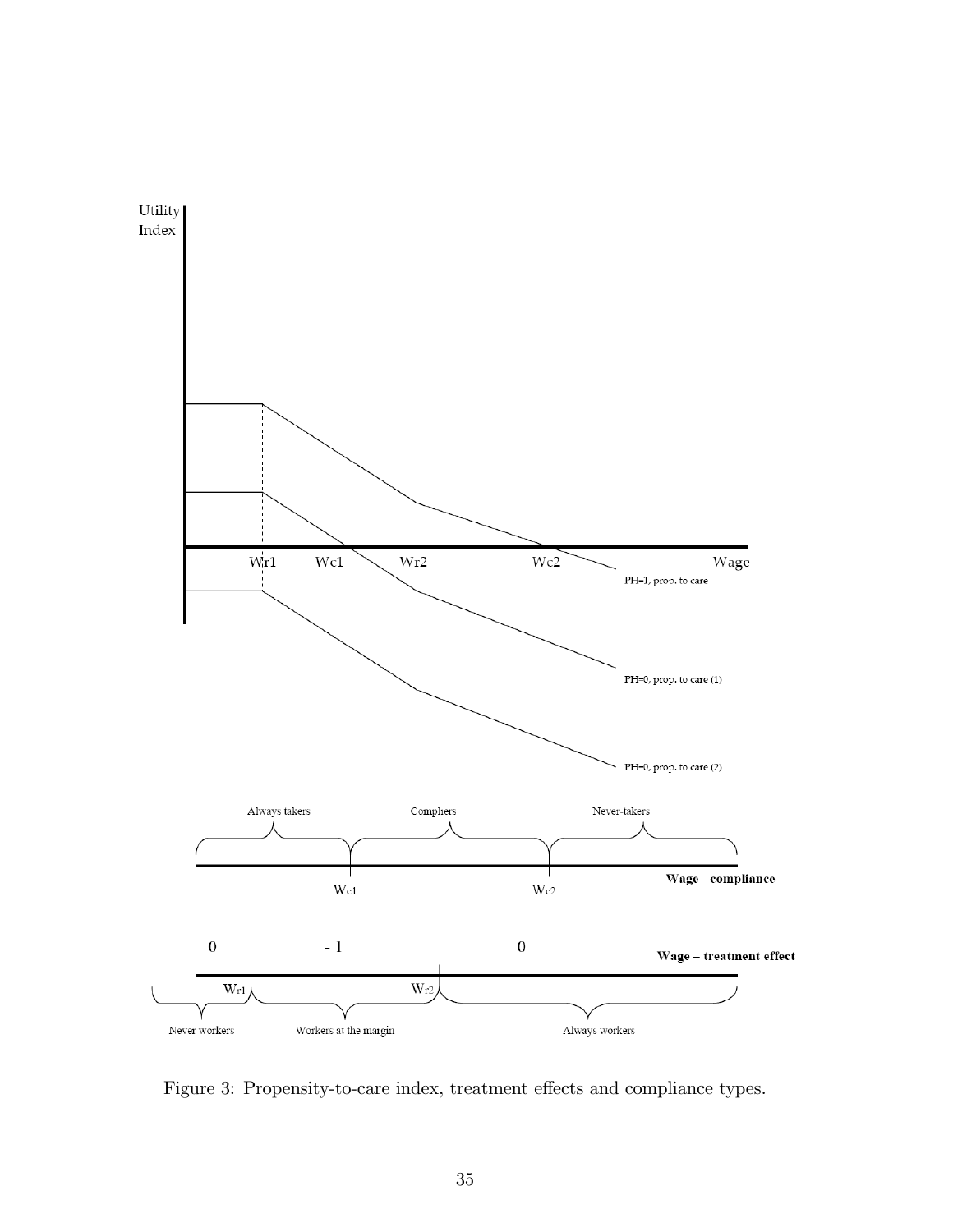### TABLES

| Table 1. Descriptive Statistics for Caregiving variables in the Sample (wave 2) |                      |        |        |
|---------------------------------------------------------------------------------|----------------------|--------|--------|
|                                                                                 | NC                   | CC     | SC     |
| Caregiver                                                                       | 0.4584               | 0.3286 | 0.2598 |
| Intensive Caregiver (Daily/Weekly)                                              | 0.1956               | 0.2238 | 0.2117 |
| Intensive Caregiver (Daily)                                                     | 0.0248               | 0.0708 | 0.1168 |
| Sample Size                                                                     | 685                  | 1059   | 685    |
|                                                                                 | Sample of Caregivers |        |        |
|                                                                                 | $_{NC}$              | CC     | SC     |
| Frequency of Caregiving                                                         |                      |        |        |
| Intensive (Daily/Weekly)                                                        | 0.4267               | 0.6810 | 0.8146 |
| Intensive (Daily)                                                               | 0.0541               | 0.2155 | 0.4494 |
| Sample Size                                                                     | 314                  | 348    | 178    |
| Sample of Daily/Weekly Caregivers                                               |                      |        |        |
| Intensive (Daily)                                                               | 0.1269               | 0.3164 | 0.5517 |
| Sample Size                                                                     | 134                  | 237    | 145    |

Table 1. Descriptive Statistics for Caregiving Variables in the Sample (Wave 2)

Table 2. Employment & Daily Caregiving (%)

|             |       | NC       |       | CС       |       | SС       |
|-------------|-------|----------|-------|----------|-------|----------|
|             | ĪС    | $Non-IC$ |       | $Non-IC$ |       | $Non-IC$ |
| гр          | 76.47 | 82.93    | 57.33 | 71.24    | 38.75 | 46.28    |
| Sample Size |       | 668      |       | 984      | 80    | 605      |

|--|

|                        | $_{NC}$   | CС        | SC        |
|------------------------|-----------|-----------|-----------|
| LP                     | 0.8277    | 0.7025    | 0.4540    |
| Daily Caregivers (IC)  | 0.0248    | 0.0708    | 0.1168    |
| Age                    | 54.5401   | 54.6742   | 54.3985   |
|                        | (2.9583)  | (2.7779)  | (2.8929)  |
| Married/Partnership    | 0.7839    | 0.7583    | 0.8525    |
| Education              |           |           |           |
| Educ <sub>1</sub>      | 0.0365    | 0.0925    | 0.3226    |
| Educ <sub>2</sub>      | 0.2029    | 0.1511    | 0.2131    |
| Educ <sub>3</sub>      | 0.2861    | 0.4627    | 0.2569    |
| Educ <sub>4</sub>      | 0.4744    | 0.2937    | 0.2073    |
| Health                 |           |           |           |
| Excellent/Very Good    | 0.5635    | 0.4353    | 0.3854    |
| Good                   | 0.2934    | 0.4079    | 0.4       |
| Fair                   | 0.1255    | 0.1350    | 0.1810    |
| Poor                   | 0.0175    | 0.0217    | 0.0336    |
| Non-wage $Income(2)$   | 19.940    | 21.0363   | 14.9879   |
|                        | (19.7832) | (24.7994) | (16.9971) |
| Children               | 2.3182    | 2.0651    | 1.9781    |
|                        | (1.2534)  | (1.1701)  | (0.9902)  |
| Parental Health $(PH)$ | 0.2219    | 0.1879    | 0.2073    |
| <b>Brothers</b>        | 1.2686    | 0.9254    | 1.1474    |
|                        | (1.2499)  | (1.1655)  | (1.1187)  |
| <b>Sisters</b>         | 1.2204    | 0.9792    | 1.1474    |
|                        | (1.3463)  | (1.2226)  | (1.2956)  |
| Co-resident            | $\theta$  | 0.0113    | 0.0467    |
| Less than 5kms         | 0.2934    | 0.3673    | 0.5007    |
| Sample Size            | 685       | 1059      | 685       |

Note: Means of the variables considered in the analysis and standard deviations in parentheses. (2) Net annual non-wage income is expressed in thousands of ppp-adjusted euros.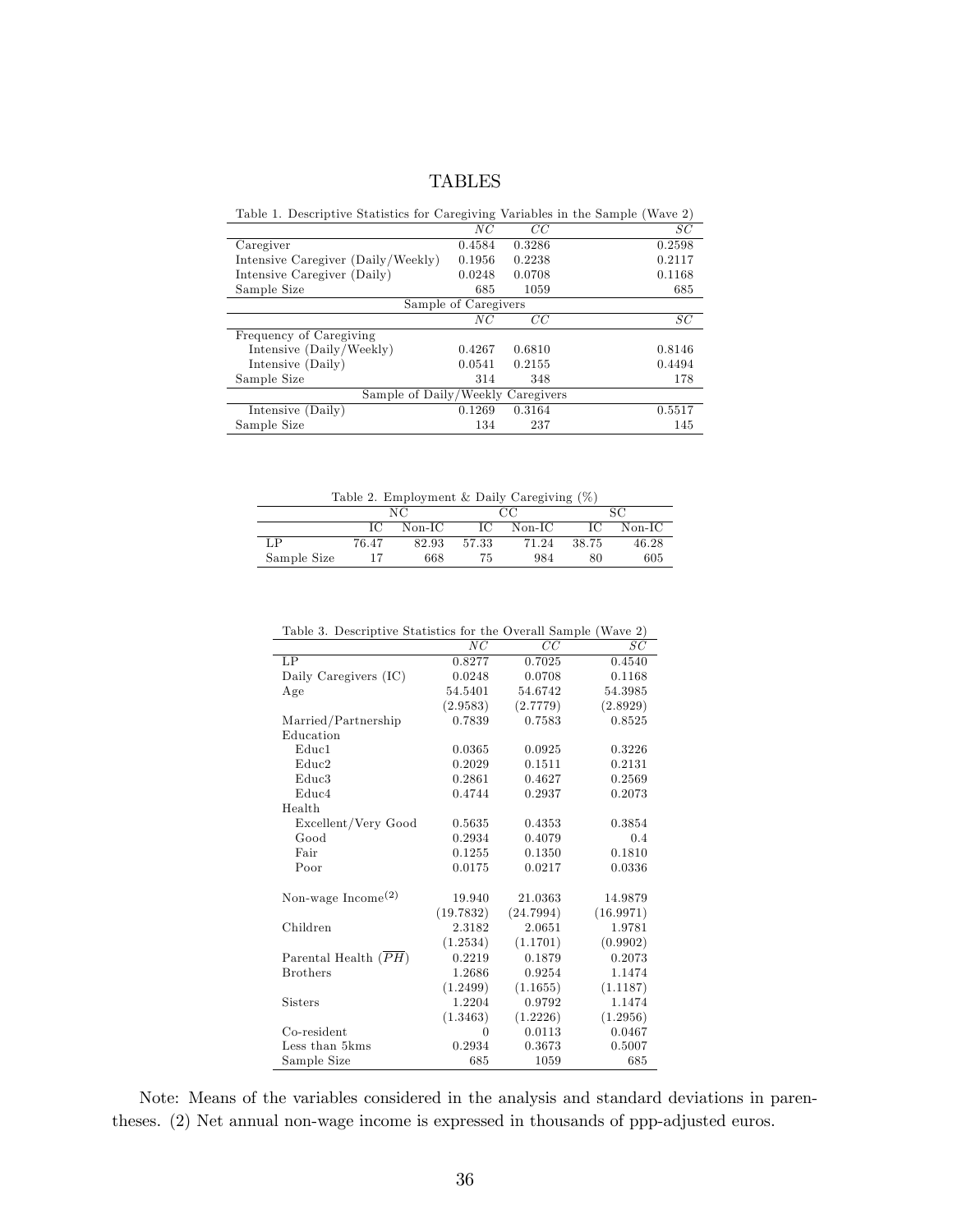|                                |                  | IC                                                                 |                 |                 | $Non-IC$      |               |
|--------------------------------|------------------|--------------------------------------------------------------------|-----------------|-----------------|---------------|---------------|
|                                | NC               | $\overline{CC}$                                                    | $\overline{SC}$ | $\overline{NC}$ | CC            | $_{SC}$       |
| LP                             | 0.7647           | 0.5733                                                             | 0.3875          | 0.8293          | 0.7124        | 0.4628        |
| Age                            | 54.2941          | 55.5867                                                            | 54.65           | 54.55           | 54.6047       | 54.3653       |
|                                | (3.057)          | (2.8996)                                                           | (2.8777)        | (2.958)         | (2.7576)      | (2.896)       |
| Married/Partnership            | 0.9412           | 0.8133                                                             | 0.9             | 0.7799          | 0.7541        | 0.8463        |
| Education                      |                  |                                                                    |                 |                 |               |               |
| Educ1                          |                  |                                                                    |                 |                 |               |               |
|                                | 0.0588           | 0.0933                                                             | 0.375           | 0.0359          | 0.0925        | 0.3157        |
| $_{\rm Educ2}$                 | 0.2941           | 0.16                                                               | 0.2625          | 0.2006          | 0.1504        | 0.2066        |
| $_{\rm Educ3}$                 | 0.5294           | 0.4667                                                             | 0.225           | 0.2799          | 0.4624        | 0.2611        |
| Educ4                          | 0.1176           | 0.28                                                               | 0.1375          | 0.4835          | 0.2947        | 0.2165        |
| Health                         |                  |                                                                    |                 |                 |               |               |
| Excellent/Very Good            | 0.7647           | 0.3333                                                             | 0.375           | 0.5584          | 0.4431        | 0.3868        |
| Good                           | 0.1176           | 0.5067                                                             | 0.45            | 0.2979          | 0.4004        | 0.3934        |
| Fair                           | 0.1176           | 0.1467                                                             | 0.15            | 0.1257          | 0.1341        | 0.1851        |
| Poor                           | $\boldsymbol{0}$ | 0.0133                                                             | 0.025           | 0.0180          | 0.0223        | 0.0347        |
|                                |                  |                                                                    |                 |                 |               |               |
| Non-wage Income <sup>(2)</sup> | 32.5044          | 19.9946                                                            | 16.0510         | 19.6204         | 21.1157       | 14.8473       |
|                                |                  |                                                                    |                 |                 |               |               |
|                                | (22.5383)        | (20.7495)                                                          | (16.7507)       | (19.6224)       | (25.0885)     | (17.0381)     |
| Children                       | 2.5294           | 1.86667                                                            | 1.95            | 2.3129          | 2.0803        | 1.9818        |
|                                | (0.7174)         | (1.0310)                                                           | (0.8554)        | (1.2640)        | (1.1791)      | (1.0072)      |
| Parental Health $(PH)$         | 0.5294           | 0.3333                                                             | 0.45            | 0.2141          | 0.1768        | 0.1752        |
| <b>Brothers</b>                | 1.7059           | 0.8267                                                             | 0.875           | 1.2575          | 0.9329        | 1.1835        |
|                                | (1.5718)         | (1.0574)                                                           | (1.0835)        | (1.2401)        | (1.1734)      | (1.1192)      |
| Sisters                        | 0.94118          | 0.48                                                               | 1.175           | 1.2275          | 1.0173        | 1.1438        |
|                                | (1.5601)         | (0.6649)                                                           | (1.2404)        | (1.3410)        | (1.2470)      | (1.3036)      |
| Co-resident                    | $\theta$         | 0.0533                                                             | 0.2             | $\theta$        | 0.0081        | 0.0264        |
| Less than 5kms                 |                  |                                                                    | 0.75            | 0.2844          |               |               |
|                                | 0.6470           | 0.7333                                                             |                 |                 | 0.3394        | 0.4678        |
| Sample Size                    | 17               | 75                                                                 | 80              | 668             | 984           | 605           |
|                                |                  |                                                                    |                 |                 |               |               |
|                                |                  | Table 5. Descriptive Statistics by Parents' Health Status (Wave 2) |                 |                 |               |               |
|                                |                  | With $PH=1$                                                        |                 |                 | With $PH=0$   |               |
|                                | ΝC               | CC                                                                 | SC              | ΝC              | $_{CC}$       | SC            |
| LP                             |                  |                                                                    |                 |                 |               |               |
|                                | 0.7960           | 0.6533                                                             | 0.3803          | 0.8368          | 0.7139        | 0.4733        |
| Daily Caregivers (IC)          | 0.0592           | 0.1256                                                             | 0.2535          | 0.0150          | 0.0581        | 0.0810        |
| Age                            | 54.7632          | 55.0703                                                            | 54.5563         | 54.476          | 54.5826       | 54.3573       |
|                                | (3.1386)         | (2.8222)                                                           | (3.1590)        | (2.905)         | (2.7612)      | (2.8208)      |
| Married/Partnership            | 0.7631           | 0.7085                                                             | 0.8873          | 0.7899          | 0.7698        | 0.8435        |
| Education                      |                  |                                                                    |                 |                 |               |               |
| $_{\rm Educ1}$                 | 0.0263           | 0.0955                                                             | 0.3591          | 0.0394          | 0.0919        | 0.3131        |
| Educ2                          | 0.1842           | 0.1457                                                             | 0.2887          | 0.2082          | 0.1523        | 0.1934        |
| Educ3                          | 0.2960           | 0.4774                                                             | 0.1901          | 0.2833          | 0.4593        | 0.2744        |
| Educ4                          | 0.4934           | 0.2814                                                             | 0.1620          | 0.4690          | 0.2965        | 0.2191        |
| Health                         |                  |                                                                    |                 |                 |               |               |
| Excellent/Very Good            | 0.4474           | 0.3266                                                             | 0.2183          | 0.5966          | 0.4605        | 0.4300        |
| Good                           |                  |                                                                    | 0.4155          |                 | 0.4023        |               |
|                                | 0.2763           | 0.4322                                                             |                 | 0.2983          |               | 0.3959        |
| Fair                           | 0.2237           | 0.1909                                                             | 0.2887          | 0.0976          | 0.1221        | 0.1528        |
| Poor                           | 0.0526           | 0.0502                                                             | 0.0775          | 0.0075          | 0.0151        | 0.0221        |
|                                |                  |                                                                    |                 |                 |               |               |
| Non-wage $Income(2)$           | 19.0091          | 21.5819                                                            | 14.5269         | 20.2057         | 20.9100       | 15.1084       |
|                                | (19.1675)        | (25.5900)                                                          | (16.2079)       | (19.9650)       | (24.6264)     | (17.2099)     |
| Children                       | 2.3618           | 2.0553                                                             | 2.1056          | 2.3058          | 2.0674        | 1.9447        |
|                                | (1.5074)         | (1.1468)                                                           | (1.0699)        | (1.1723)        | (1.1760)      | (0.9665)      |
| <b>Brothers</b>                | 1.1974           | 0.8241                                                             | 1.2324          | 1.2889          | 0.9488        | 1.1252        |
|                                | (1.2182)         | (1.1389)                                                           | (1.0763)        | (1.2592)        | (1.17093)     | (1.1295)      |
| Sisters                        | 1.2171           | 0.8141                                                             | 1.4789          | 1.2214          | 1.0174        | 1.0608        |
|                                |                  |                                                                    | (1.6361)        |                 | (1.2343)      |               |
|                                | (1.2283)         | (1.1593)                                                           |                 | (1.3791)        |               | (1.1771)      |
| Co-resident                    | $\theta$         | 0.0251                                                             | 0.0422          | $\theta$        | 0.0081        | 0.0479        |
| Less than 5kms<br>Sample Size  | 0.256<br>152     | 0.2663<br>199                                                      | 0.5493<br>142   | 0.304<br>533    | 0.3907<br>860 | 0.4880<br>543 |

Table 4. Descriptive Statistics by Daily Caregiving Status (Wave 2)

Note for Table 4 & Table 5: Means of the variables considered in the analysis and standard deviations in parentheses. (2) Net annual non-wage income is expressed in thousands of pppadjusted euros.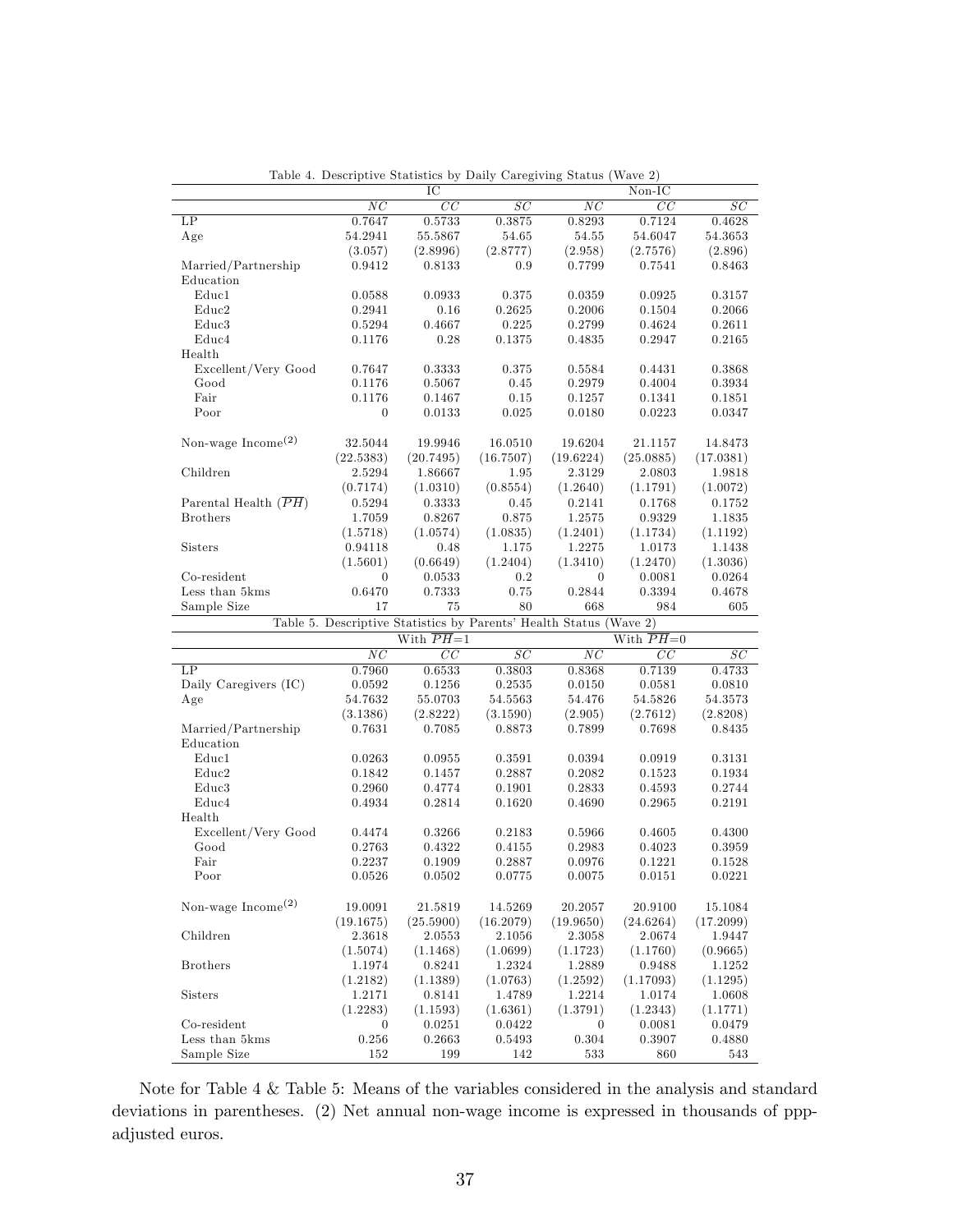|                                   |                                                                                                               | Numerator                          |                     |                        | Denominator (compliers)                     |                                                                                 | <b>HLVT</b>                 |
|-----------------------------------|---------------------------------------------------------------------------------------------------------------|------------------------------------|---------------------|------------------------|---------------------------------------------|---------------------------------------------------------------------------------|-----------------------------|
|                                   | $\frac{C}{Z}$                                                                                                 | U<br>U                             | $_{\rm SC}$         | V<br>Z                 | CC                                          | SC                                                                              | $\overline{S}$              |
| Cross-section 2006                |                                                                                                               |                                    |                     |                        |                                             |                                                                                 |                             |
| No controls                       |                                                                                                               | $-0.061$                           | $0.093**$           | $0.044**$              | $0.067***$                                  | $0.172***$                                                                      |                             |
|                                   | $\begin{array}{c} (1.50 \cdot 0) \\ (90 \cdot 0) \\ (90 \cdot 0) \\ (90 \cdot 0) \\ (90 \cdot 0) \end{array}$ | $(0.037)$<br>$-0.035$<br>$(0.036)$ | $(0.046)$<br>-0.031 | $(0.020)$<br>$0.044**$ | $(0.025)$<br>$0.058**$                      | $(0.038)$<br>0.203***                                                           |                             |
| Controls $(matching)(1)$          |                                                                                                               |                                    |                     |                        |                                             |                                                                                 | $-0.153$                    |
|                                   |                                                                                                               |                                    | (0.044)             | (0.019)                | (0.024)                                     | (0.039)                                                                         | 0.25, 8.25, 68.75, 22.75)   |
| Sample Size                       | 685                                                                                                           | 1059                               | 685                 | 685                    | 1059                                        | 685                                                                             | 685                         |
| Longitudinal                      |                                                                                                               |                                    |                     |                        |                                             |                                                                                 |                             |
| No controls                       |                                                                                                               |                                    | $0.141***$          | $0.067***$             | $0.089**$                                   | $0.126**$                                                                       |                             |
|                                   |                                                                                                               |                                    |                     |                        |                                             |                                                                                 |                             |
| Controls (biprobit) <sup>(1</sup> | $\begin{array}{c} 0.016 \\ 0.046) \\ -0.002 \\ 0.048) \\ 0.048) \end{array}$                                  |                                    | (0.063)             | $(0.031)$<br>$0.075**$ | $(0.035)$<br>0.69**<br>$(0.034)$<br>(0.034) |                                                                                 |                             |
|                                   |                                                                                                               |                                    |                     | (0.034)                |                                             |                                                                                 |                             |
| Controls $(biprobit)^{(2)}$       |                                                                                                               |                                    | $(0.058)$<br>-0.028 | 0.076                  |                                             | $\begin{array}{c} (0.051) \\ 0.125^{**} \\ (0.055) \\ (120^{**} \\ \end{array}$ | $-0.230$                    |
|                                   |                                                                                                               | 0.029)                             | (0.039)             |                        | (0.033)                                     | (0.052)                                                                         | (4.75, 16.75, 59.75, 18.75) |
| Sample Size                       | 366                                                                                                           | 633                                | 40 <sup>c</sup>     | 366                    |                                             |                                                                                 | 400                         |

Note: Bootstrapped standard errors in parenthesis for the numerator and the denominator. Bootstrapped empirical distributions for conditional LATE in parenthesis. Density distributed in four intervals:  $(-\infty, -1)$ ,  $[-1, -0.5)$ ,  $[-0.5, 0)$ ,  $[0, \infty)$ .  $(*)$  Significant at  $10\%$ . (\*\*) Significant at 5%. (\*\*\*) Significant at 1%. (1) Estimation which includes three controls: age, a dummy variable for less than upper secondary education and the number of sisters. (2) Estimation which includes four controls: age, a dummy variable for Note: Bootstrapped standard errors in parenthesis for the numerator and the denominator. Bootstrapped empirical distributions  $10\%$ . (\*\*) Significant at 5%. (\*\*\*) Significant at 1%. (1) Estimation which includes three controls: age, a dummy variable for less than upper secondary education and the number of sisters. (2) Estimation which includes four controls: age, a dummy variable for less than upper secondary education, the number of sisters and first lag for LP. Standard errors for the NC under specification (2) for conditional LATE in parenthesis. Density distributed in four intervals:  $(-\infty, -1)$ ,  $[-1, -0.5, 0)$ ,  $[0, \infty)$ .  $(*)$  Significant at less than upper secondary education, the number of sisters and first lag for LP. Standard errors for the NC under specification  $(2)$ are not provided because of convergence problems. are not provided because of convergence problems.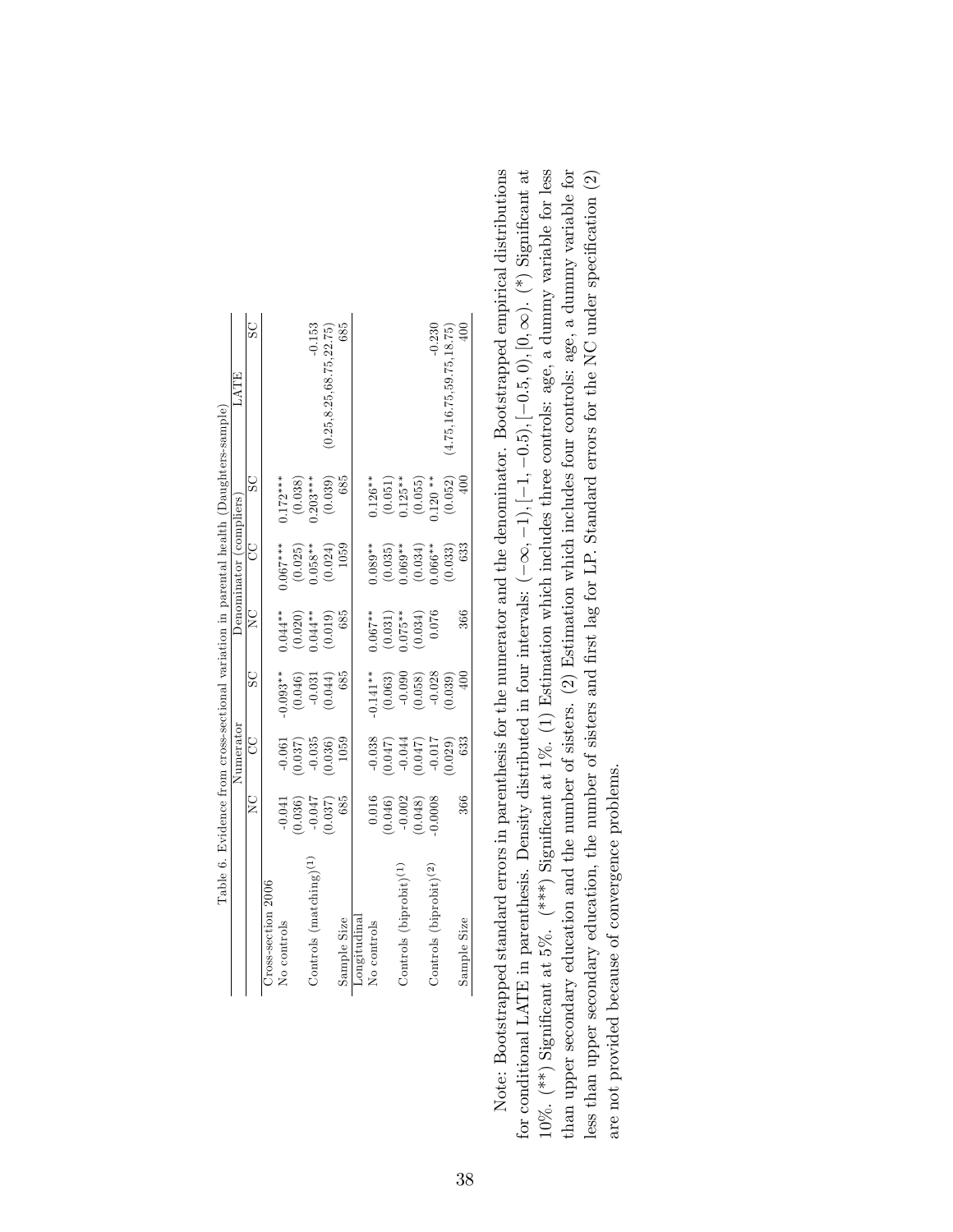|                                                           |                    | Numerator                                                             |             |                  | Denominator (compliers) |                                               | LATE                        |
|-----------------------------------------------------------|--------------------|-----------------------------------------------------------------------|-------------|------------------|-------------------------|-----------------------------------------------|-----------------------------|
|                                                           | $\sum_{i=1}^{n}$   | SO                                                                    | SC          | $\sum_{i=1}^{n}$ | CC                      | SC                                            | $\overline{\text{S}}$       |
| Longitudinal $PH_{t-1}=0$                                 |                    |                                                                       |             |                  |                         |                                               |                             |
| No controls                                               | $-0.031$           | $-0.011$                                                              | $-0.263***$ | $0.095*$         | $0.103**$               | $0.220**$                                     |                             |
|                                                           | 0.072)             | 0.066)                                                                | (0.086)     | (0.055)          | (0.052)                 | (0.090)                                       |                             |
| Controls (biprobit) <sup>(1)</sup>                        | $-0.047$           | $-0.024$                                                              | $-0.227**$  | 0.104            | $0.083*$                | $.248***$                                     |                             |
|                                                           |                    | (0.065)                                                               | (0.088)     |                  | (0.050)                 | (0.105)                                       |                             |
| Controls (biprobit) <sup>(2)</sup>                        | $-0.017$           | $-0.027$                                                              | $-0.118*$   | 0.101            | $0.084*$                | $0.238**$                                     | $-0.496**$                  |
|                                                           |                    | (0.042)                                                               | (0.065)     |                  | (0.048)                 | $\begin{array}{c} (0.102) \\ 303 \end{array}$ | (16.75, 29.25, 53.25, 0.75) |
| Sample Size                                               | 290                | 482                                                                   | 303         | 290              | 482                     |                                               | 303                         |
|                                                           |                    | Numerator-SC                                                          |             |                  | Denominator-SC          |                                               | LATE-SC                     |
| Subgroups (controls, biprobit)                            |                    |                                                                       |             |                  |                         |                                               |                             |
| Low educated, no sisters, lagged participants (N=12)      |                    | $-0.229*$                                                             |             |                  | $0.260**$               |                                               | $-0.881**$                  |
|                                                           |                    |                                                                       |             |                  |                         |                                               | (45.75, 27.25, 26.75, 0.25) |
| Low educated, no sisters, no lagged participants $(N=32)$ |                    | $(0.138)$<br>$-0.039**$                                               |             |                  | $(0.122)$<br>0.308**    |                                               | $-0.127**$                  |
|                                                           |                    |                                                                       |             |                  | $(0.122)$<br>0.188*     |                                               | (2.00, 2.75, 93.75, 1.50)   |
| High educated, sisters, lagged participants $(N=61)$      |                    |                                                                       |             |                  |                         |                                               | $-0.890**$                  |
|                                                           |                    | $\begin{array}{c} (0.019) \\ -0.167 \\ (0.115) \\ -0.207 \end{array}$ |             |                  | $(0.097)$<br>0.215**    |                                               | (46.50, 25.75, 26.25, 1.50) |
| Low educated, sisters, lagged participants $(N=28)$       |                    |                                                                       |             |                  |                         |                                               | $-0.962**$                  |
|                                                           |                    | (0.128)                                                               |             |                  | (0.108)                 |                                               | (49.75, 28.00, 20.00, 2.25) |
|                                                           | $_{\rm Z}^{\rm C}$ | SO                                                                    | $_{\rm SC}$ |                  |                         |                                               |                             |
| Prevalence of $PH = 1 (%)$                                | 12.07              | 11.20                                                                 | 8.91        |                  |                         |                                               |                             |
| Sample Size                                               | 290                | 482                                                                   | 303         |                  |                         |                                               |                             |
|                                                           |                    |                                                                       |             |                  |                         |                                               |                             |

| l<br>١<br>ļ | í |
|-------------|---|
|             |   |
|             |   |
|             |   |
|             |   |
|             |   |
|             |   |
| l           |   |
| Į<br>I<br>I |   |

Note: Bootstrapped standard errors in parenthesis for the numerator and the denominator. Bootstrapped empirical distributions for conditional LATE in parenthesis. Density distributed in four intervals:  $(-\infty, -1)$ ,  $[-1, -0.5)$ ,  $[-0.5, 0)$ ,  $[0, \infty)$ .  $(*)$  Significant at  $10\%$ . (\*\*) Significant at 5%. (\*\*\*) Significant at 1%. (1) Estimation which includes three controls: age, a dummy variable for less than upper secondary education and the number of sisters. (2) Estimation which includes four controls: age, a dummy variable for Note: Bootstrapped standard errors in parenthesis for the numerator and the denominator. Bootstrapped empirical distributions  $10\%$ . (\*\*) Significant at 5%. (\*\*\*) Significant at 1%. (1) Estimation which includes three controls: age, a dummy variable for less than upper secondary education and the number of sisters. (2) Estimation which includes four controls: age, a dummy variable for less than upper secondary education, the number of sisters and first lag for LP. Standard errors for the NC under specifications  $(1)$ for conditional LATE in parenthesis. Density distributed in four intervals:  $(-\infty, -1)$ ,  $[-1, -0.5, 0)$ ,  $[0, \infty)$ .  $(*)$  Significant at less than upper secondary education, the number of sisters and first lag for LP. Standard errors for the NC under specifications (1) and (2) are not provided because of convergence problems. and (2) are not provided because of convergence problems.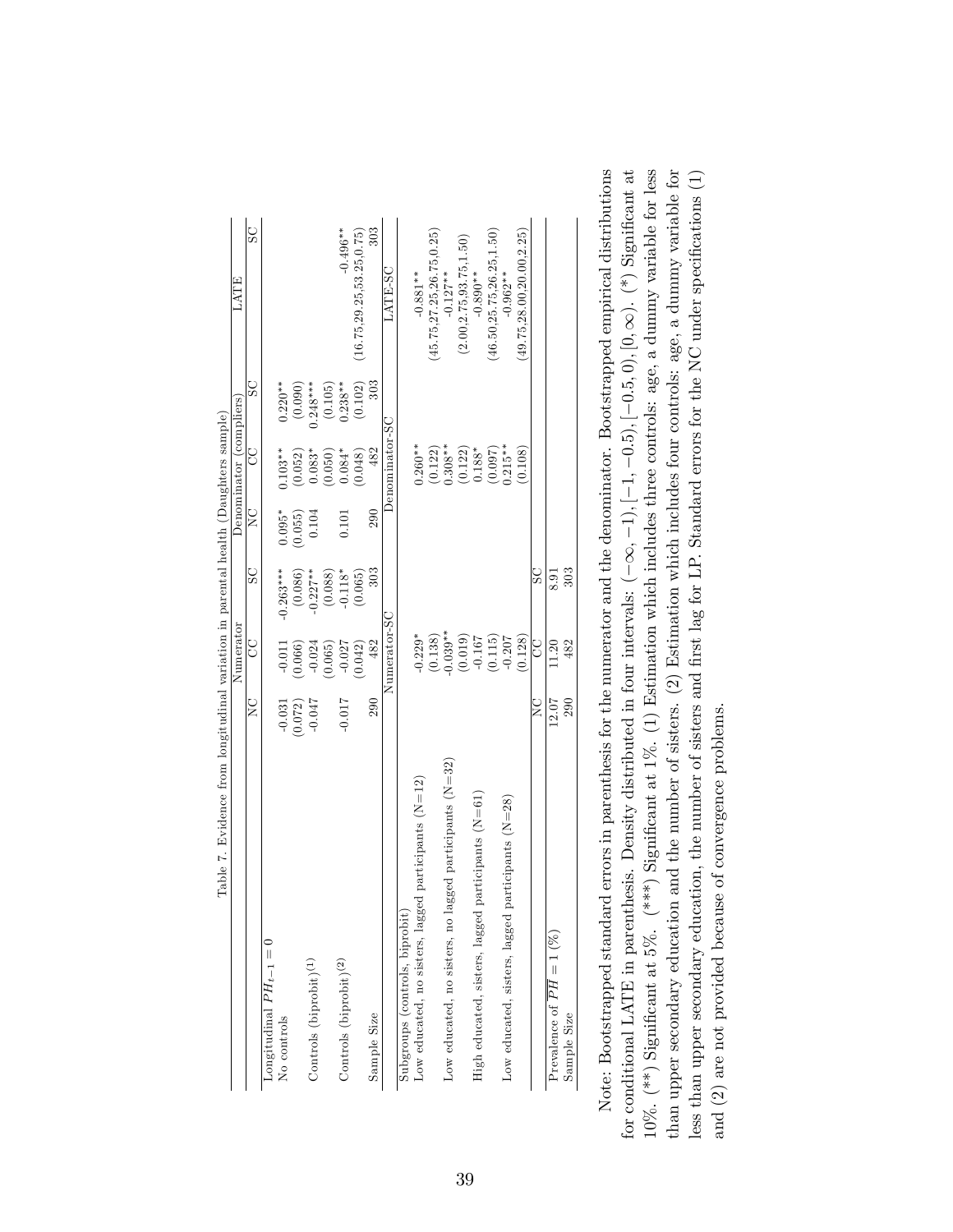| $\overline{C}$           |
|--------------------------|
| SC<br>g                  |
| $0.097***$<br>$0.030***$ |
| (0.014)<br>(0.006)       |
| $0.048***$<br>$.011**$   |
| (0.013)<br>(0.004)       |
| 0.016<br>0.005           |
| (0.010)<br>(0.004)       |
| 894                      |
| Numerator                |
| SC<br>g                  |
| $-0.008$<br>$-0.015$     |
| (0.064)<br>(0.040)       |
| $-0.144**$<br>0.024      |
| (0.063)<br>(0.040)       |
| $-0.169***$<br>$-0.001$  |
| (0.083)<br>(0.065)       |
| $-0.101*$<br>$-0.016$    |
| (0.057)<br>(0.037)       |
| $0.099**$<br>$-0.003$    |
| (0.043)<br>(0.029)       |
| Numerator                |
| $_{\rm SC}$<br>SO        |
| $-0.103**$<br>0.008      |
| (0.047)<br>(0.030)       |
| $-0.110**$<br>0.017      |
| (0.049)<br>(0.029)       |
| 894                      |

|                                                                                                                                       |                 |     |     |                 |     |     | $\lambda$ and $\lambda$ and $\lambda$ and $\lambda$ and $\lambda$ and $\lambda$ and $\lambda$ and $\lambda$ and $\lambda$ and $\lambda$ |             |  |
|---------------------------------------------------------------------------------------------------------------------------------------|-----------------|-----|-----|-----------------|-----|-----|-----------------------------------------------------------------------------------------------------------------------------------------|-------------|--|
| Sample Size                                                                                                                           | $rac{829}{259}$ | 894 | 552 | $\frac{829}{2}$ | 894 | 552 | 552                                                                                                                                     | 678 894 552 |  |
|                                                                                                                                       |                 |     |     |                 |     |     |                                                                                                                                         |             |  |
| Note: Bootstrapped standard errors in parenthesis for the numerator and the denominator. Bootstrapped empirical distributions         |                 |     |     |                 |     |     |                                                                                                                                         |             |  |
| for conditional LATE in parenthesis.                                                                                                  |                 |     |     |                 |     |     |                                                                                                                                         |             |  |
| Significant at 10%, 5% and 1% respectively. (1) Three controls: age, a dummy variable for less than upper secondary education and     |                 |     |     |                 |     |     |                                                                                                                                         |             |  |
| the number of sisters. (2) Three controls: age, a dummy variable for less than upper secondary education and a dummy at least         |                 |     |     |                 |     |     |                                                                                                                                         |             |  |
| one parent receiving informal care from other people. (3) Four controls: same as $(2)$ plus a dummy for at least one parent receiving |                 |     |     |                 |     |     |                                                                                                                                         |             |  |
| formal care.                                                                                                                          |                 |     |     |                 |     |     |                                                                                                                                         |             |  |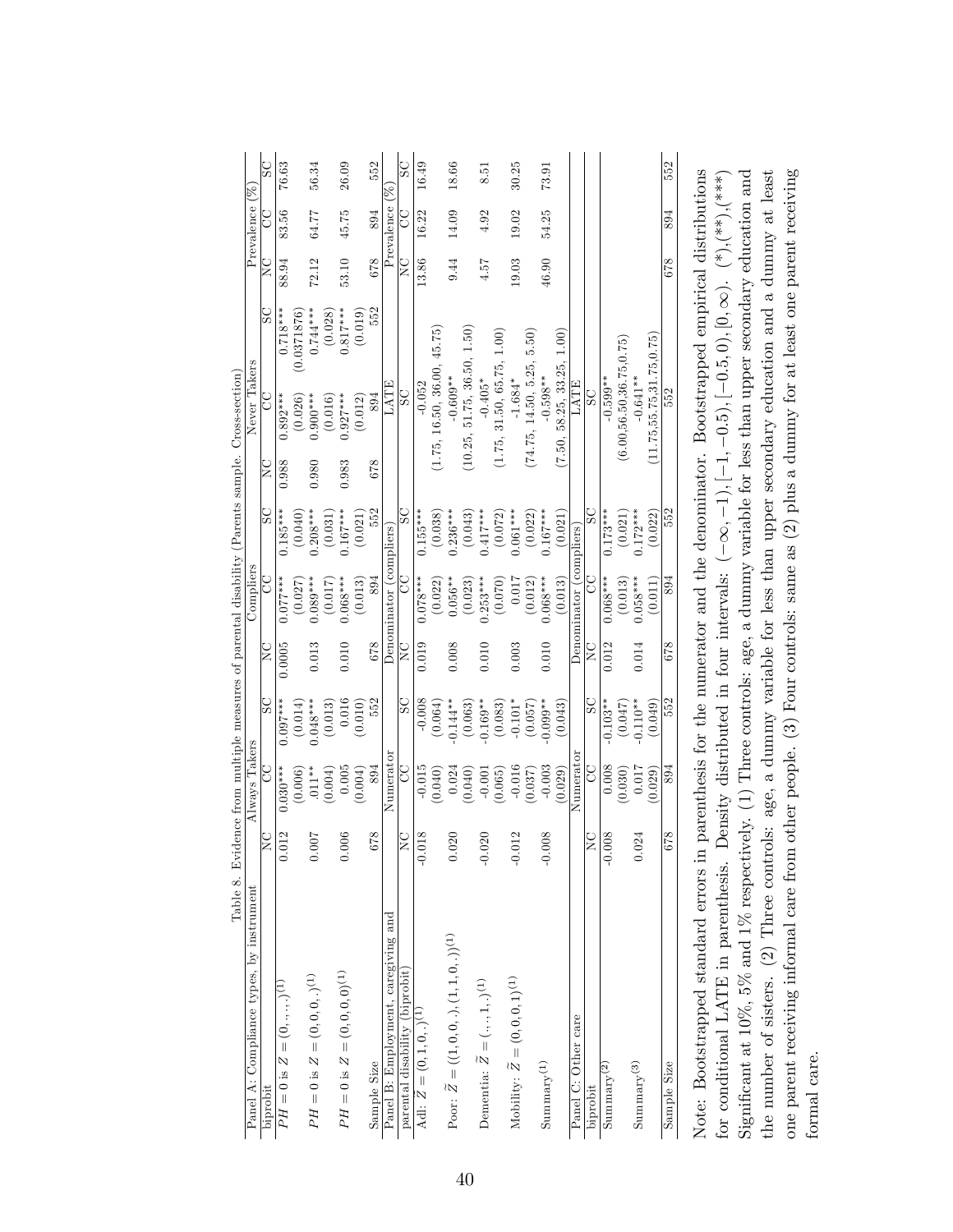#### Appendix A1. Description of variables and some statistics

1. Description of variables: We enumerate the list of variables used in the analysis and the codes of the variables of SHARE used for their construction:

1.1. "Daughters-sample": The main variables of interest are defined according to the section 2. The variable  $LP$  is equal to 1 if the woman reports in variable ep005 to be employed or self-employed (including working for family business). The variable IC equals to one if the woman reports to have provided care to at least one elderly parent on a daily basis in the last 12 months. This indicator is constructed using the variables sp008, sp009, sp011, and sp019. The variable  $\overline{PH}$  equals to 1 if at least one parent is in poor health and is contructed using the variable dn033. Regarding covariates, we use information on the daughter's age, current marital status, education, health, income, children, living parents and siblings. The variable  $Age$  is constructed based on dn003. The dummy variable *Married/Partnership* is equal to one if the woman is married or engaged in a registered partnership (dn014). Education is measured by four dummy variables (Educ1, Educ2, Educ3, and Educ4) generated from the highest level of education completed according to the ISCED-97 code (isced r).<sup>46</sup> The first dummy corresponds to no schooling, still in school or primary education (ISCED-97 code 1), the second one refers to lower secondary education (ISCED-97 code 2), the third corresponds to (upper) secondary education (ISCED-97 code 3) and, the last one reflects graduate, undergraduate or second level of professional studies (post-secondary, non-tertiary, first stage of tertiary and second stage of tertiary. ISCED-97 code 4-6). Health is measured by the respondent's self-perceived health status (ph003) with one generated dummy variable for each of the categories (Excellent/Very Good, Good, Fair, and Poor). Non-wage income (Non-wage  $Income$ ) is computed as the difference between the gross annual total household income (YhhP) and the gross annual individual income derived from employment (YindP) and self-employment (YdipP), expressed in thousands of ppp-adjusted euros.<sup>47</sup> We also consider in the analysis variables reflecting other family responsibilities as the number of living children (*Children*) based on variable ch $001<sup>48</sup>$  and alternative potential sources of informal care for elderly parents as the number of the respondent's siblings (Brothers, Sisters) based on variables dn036 and dn037. Finally, residence closeness is measured by two dummies variables (Co-resident and Less 5 kms) that indicate respectively whether the daughter has at least one parent living in the same household, or living outside the household but less than 5 kms away and is based on the variable dn030.

2.1. "Parents-sample": The variable  $LP$  is equal to 1 if the family respondent reports in ch016 that the daughter is full-time employed, part-time employed or self-employed or working for own family business. The variable IC equals to one if at least one parent reports to have received care from the daughter on a daily basis in the last 12 months. This indicator is constructed using the variables sp002, sp003, sp005, and sp021. The

<sup>&</sup>lt;sup>46</sup> ISCED stands for International Standard Classification of Education.

<sup>&</sup>lt;sup>47</sup>The amounts of euros have been corrected for PPP to control for the differences in the price levels among countries.

<sup>&</sup>lt;sup>48</sup>It is important to remark that these children could be natural, fostered, adopted or stepchildren. For couples, they could be from one member of the couple or from both of them.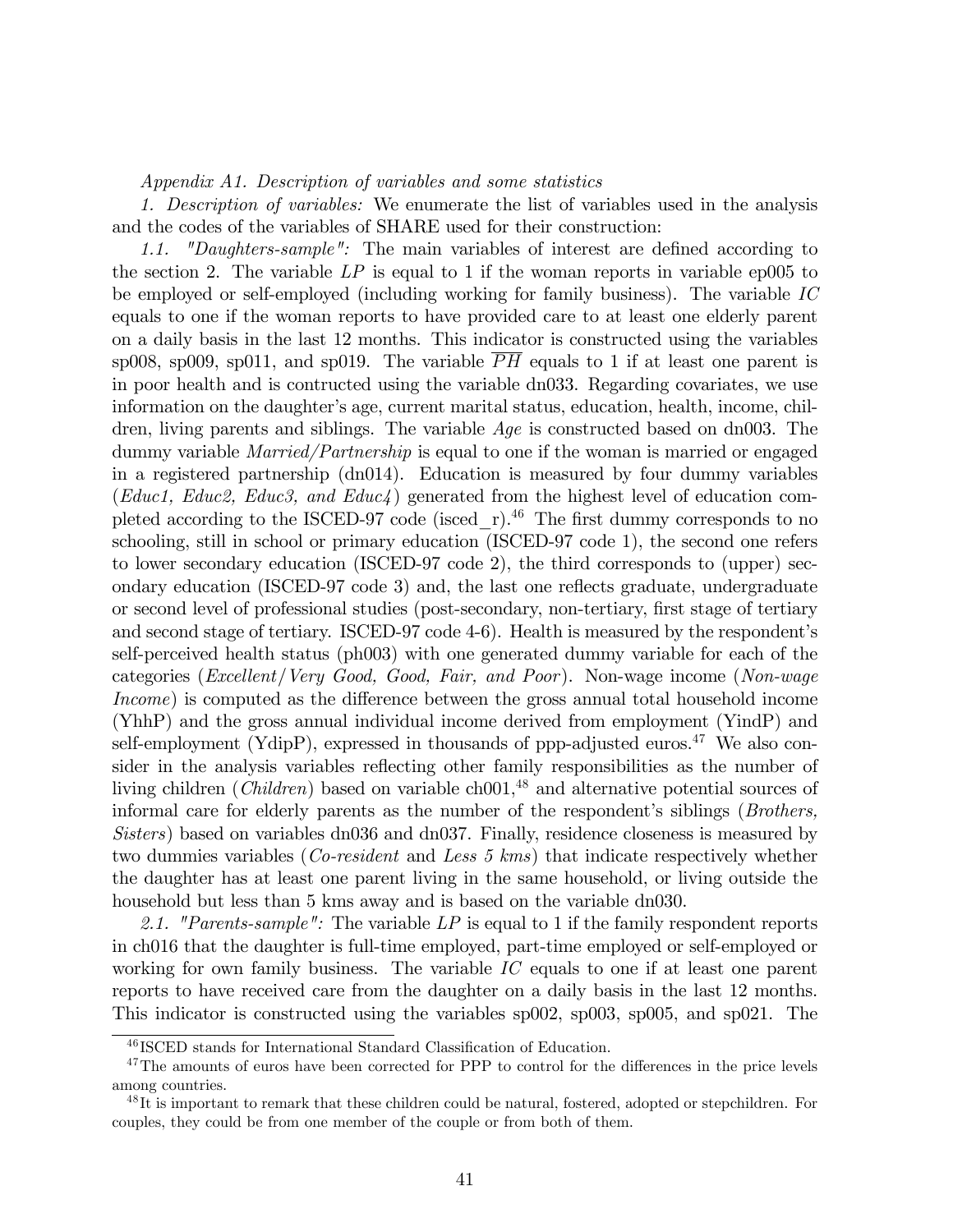multiple measures of parental disability POOR, ADL, DEMENTIA and MOBILITY are described in detail in section 4.3. Specifically, these measures are constructed based on the variables ph003, ph049, ph048 and ph006, respectively. Regarding covariates, we use information on the daughter's age, current marital status, education, children, living parents and siblings reported by the family respondent. The variable Age is constructed based on ch006. The dummy variable Married/Partnership is equal to one if the woman is married or engaged in a registered partnership (ch012). Education is measured by four dummy variables ( $Educ1$ ,  $Educ2$ ,  $Educ3$ , and  $Educ4$ ) generated from the highest level of education completed according to the ISCED-97 code (generated from the information in variables ch017 and ch018). The first dummy corresponds to no schooling, still in school or primary education (ISCED-97 code 1), the second one refers to lower secondary education (ISCED-97 code 2), the third corresponds to (upper) secondary education (ISCED-97 code 3) and, the last one reflects graduate, undergraduate or second level of professional studies (post-secondary, non-tertiary, Örst stage of tertiary and second stage of tertiary. ISCED-97 code 4-6). The number of children of each daughter (*Children*) is constructed from the variable ch019 and the number of the daughter's siblings (*Brothers, Sisters*) are computed based on the gender of each child reported by the family respondent in variable ch005. Residence closeness is measured by two dummies variables (*Co-resident* and Less 5 kms) that indicate respectively whether the daughter has at least one parent living in the same household, or living outside the household but less than 5 kms away and is based on the variable ch007. The variable Fcare (which indicates whether at least one parent has received formal care in the last 12 months) is constructed using the variables hc029, hc032 and cv178. Finally, the variable *Icare* other (which equals to 1 if at least one parent has received intensive care from sources other than the daughter in the last 12 months) is based on the variables sp003 and sp021. In order to identify the four children selected by the program in the case of respondents with more than four children (see footnote 9), we use the children identification variables chselch1-chselch4.

#### 2. Some statistics:

2.1. Summary statistics and kernel density estimates of the distribution of weekly hours of care and hours of work ("Daughters-sample"):

|                | Conditional on Participation <sup>(1)</sup> |               |       |       |               |       |
|----------------|---------------------------------------------|---------------|-------|-------|---------------|-------|
|                |                                             | Hours of Care |       |       | Hours of Work |       |
|                | NC                                          | CC            | SС    | ΝC    | CС            | SС    |
| P5th           |                                             |               | 7     | 11    | 10            | 3     |
| P25th          | 10.5                                        |               | 14    | 25    | 22.25         | 26    |
| P50th (median) | 14                                          | 14            | 21    | 35    | 35            | 40    |
| P75th          | 31                                          | 21            | 28    | 40    | 40            | 40    |
| P95th          | 84                                          | 56            | 63    | 49    | 52            | 60    |
| Mean           | 25.75                                       | 19.98         | 25.40 | 32.35 | 32.39         | 35.05 |
| Std.Dev.       | 23.77                                       | 17.70         | 23.48 | 10.83 | 12.65         | 14.48 |
| Sample Size    | 16                                          | 64            | 61    | 560   | 736           | 298   |

Table A1.1. Weekly Hours of Care and Work

Note: (1) Weekly hours of work conditional on being employed and weekly hours of care conditional on being a daily caregiver of a person outside the household.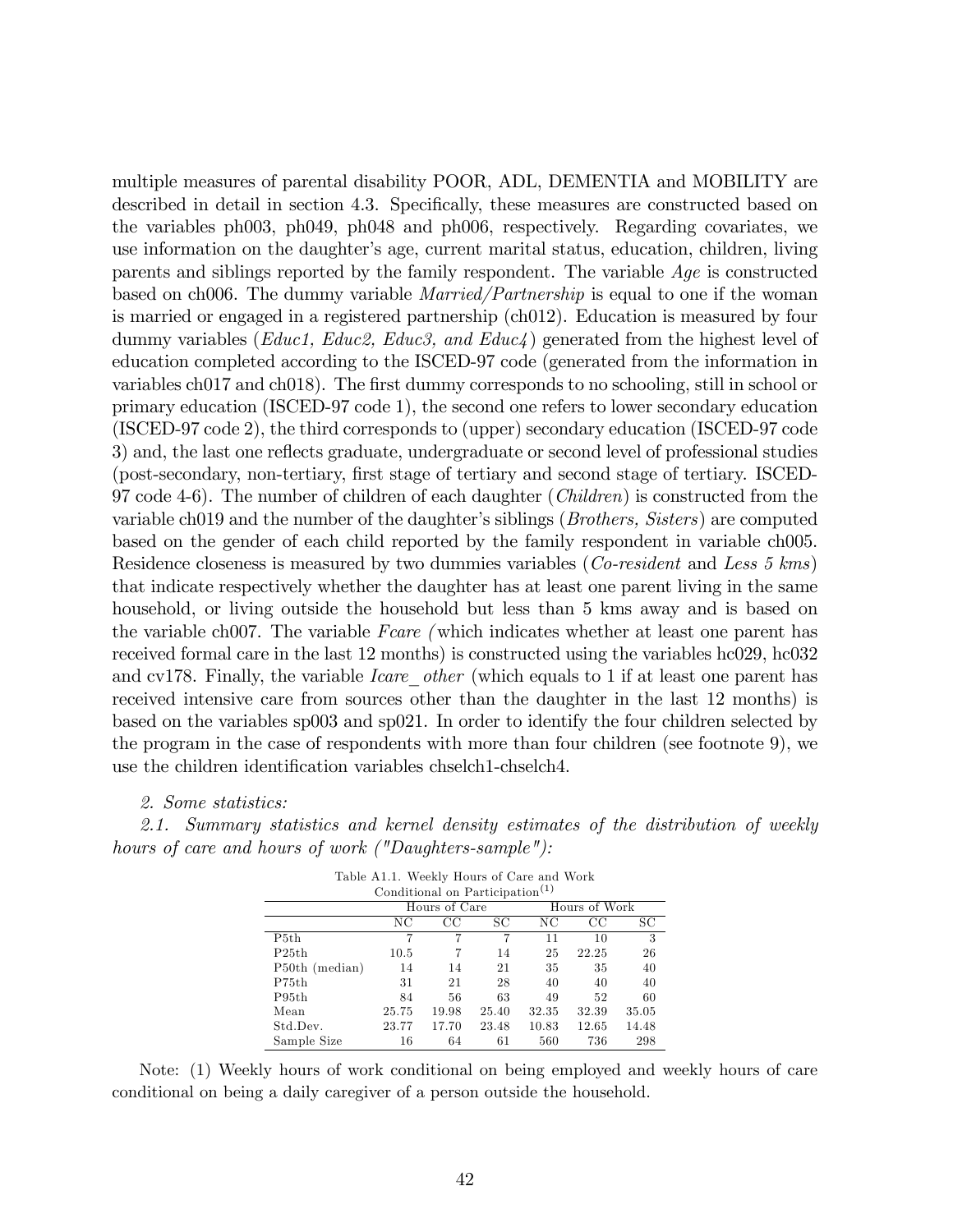Figure A1.1: Kernel density estimates of the distribution of weekly hours of work conditional on being employed across country pools.

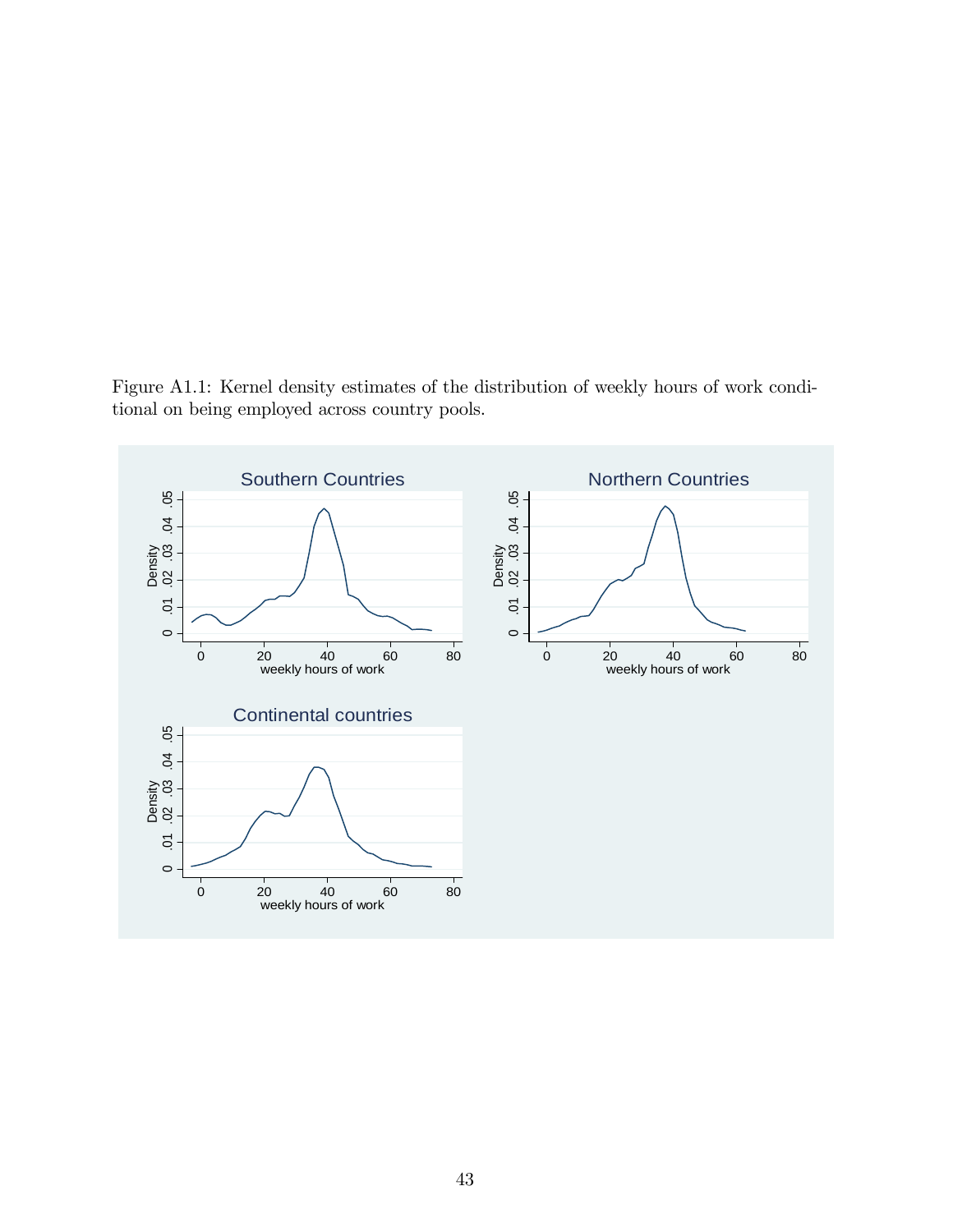Figure A1.2: Kernel density estimates of the distribution of weekly hours of care conditional on being daily caregiver of someone outside the household.

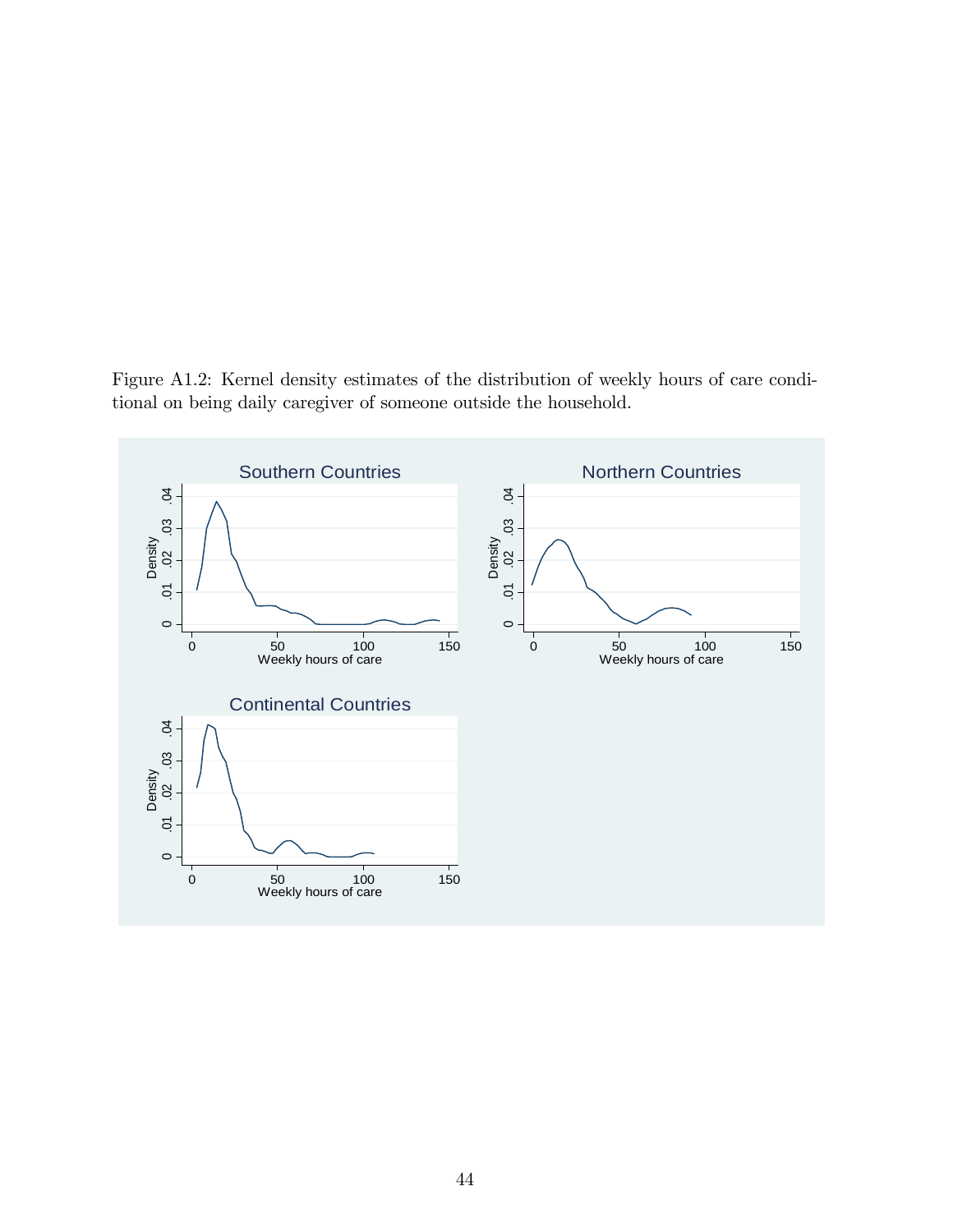| Table A1.2. Descriptive Statistics for the "Parents-Sample" (Wave 2) |          |          |          |
|----------------------------------------------------------------------|----------|----------|----------|
|                                                                      | NC       | CC       | SC       |
| LP                                                                   | 0.8672   | 0.7662   | 0.5199   |
| Daily Caregivers (IC)                                                | 0.0118   | 0.0436   | 0.1413   |
| Age                                                                  | 53.9115  | 53.6600  | 53.7663  |
|                                                                      | (3.007)  | (2.8557) | 2.9518   |
| Married/Partnership                                                  | 0.7640   | 0.7069   | 0.8279   |
| Education                                                            |          |          |          |
| Educ1                                                                | 0.0236   | 0.0537   | 0.2627   |
| Educ2                                                                | 0.2198   | 0.0995   | 0.2935   |
| Educ3                                                                | 0.3053   | 0.3613   | 0.2518   |
| Educ4                                                                | 0.4513   | 0.4854   | 0.1920   |
| Children                                                             | 2.1018   | 1.7808   | 1.9203   |
|                                                                      | (1.2976) | (1.1645) | (1.1097) |
| Parental Health $(PH)$                                               | 0.1106   | 0.1644   | 0.2337   |
| Parental Health (ADL)                                                | 0.2286   | 0.2863   | 0.3243   |
| Parental Health (MENTAL)                                             | 0.0457   | 0.0492   | 0.0851   |
| Parental Health (MOBILITY)                                           | 0.3982   | 0.4888   | 0.7083   |
| Other Care (Icare other)                                             | 0.2537   | 0.2640   | 0.3061   |
| Formal Care (Fcare)                                                  | 0.3289   | 0.3009   | 0.1304   |
| <b>Brothers</b>                                                      | 1.1106   | 0.9922   | 1.0652   |
|                                                                      | (0.9909) | (0.9716) | (1.0362) |
| <b>Sisters</b>                                                       | 1.0383   | 1.0414   | 0.9728   |
|                                                                      | (1.0560) | (1.1086) | (1.0765) |
| Co-resident                                                          | $\theta$ | 0.0123   | 0.1051   |
| Less than 5kms                                                       | 0.3068   | 0.3714   | 0.4801   |
| Sample Size                                                          | 678      | 894      | 552      |

## 2.2. Descriptive statistics for the "Parents-sample":

Note: Means of the variables considered in the analysis and standard deviations in parentheses.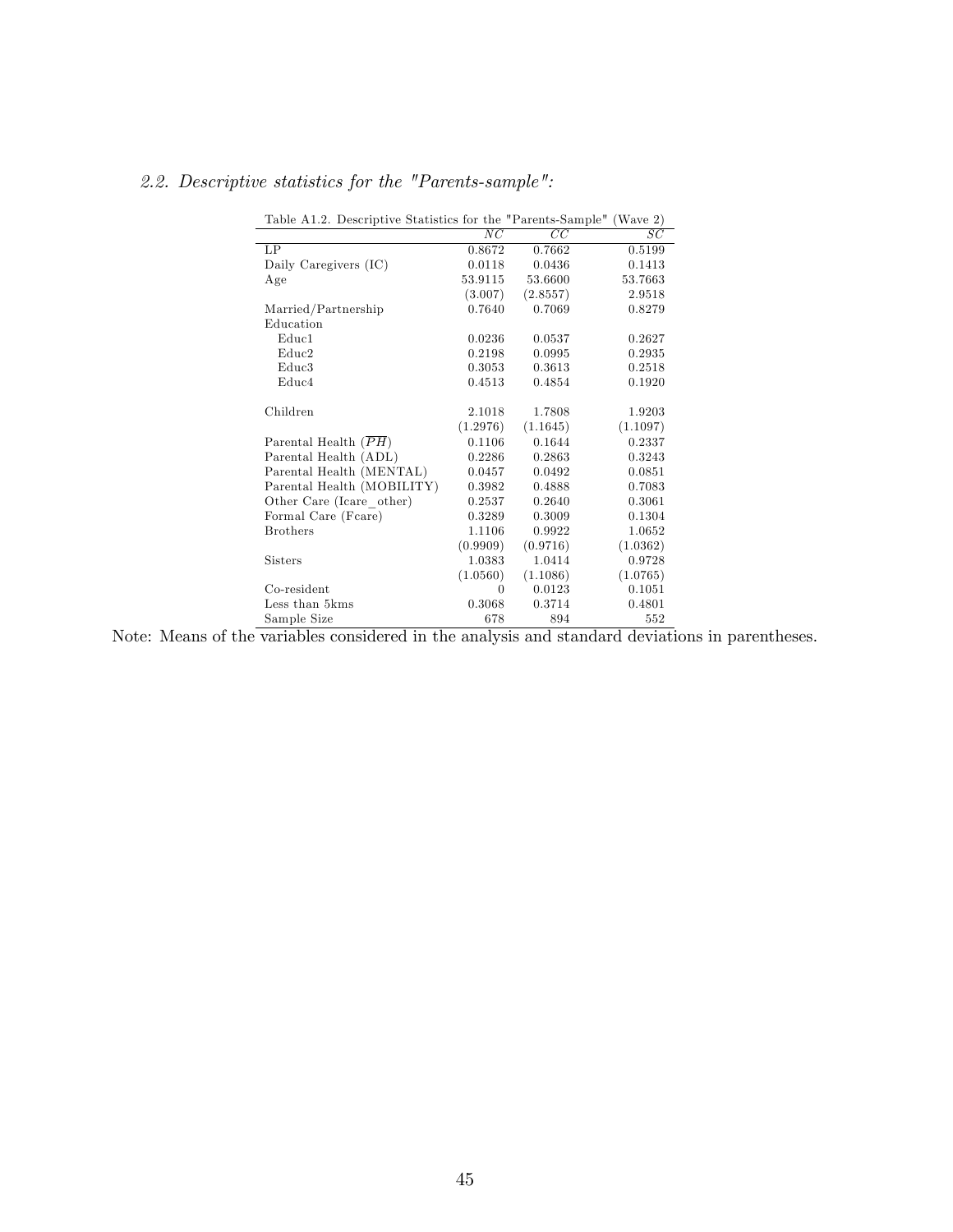Appendix A2. Analysis of the discrete choice model of time allocation.

Unless otherwise stated, we assume that the exclusion and monotonicity restrictions hold. Then the utility difference giving the propensity to work conditional on treatment IC is

$$
\Delta U_L(IC, w;.) = U(1, IC;.) - U(0, IC;.)
$$
  
=  $w\overline{h} - \alpha_{12} [(w\overline{h})^2 + 2C_0w\overline{h}] - \alpha_{31}\overline{h} - \alpha_{32} (\overline{h}^2 - 2\overline{h}\overline{h}_0)$   
+ $\alpha_5 [w\overline{h}(T - \overline{h} - IC) - C_0\overline{h}]$ 

where  $C_0 = y + \beta_1 IC - \beta_2 FC(IC)$  is consumption when the daughter does not work and  $h_0 = T - IC$  is her leisure when she does not work. Therefore, the effect of informal care on the propensity-to-work index is

$$
\Delta^2 U(w,.) = -2\alpha_{32} \overline{hIC} - 2\alpha_{12}(w\overline{h})\Delta C_0 - \alpha_5 \overline{h}(w\overline{IC} + \Delta C_0)
$$

which will (almost certainly) be negative if utility is concave in consumption and leisure. Note that  $\Delta C_0 = \beta_1 IC - \beta_2 (FC_1 - FC_0)$  is the difference in the 'no work' level of consumption when caring and not caring, and we assume  $\Delta C_0 > 0$ . [A suffcient condition is that spending on formal care is lower when the daughter provides daily informal care.] Finally, the treatment effect is

$$
TE(.) = I(\Delta U_L(0, w; .) + \Delta^2 U(w, .) > 0) - I(\Delta U_L(0, w; .) > 0)
$$

which has to be 0 or -1 if  $\Delta^2 U(w, .) < 0$ .

We now derive the utility difference which determines the caregiving choice. Let  $U(0,0; PH)$  be the baseline utility when the daughter does not work and does not provide informal care. Let  $\Delta U_C(PH)$  denote the utility difference or 'propensity to care' for a daughter who does not work. That is,

$$
\Delta U_C(PH) = \Delta C_0 - \alpha_{12} \left[ (\Delta C_0)^2 - 2y(\Delta C_0) \right] + \alpha_5 \left[ (\Delta C_0)(T - \overline{IC}) - y\overline{IC} \right] +
$$
  
 
$$
+ \alpha_2 \frac{\partial W_p}{\partial IC} \left( -\left[ \alpha_{31} \overline{IC} + \alpha_{32} (\overline{IC}^2 - 2T\overline{IC}) \right] \right)
$$

where the last two terms are the marginal utility of parental welfare and the (leisure) disutility of care, and the terms in the first line are cross terms and the marginal utility of consumption changes brought about by caring.

Recall from section 3.2 that the daughter provides care iff  $\max[U(1,1), U(0,1)]$  –  $\max[U(1,0),U(0,0)]>0.$  We can now write this "propensity to care" utility index in terms of a baseline utility and three utility differences as follows:

$$
IC^*(w, PH;.) = \max[U(1,1), U(0,1)] - \max[U(1,0), U(0,0)]
$$
  
= 
$$
\max[U(0,0; PH) + \Delta U_L(0;.) + \Delta^2 U(.) + \Delta U_C(PH), U(0,0; PH)
$$
  
+
$$
\Delta U_C(PH)] - \max[U(0,0; PH) + \Delta U_L(0;.), U(0,0; PH)]
$$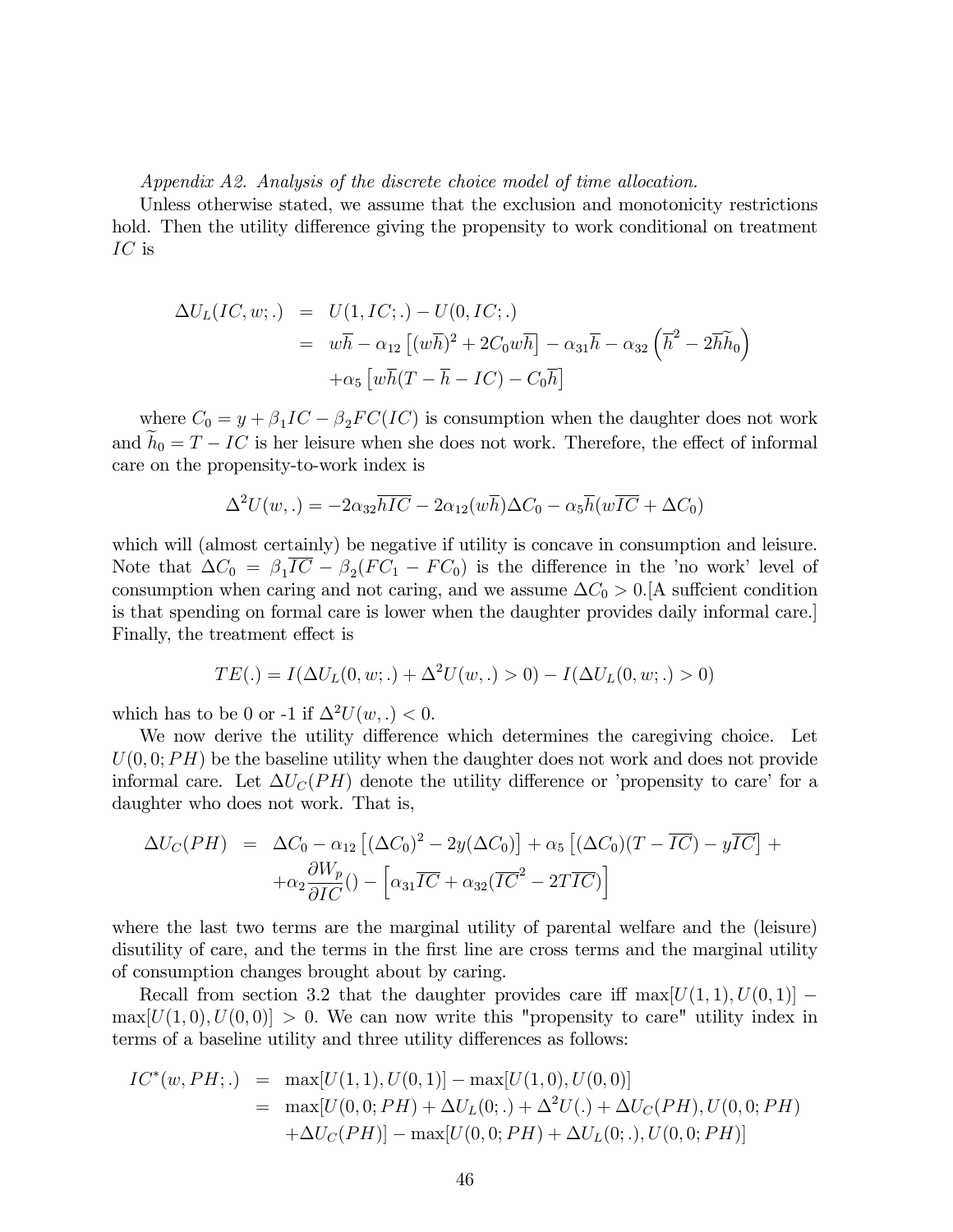where  $U(0,0; PH)$  is baseline utility,  $\Delta U_C(PH)$  is propensity to care when not working,  $\Delta U_L(0;.)$  is propensity to work when not caring, and  $\Delta^2 U(.)$  is "treatment effect" of care on the propensity to work. Note that the first two terms depend on  $PH$  but not on the wage, whereas the third and fourth term depend on the wage but not on  $PH$ .

Remark 1: The treatment effects thresholds of Result 1 in section 3.2 are the reservation wages  $w_{r1}$  and  $w_{r2}$  that satisfy  $\Delta U_L(0, w_{r1}; .) = 0$ , and  $\Delta U_L(0, w_{r2}; .) + \Delta^2 U(w_{r2}, .) = 0$ respectively. When  $w < w_{r1}$  the wage is so low that the daughter will never work and the "treatment" effect of daily caregiving on employment is 0. When  $w_{r1} < w < w_{r2}$  the daughter works if she is not caring but does not work if she provides care so the treatment effect is -1. When  $w > w_{r2}$  the daughter always works and the treatment effect is zero. We know that  $w_{r2} > w_{r1}$  because  $\Delta^2 U()$  is negative, and this also implies that the treatment effect cannot be positive. If we relax the exclusion restrictions then the two reservation wages may depend on  $PH.$ 

Remark 2: For fixed  $PH$ , consider the  $IC^*$  index as a function of the wage. For  $w < w_{r1}$  it is a constant. For  $w_{r1} < w < w_{r2}$  it is clearly decreasing in w. For  $w > w_{r2}$ we have  $IC^*(w,.) = \Delta^2 U(w.) + \Delta U_C(PH)$ . So the slope of the index is the slope of  $\Delta^2 U(w)$ . The leading terms of  $\Delta^2 U(w)$  are  $-2\alpha_{32}\overline{hIC} - \alpha_5 \overline{hIC}w$  because  $\Delta C_0$  is likely to be negligible. If consumption and leisure are complements in utility then  $IC^*()$  is still decreasing in this range. Even if it is not, the slope should be small - it seem very implausible that increasing the wage would increase the propensity to provide daily care of a daughter who works. To conclude, the  $IC^*$  index for both values of  $PH$  is flat for low wages, and decreasing therafter.

Remark 3: For any fixed w, the  $IC^*$  is strictly greater for  $PH = 1$  than for  $PH = 0$  as long as  $f_{21} > 0$ . This implies monotonicity of the instrument, and it is straightforward to prove from the expression for  $IC^*$  above, which is based on the Exclusion and Separability restrictions. [The result follows because  $\Delta U_C(1) > \Delta U_C(0)$ , and the difference between the  $IC^*$  indexes for  $PH = 1$  and  $PH = 0$  is constant in the wage.]

Remark 4: Result 2 establishing the existence of "compliance type" thresholds  $w_{c1}$ and  $w_{c2}$  follows from Remarks 2 and 3. The thresholds  $w_{c1}$  and  $w_{c2}$  are defined by the conditions  $IC^*(w_{c1}, 0) = 0$ , and  $IC^*(w_{c2}, 1) = 0$  respectively (see Figure 3). For  $w < w_{c1}$ daughters are always takers, for  $w_{c1} < w < w_{c2}$  daughters are compliers and for  $w > w_{c2}$ daughters are never takers.

Remark 5: The first part of Result C1 is trivial from the expression for  $IC^*()$ . The second part follows from the plausible assumption that  $f_{24} < 0$ , because this implies that  $\frac{\partial \Delta U_C}{\partial OC}$  () < 0 for both values of PH.

Remark 6 - the  $FC()$  function: The optimal level of formal care paid for by the daughter trades off the marginal disutility of consumption (lost through payment) against the marginal utility of parental welfare. More precisely the optimal level  $FC(LP, IC)$ satisfies the following conditions:

$$
\alpha_2 \frac{\partial W_p}{\partial FC}(PH, IC, FC(LP; IC), OC) = \beta_2[1 - 2\alpha_{12}C(LP, IC, FC(LP, IC)) + \alpha_5(T - LP\overline{h} - IC\overline{IC})]
$$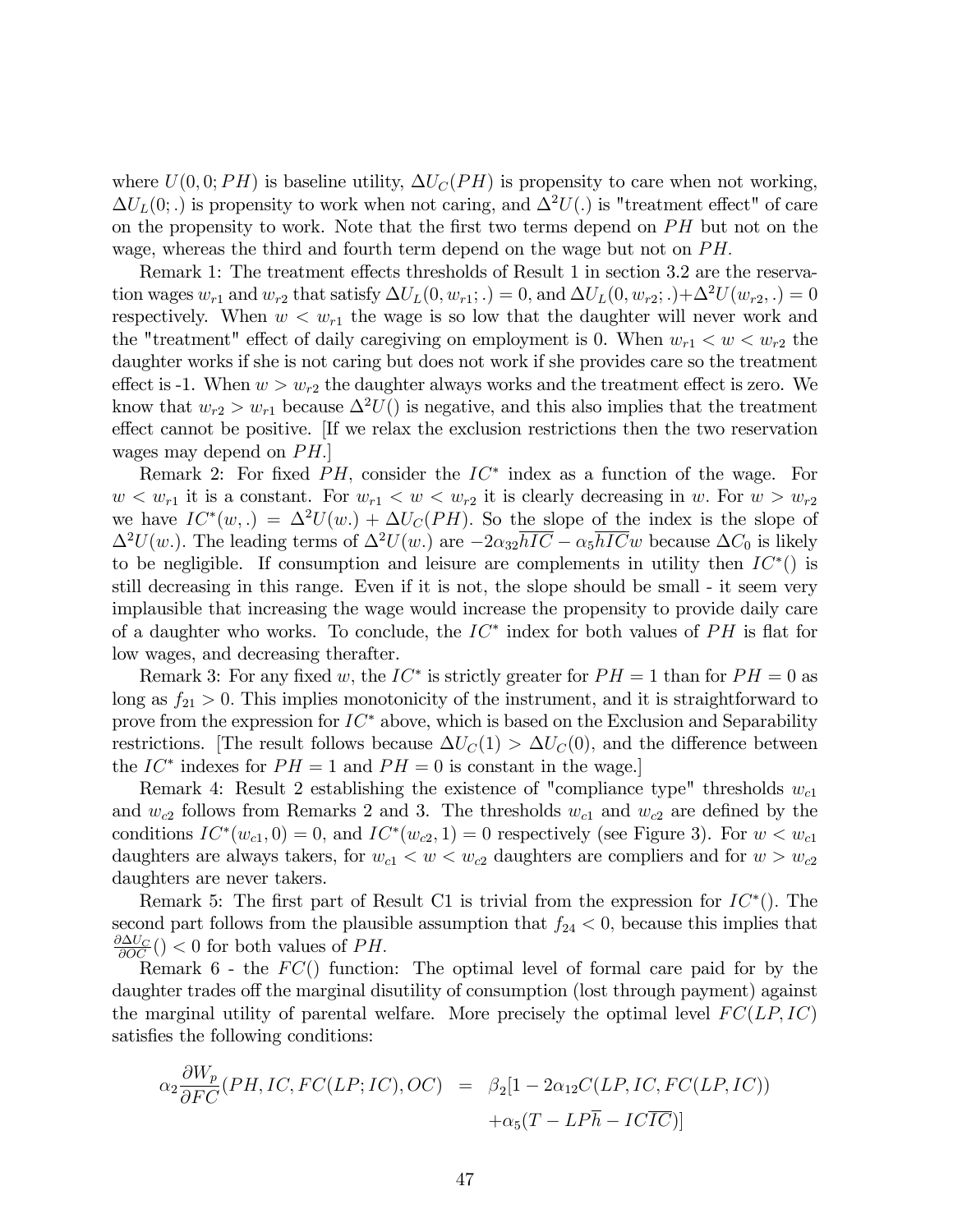if  $FC(LP, IC) > 0$ , and

$$
\alpha_2\frac{\partial W_p}{\partial FC}(PH,IC,0,OC)<\beta_2\left[1-2\alpha_{12}C(LP,IC,0)+\alpha_5(T-LP\overline{h}-IC\overline{IC})\right]
$$

if  $FC(LP, IC) = 0$ , where  $C(LP, IC, FC)$  is the level of consumption corresponding to choice  $(LP, IC, FC)$ . From these conditions it is straightforward to see that  $FC()$  will in general depend on LP, unless  $\alpha_{12} = \alpha_5 = 0$  makes the marginal utility of consumption cosntant.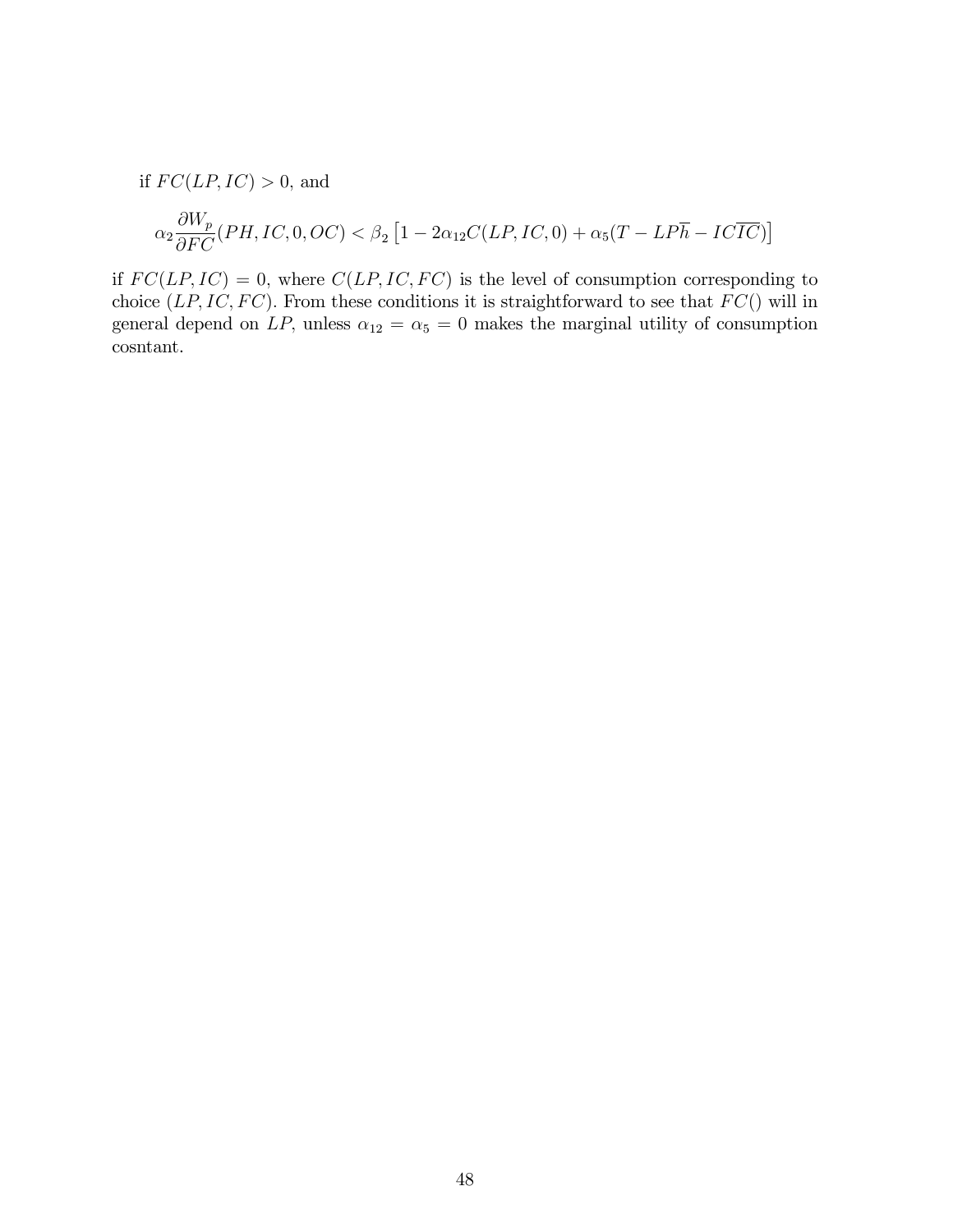Appendix A3. Formulas for the compliance types and the LATE parameter based on a biprobit model.

In our context, an alternative specification to the matching estimator considered in (6) is given by a parametric estimator based on the following model:

$$
LP = I(\gamma_0 + \gamma_1 PH + \phi' X + \varepsilon \ge 0),
$$
  
\n
$$
IC = I(\pi_0 + \pi_1 PH + \delta' X + \nu \ge 0).
$$

where  $I(\cdot)$  is the indicator function that is equal to one if the condition in parenthesis holds and zero otherwise and  $(\varepsilon, \nu)'$  is the vector of unobservable characteristics of the daughters or parents that could also potentially influence their choices. These error terms are assumed to be iid and follow a bivariate normal distribution

$$
\left(\begin{array}{c} \varepsilon \\ \nu \end{array}\right) | PH, X \sim N \left[0, \left(\begin{array}{cc} 1 & \rho \\ \rho & 1 \end{array}\right)\right]
$$

where  $\rho$  is the correlation of the errors and the variances are normalized to 1. Given this specification, we can decompose the population in compliers, always takers and never takers using the fact that the index model assumption for  $\mathcal{IC}$  is equivalent to the monotonicity assumption on the relationship between  $IC$  and  $PH$ . In particular, the two potential outcomes for IC are the following

$$
IC_1 = I(\pi_0 + \pi_1 + \delta' X + v \ge 0)
$$
  

$$
IC_0 = I(\pi_0 + \delta' X + v \ge 0)
$$

If we assume that  $\pi_1 \geq 0$ , the compliance type depends on the individual's value of v as follows:

Compliers: Units with  $IC_1 = 1$ ,  $IC_0 = 0 \Longrightarrow v \ge -\pi_0 - \pi_1 - \delta'X$  but  $v < -\pi_0 - \delta'X$ . Always takers: Units with  $IC_1 = 1, IC_0 = 1 \Longrightarrow v \ge -\pi_0 - \delta'X.$ Never takers Units with  $IC_1 = 0, IC_0 = 0 \Longrightarrow v < -\pi_0 - \pi_1 - \delta'X.$ Therefore, the mass of each group is given by

$$
\int [\Phi(\pi_0 + \pi_1 + \delta'X) - \Phi(\pi_0 + \delta'X)]dF(X)
$$
 for compilers  

$$
\int [\Phi(\pi_0 + \delta'X)]dF(X)
$$
 for always takers  

$$
\int [1 - \Phi(\pi_0 + \pi_1 + \delta'X)]dF(X)
$$
 for never takers

where  $\Phi$  denotes the standard normal distribution.

And the average treatment effect for the compliers or LATE based on this parametric specification has the following expression

$$
\widehat{\beta} = \frac{\sum_{i=1}^{N} [\Phi(\widehat{\gamma}_0 + \widehat{\gamma}_1 + \widehat{\phi}'X) - \Phi(\widehat{\gamma}_0 + \widehat{\phi}'X_i)]}{\sum_{i=1}^{N} [\Phi(\widehat{\pi}_0 + \widehat{\pi}_1 + \widehat{\delta}'X) - \Phi(\widehat{\pi}_0 + \widehat{\delta}'X_i)]}.
$$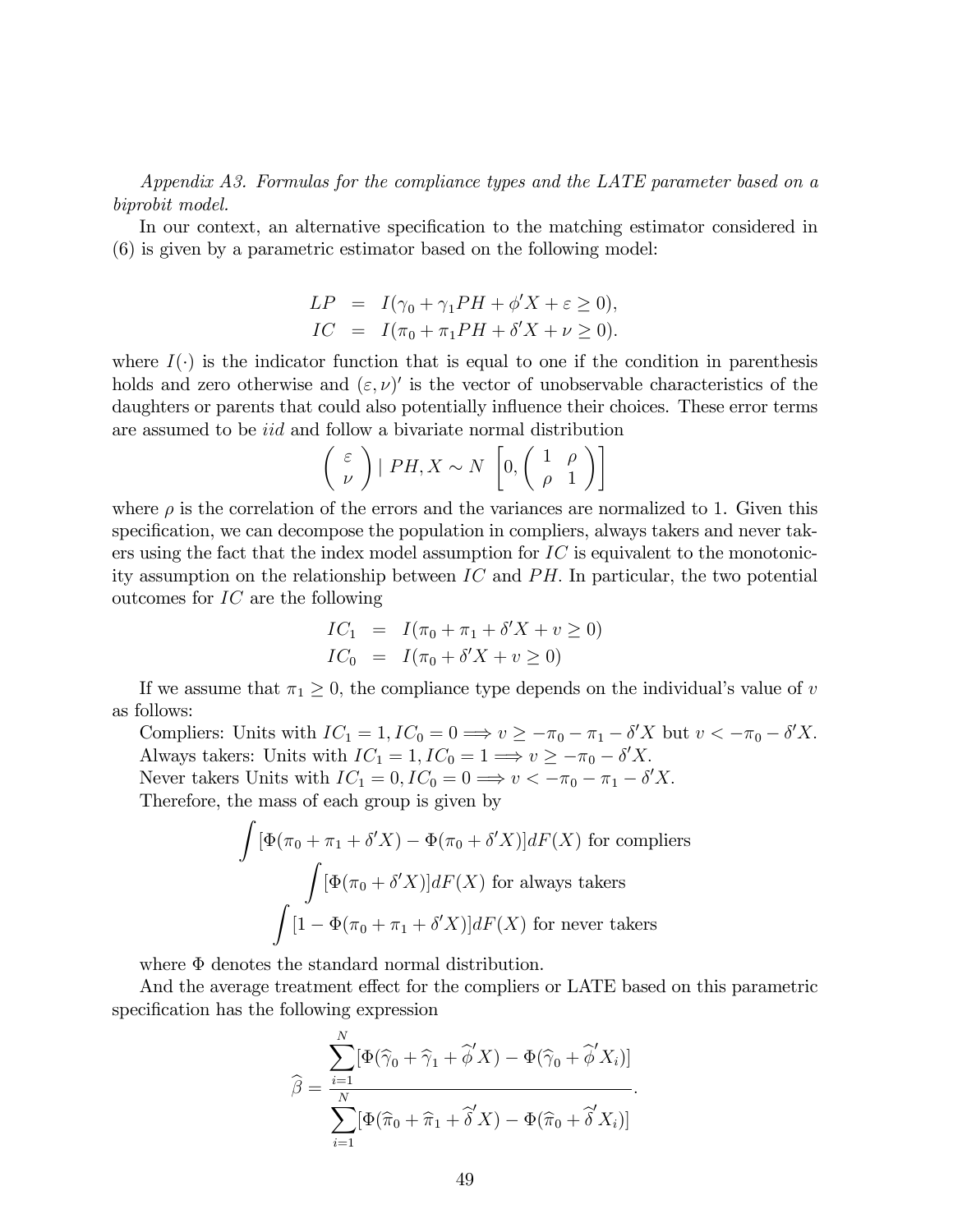Appendix A4. Lack of Precision and Large Standard Errors.

As it is stated in the text, standard errors for LATE turn out to be very large for all estimators and therefore this effect is very imprecisely estimated, specially for northern countries. To explain this, we explored the analytical formula for the estimated asymptotic variance of the Wald estimate (IV for the linear model  $y_i = \alpha + \beta x_i + u_i$  where both the endogenous regressor and the instrument  $z_i$  are binary dummy variables)<sup>49</sup> and how it depends on its determinants. In particular, the asymptotic distribution of this estimator is given by

$$
\sqrt{N}(\widehat{\beta}_{IV}^* - \beta^*) \longrightarrow N(0, \sigma^2 E(Z_i X_i')^{-1} E(Z_i Z_i') (E(Z_i X_i')^{-1})')
$$

where  $Z_i = (1, z_i)'$ ,  $X_i = (1, x_i)'$  and  $\beta^* = (\alpha, \beta)'$ . Therefore, the estimated asymptotic variance of  $\beta$  is

$$
\widehat{Var}(\widehat{\beta}_{IV}) = \frac{\widehat{\sigma}^2}{N} \frac{(\overline{x}^2 + \overline{z} - 2\overline{xz})}{(\overline{z}(1-\overline{z})(\overline{x}_1 - \overline{x}_0))^2}
$$

where  $\bar{x}$  and  $\bar{z}$  are the sample means of x, and z respectively, and  $\bar{x}_1$  and  $\bar{x}_0$  the sample mean of x for those individuals with  $z = 1$  and with  $z = 0$  respectively. Notice that we have assumed for simplicity the homoskedasticity of  $u_i$   $(E(u_i|z_i) = \sigma^2)$ .

From this expression, we can analyse how each element of the formula affects the estimated variance. On the one hand, standard errors depend negatively on the mass of compliers  $(\overline{x}_1 - \overline{x}_0)$  and the sample variance of the instrument  $(\overline{z}(1 - \overline{z}))$ . On the other hand, the numerator depends negatively on  $\bar{x}$ 

$$
\frac{\partial ((\overline{x}^2 + \overline{z} - 2\overline{x}\overline{z})}{\partial \overline{x}} = 2(\overline{x} - \overline{z}) < 0
$$

given that for all three groups of countries the sample mean of daily caregiving is smaller than the sample mean of the instrument having at least one parent in bad health. Therefore, this shows why we also Önd a gradient North-South when computing the standard errors of our Wald estimate. For northern countries, the estimated proportion of compliers and  $\bar{x}$  are much lower than for southern countries whereas  $\bar{z}$  is similar in all the three groups of countries. In fact, these two elements are rather small for all groups, which may explain the imprecision of our estimates. $50$ 

 $^{49}$ In this notation y, x and z stand for LP, IC and PH, respectively.

<sup>&</sup>lt;sup>50</sup>This formula and discussion applies only to the standard errors for the Wald estimate. We have not derived the corresponding formulas for the conditional estimators (matching and biprobit) but we think that similar arguments may apply to explain the large standard errors.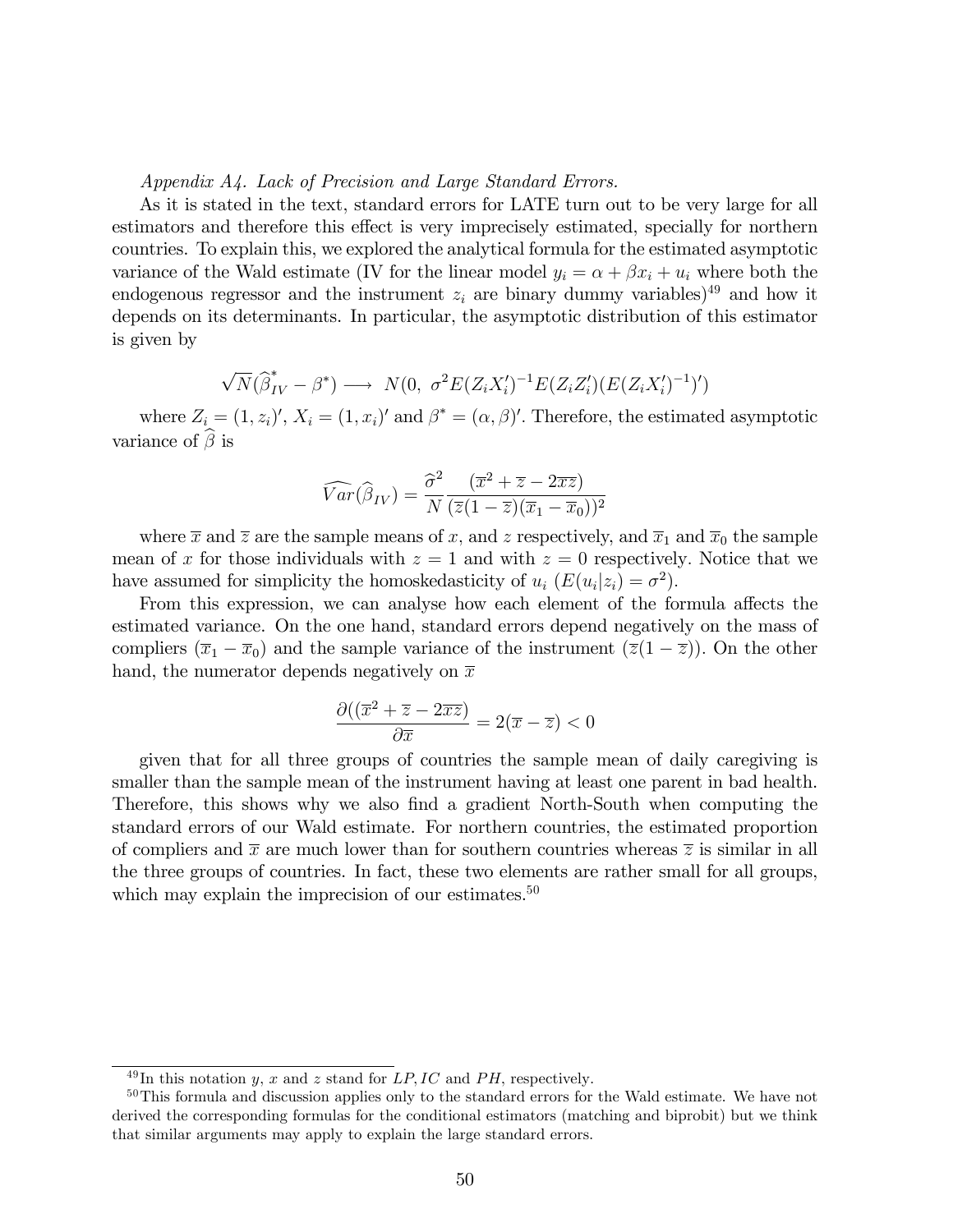#### **CEMFI WORKING PAPERS**

- 0801 *David Martinez-Miera and Rafael Repullo*: "Does competition reduce the risk of bank failure?".
- 0802 *Joan Llull*: "The impact of immigration on productivity".
- 0803 *Cristina López-Mayán:* "Microeconometric analysis of residential water demand".
- 0804 *Javier Mencía and Enrique Sentana:* "Distributional tests in multivariate dynamic models with Normal and Student *t* innovations".
- 0805 *Javier Mencía and Enrique Sentana:* "Multivariate location-scale mixtures of normals and mean-variance-skewness portfolio allocation".
- 0806 *Dante Amengual and Enrique Sentana:* "A comparison of mean-variance efficiency tests".
- 0807 *Enrique Sentana:* "The econometrics of mean-variance efficiency tests: A survey".
- 0808 *Anne Layne-Farrar, Gerard Llobet and A. Jorge Padilla:* "Are joint negotiations in standard setting "reasonably necessary"?".
- 0809 *Rafael Repullo and Javier Suarez:* "The procyclical effects of Basel II".
- 0810 *Ildefonso Mendez:* "Promoting permanent employment: Lessons from Spain".
- 0811 *Ildefonso Mendez:* "Intergenerational time transfers and internal migration: Accounting for low spatial mobility in Southern Europe".
- 0812 *Francisco Maeso and Ildefonso Mendez:* "The role of partnership status and expectations on the emancipation behaviour of Spanish graduates".
- 0813 *Rubén Hernández-Murillo, Gerard Llobet and Roberto Fuentes:* "Strategic online-banking adoption".
- 0901 *Max Bruche and Javier Suarez:* "The macroeconomics of money market freezes".
- 0902 *Max Bruche:* "Bankruptcy codes, liquidation timing, and debt valuation".
- 0903 *Rafael Repullo, Jesús Saurina and Carlos Trucharte*: "Mitigating the procyclicality of Basel II".
- 0904 *Manuel Arellano and Stéphane Bonhomme*: "Identifying distributional characteristics in random coefficients panel data models".
- 0905 *Manuel Arellano, Lars Peter Hansen and Enrique Sentana*: "Underidentification?".
- 0906 *Stéphane Bonhomme and Ulrich Sauder*: "Accounting for unobservables in comparing selective and comprehensive schooling".
- 0907 *Roberto Serrano*: "On Watson's non-forcing contracts and renegotiation".
- 0908 *Roberto Serrano and Rajiv Vohra*: "Multiplicity of mixed equilibria in mechanisms: a unified approach to exact and approximate implementation".
- 0909 *Roland Pongou and Roberto Serrano*: "A dynamic theory of fidelity networks with an application to the spread of HIV / AIDS".
- 0910 *Josep Pijoan-Mas and Virginia Sánchez-Marcos:* "Spain is different: Falling trends of inequality".
- 0911 *Yusuke Kamishiro and Roberto Serrano:* "Equilibrium blocking in large quasilinear economies".
- 0912 *Gabriele Fiorentini and Enrique Sentana:* "Dynamic specification tests for static factor models".